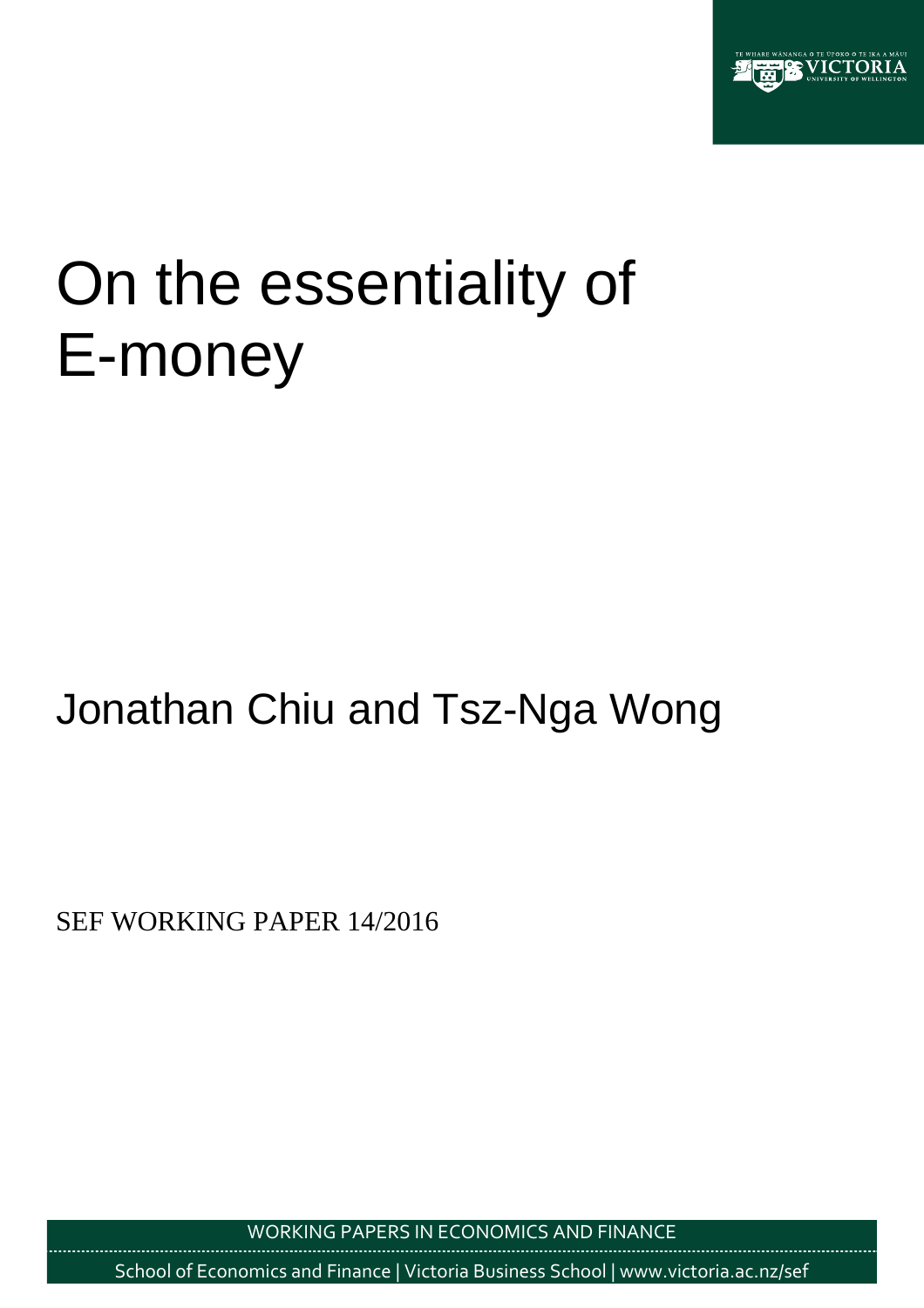The Working Paper series is published by the School of Economics and Finance to provide staff and research students the opportunity to expose their research to a wider audience. The opinions and views expressed in these papers are not necessarily reflective of views held by the school. Comments and feedback from readers would be welcomed by the author(s).

Further enquiries to:

The Administrator School of Economics and Finance Victoria University of Wellington P O Box 600 Wellington 6140 New Zealand

Phone: +64 4 463 5353 Email: [alice.fong@vuw.ac.nz](mailto:alice.fong@vuw.ac.nz)

> **Working Paper 14/2016 ISSN 2230-259X (Print) ISSN 2230-2603 (Online)**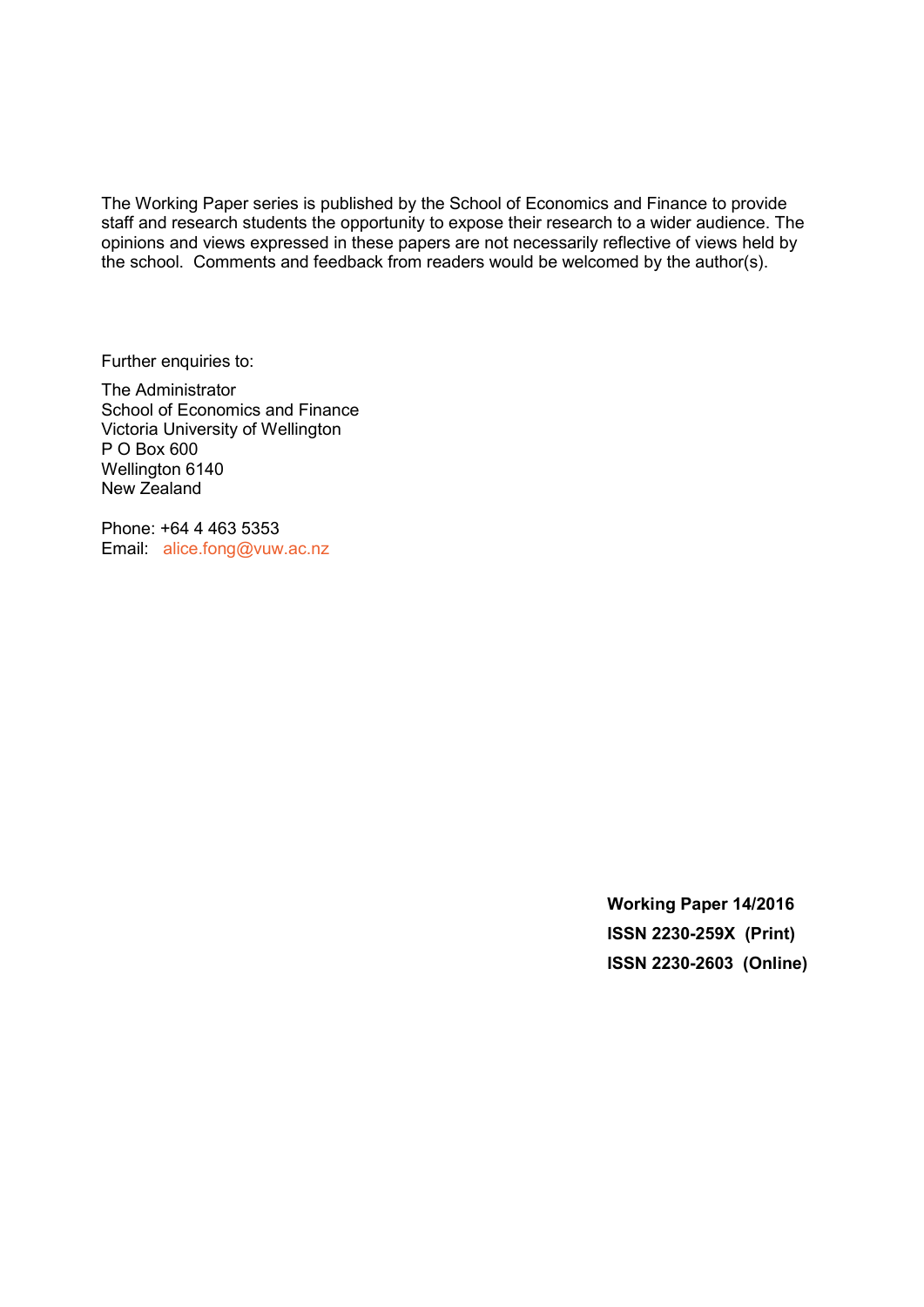## On the Essentiality of E-money

Jonathan Chiu Victoria University of Wellington Tsz-Nga Wong Bank of Canada

July 2016

## Abstract

Recent years have witnessed the advances of e-money systems such as Bitcoin, PayPal and various forms of stored-value cards. This paper adopts a mechanism design approach to identify some essential features of different payment systems that implement the optimal resource allocation. We Önd that, compared to cash, e-money technologies allowing limited participation, limited transferability and non-zero-sum transfers can help mitigate fundamental frictions and enhance social welfare, if they satisfy conditions in terms of parameters such as trade frequency and bargaining powers. An optimally designed e-money system exhibits realistic arrangements including non-linear pricing, cross-subsidization and positive interchange fees even when the technologies incur no costs. Regulations such as a cap on interchange fees ( $\hat{a}$  la the Dodd-Frank Act) can distort the optimal mechanism and reduce welfare.

Keywords: money, electronic money, mechanism design, search and matching, efficiency.

**JEL Codes**: E, E4, E42, E5, E58, L5, L51

We are grateful to Charlie Kahn, Will Roberds, Steve Williamson and Shengxing Zhang as the discussants for this paper. We have benefited from the comments and suggestions of members of the Bank of Canada E-money Working Group, Ben Fung, Scott Hendry, Tai-Wei Hu, Miguel Molico, Pedro Gomis-Porqueras, Guillaume Rocheteau, Marc Rysman, Daniel Sanches, Oz Shy, Robert Townsend, Neil Wallace, Zhu Wang, Warren Weber, Randy Wright and seminar participants at the University of Wisconsin at Madison, FRB of Philadelphia, FRB of Chicago, AMES 2014, CEA-CMSG 2014, Singapore Management University, Chinese University of Hong Kong, Bank of Canada and Economics of Payment VII Conference at Boston Fed. The views expressed here do not necessarily reáect the position of the Bank of Canada.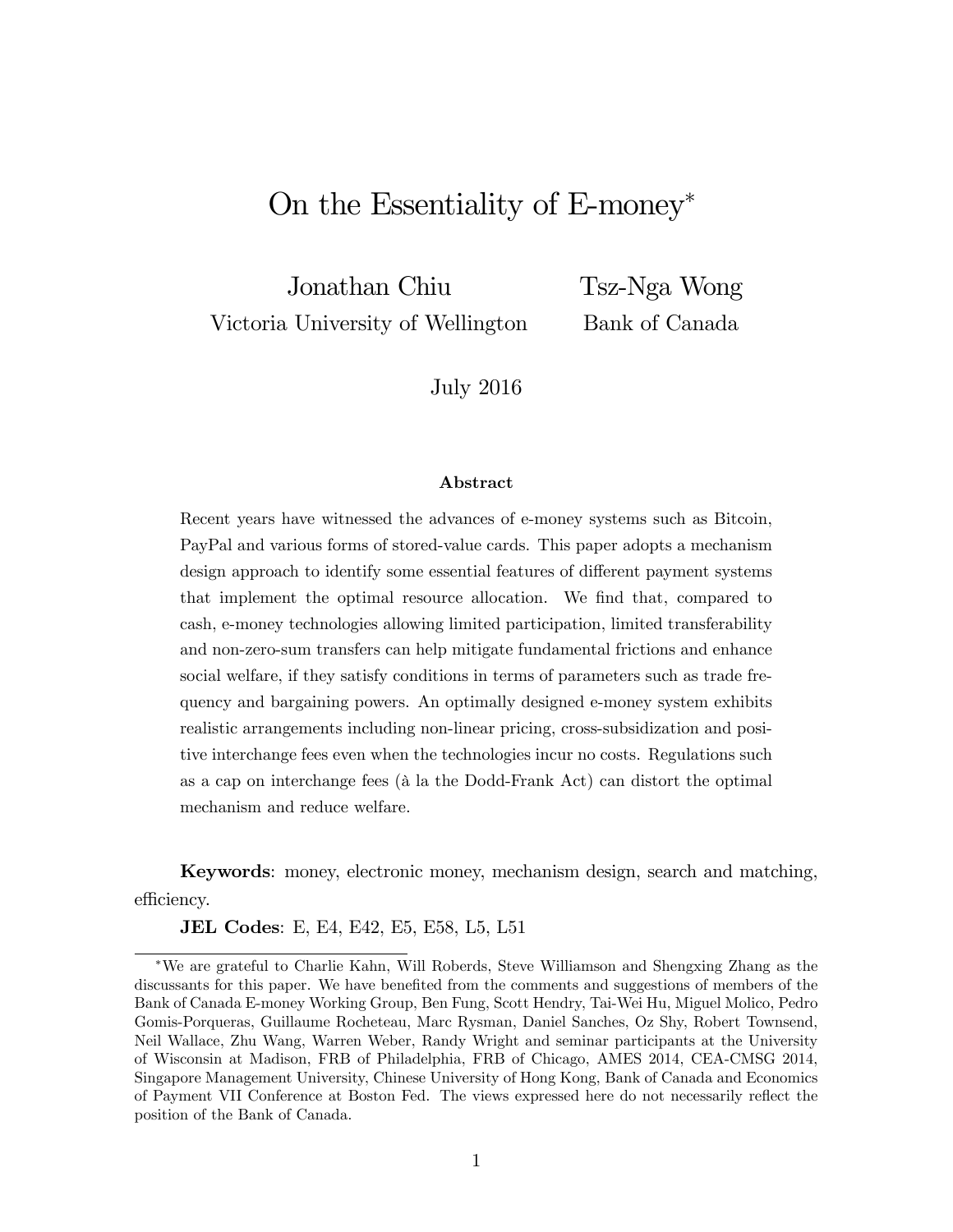## 1 Introduction

Recent years have witnessed a number of retail payment innovations known as electronic money (or e-money).<sup>1</sup> The latest generation of electronic money substantially improves the performance of payment instruments in terms of convenience, durability and transaction speed.<sup>2</sup> However, although the emergence and adoption of new media of exchange - for example, from Yap stones to shell money to paper money to e-money - have been taking place over the course of history, the basic functioning of the payment system for monetary exchange remains largely unchanged. In a monetary payment system, whether a Yap stone or paper money is used, in order to purchase a product, a buyer needs to first acquire the means of payment from others, bring it to the point of sale, and conduct a quid pro quo exchange with the seller, who then uses the means of payment in other transactions. These observations seem to suggest the existence of deep, fundamental frictions that underlie and determine the basic mode of monetary exchange. Payment technologies have certainly evolved over time. It is unclear, though, whether all of these improvements are useful for overcoming the deep frictions that shape the basic functioning of payment systems. The emergence of e-money provides an opportunity for understanding and answering some basic but important questions about payment systems: is e-money merely another kind of sea shells, or instead something fundamentally different from conventional money, something that helps mitigate deep frictions? What are these frictions? How do various payment systems emerge endogenously in response to these frictions? Is there any need

<sup>&</sup>lt;sup>1</sup>The Survey of Electronic Money Developments by the Committee on Payment and Settlement Systems (CPSS) noted that "in a sizeable number of the countries surveyed, card-based e-money schemes have been launched and are operating relatively successfully: Austria, Belgium, Brazil, Denmark, Finland, Germany, Hong Kong, India, Italy, Lithuania, the Netherlands, Nigeria, Portugal, Singapore, Spain, Sweden and Switzerland. Network-based schemes are operational or are under trial in a few countries (Australia, Austria, Colombia, Italy, the United Kingdom and the United States), but remain limited in their usage, scope and application." (CPSS, 2001)

<sup>&</sup>lt;sup>2</sup>There is no universal definition for e-money that can fit precisely all exisiting variants of e-money products. One definition of e-money proposed by CPSS is the following: it is the "monetary value represented by a claim on the issuers which is stored on an electronic device such as a chip card or a hard drive in personal computers or servers or other devices such as mobile phones and issued upon receipt of funds in an amount not less in value than the monetary value received and accepted as a means of payment by undertakings other than the issuer." This definition is quite broad (e.g. including debit cards), and at the same time quite narrow (e.g. excluding Bitcoin). Similarly, the European Central Bank defines e-money as "an electronic store of monetary value on a technical device that may be widely used for making payments to entities other than the e-money issuer." For the purpose of this paper, we don't need to stick with one specific definition of e-money. Instead, we will examine several features that are commonly found in e-money products.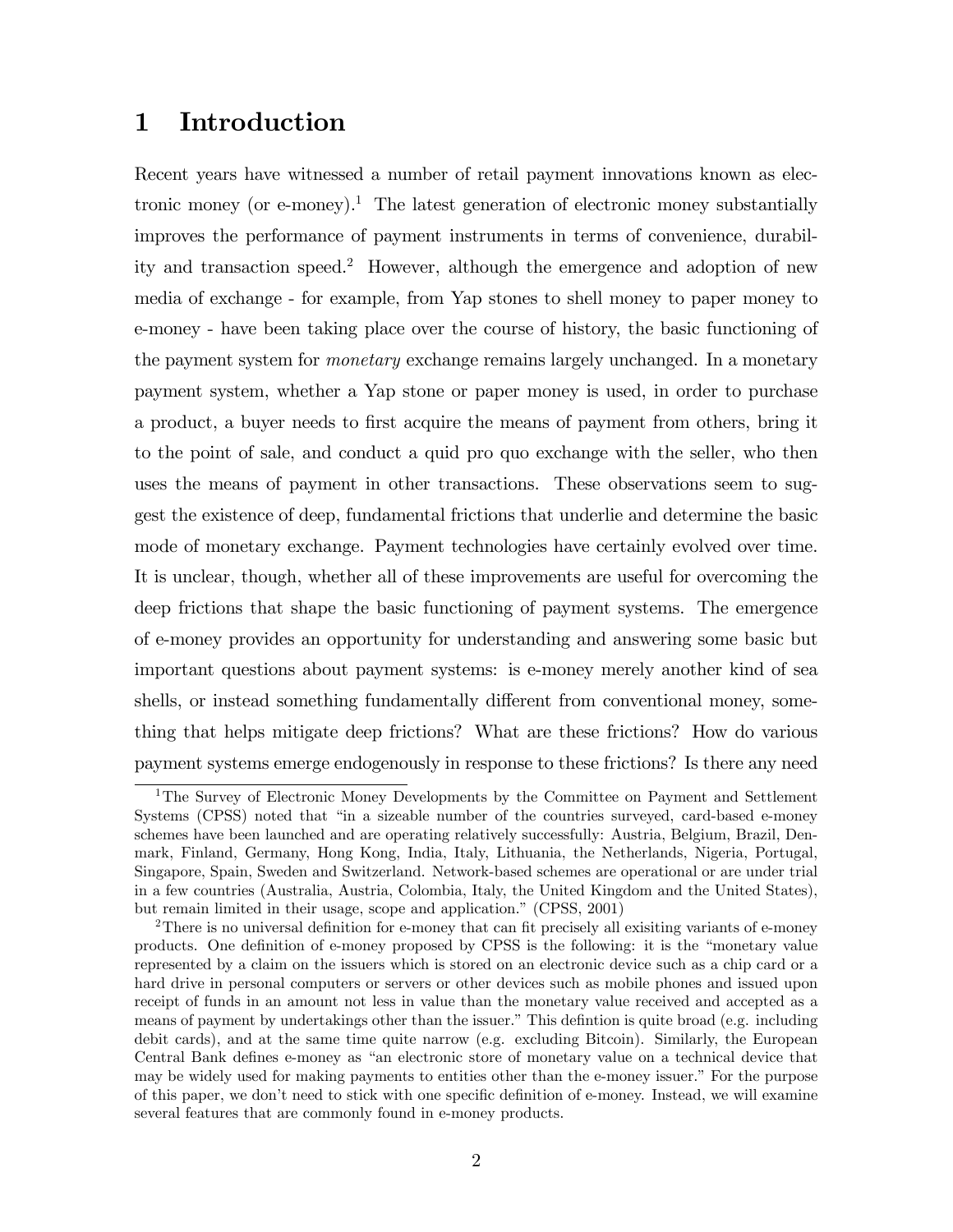for government to regulate e-money payment systems in the presence of these frictions?

To answer these questions, this paper builds on recent developments in monetary theory. It is now widely recognized that in the presence of such deep frictions as the lack of commitment and lack of record-keeping, the use of money as a payment instrument improves the efficiency of resource allocations (Kocherlakota, 1998). In this sense, money, as a medium of exchange, is *essential* because it improves efficiency relative to an economy without money. However, modern monetary theory also teaches us that, in a world subject to frictions that render money essential, the equilibrium allocation is typically suboptimal. This is because the use of money requires preinvestment by impatient buyers, giving rise to a cash-in-advance constraint. In a decentralized economy, this constraint often leads to an inefficient allocation: impatient buyers acquiring too little money, and hence being liquidity constrained in trading (for example, due to discounting and inflation). In addition, a resource misallocation can be magnified by an inefficient trading mechanism whenever the surplus from trade is not allocated in a way respecting the pre-investment of buyers. In Lagos and Wright  $(2005)$ , all these effects give rise to a so-called "holdup" problem.

The aforementioned frictions that render money essential also shape the basic functioning of monetary payment systems. Owing to its full anonymity and decentralization of trades, the conventional money-based payment system typically exhibits the following features. First, it permits non-exclusive participation: anyone can freely participate in the monetary system to hold cash without other prerequisites. Second, it allows unrestricted transferability: beyond transaction costs, there is no restriction on the transferability of money balances. Any amount of cash can change hands at any time, anywhere and between any parties. In other words, non-exclusive participation means that there is no limitation on who can use money (the extensive margin), and unrestricted transferability means there is no limitation on how money is used (the intensive margin). In addition, all transfers are zero-sum: the amount of money balances transferred by the payer is always equal to the amount received by the payee.

We argue that an e-money-based payment system is fundamentally different from the money-based system because it can be free of the above-noted features. First, e-money issuers can exclude certain agents from participation. For example, in cardbased e-money schemes such as the Octopus card system in Hong Kong, only buyers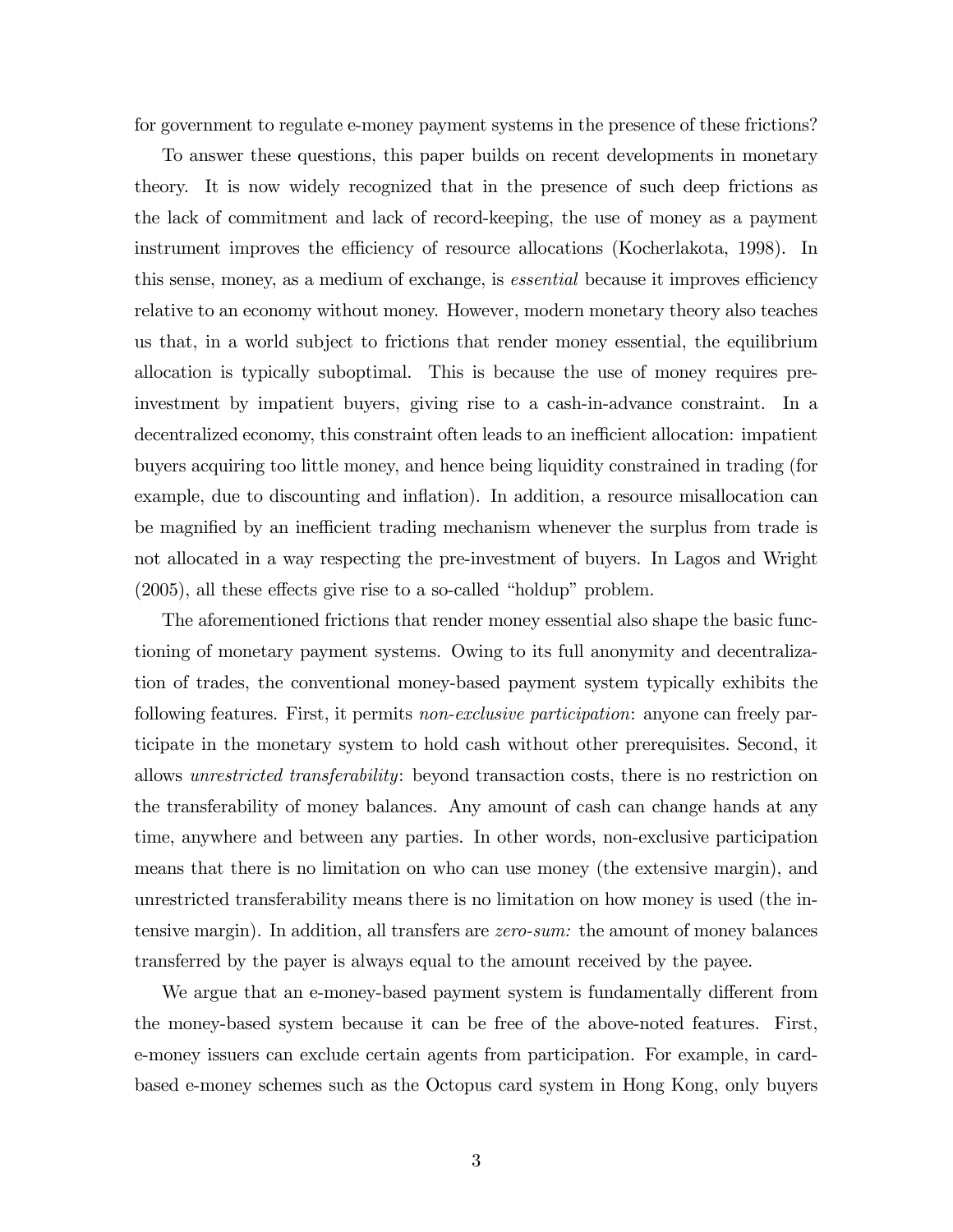who have already acquired stored-value smart cards and merchants who have obtained card readers/writers from the card operator can participate in the system to conduct payments. Similarly, in server-based e-money schemes such as PayPal, only individual and business users who have already signed up for an account can hold, send and receive e-money balances. In this type of e-money scheme, non-compliance leads to exclusion from the system. Second, e-money systems can restrict balance transfers. For example, in centralized e-money schemes such as PayPal, the system operator maintains user accounts and performs payment processing, and thus has the ability to block or restrict the size or direction of balance transfers.<sup>3</sup> In some decentralized systems such as Bitcoin, bilateral transactions can be completed only after they are verified and written into a general ledger by other users (e.g. Bitcoin miners). In addition, according to CPSS (2001), it is quite common globally that the transferability of emoney balances among end-users is restricted. Specifically,  $77\%$  of e-money systems included in that survey prohibit transferability among end-users. Furthermore, since balances are transferred through electronic devices, it is technically feasible to have non-zero-sum transfers: the amount of balances transferred by the payer differs from the amount received by the payee. For example, the payee receives only \$97.1 for every \$100 sent to the payee through the PayPal system. Bitcoin also has a built-in feature that allows the individual making a transaction to include a transaction fee paid to the Bitcoin miner. This feature of e-money can allow for charging merchants fees or other transaction fees, which are often observed in e-money payment systems.<sup>4</sup>

Of course, the fact that e-money is fundamentally different from money does not necessarily mean that it is more essential. Next, we use a mechanism design approach

<sup>&</sup>lt;sup>3</sup>A decentralized e-money scheme is one in which the payment network is not provided or managed by a single network provider or operator (for example, a system in which e-money is stored and flows through a peer-to-peer computer network that directly links users). In contrast, in a centralized network, there is a trusted third party that manages the payment network. One example is serverbased e-money schemes such as PayPal.

<sup>&</sup>lt;sup>4</sup>Other payment systems (such as credit cards and large-value settlement systems) may also exhibit these features. But these systems usually require monitoring performed by banks, credit card issuers or clearing houses who possess a richer information set and/or a stronger enforcement technology than a typical e-money issuer. It is not clear (i) whether these arrangements (e.g. credit) are feasible in the current environment, and (ii) whether money and e-money remain essential in an environment in which these arrangements (e.g. credit) are feasible. In this regard, the model constructed in this paper may not be a good one for analyzing these systems. In addition, the functioning of many traditional payment systems relies on accounts with identified owners, making it inaccessible for some populations or unavailable in some situations. In contrast, electronic money such as prepaid cards and Bitcoins can function even in a setting with anonymous users  $-$  a setting that renders cash essential.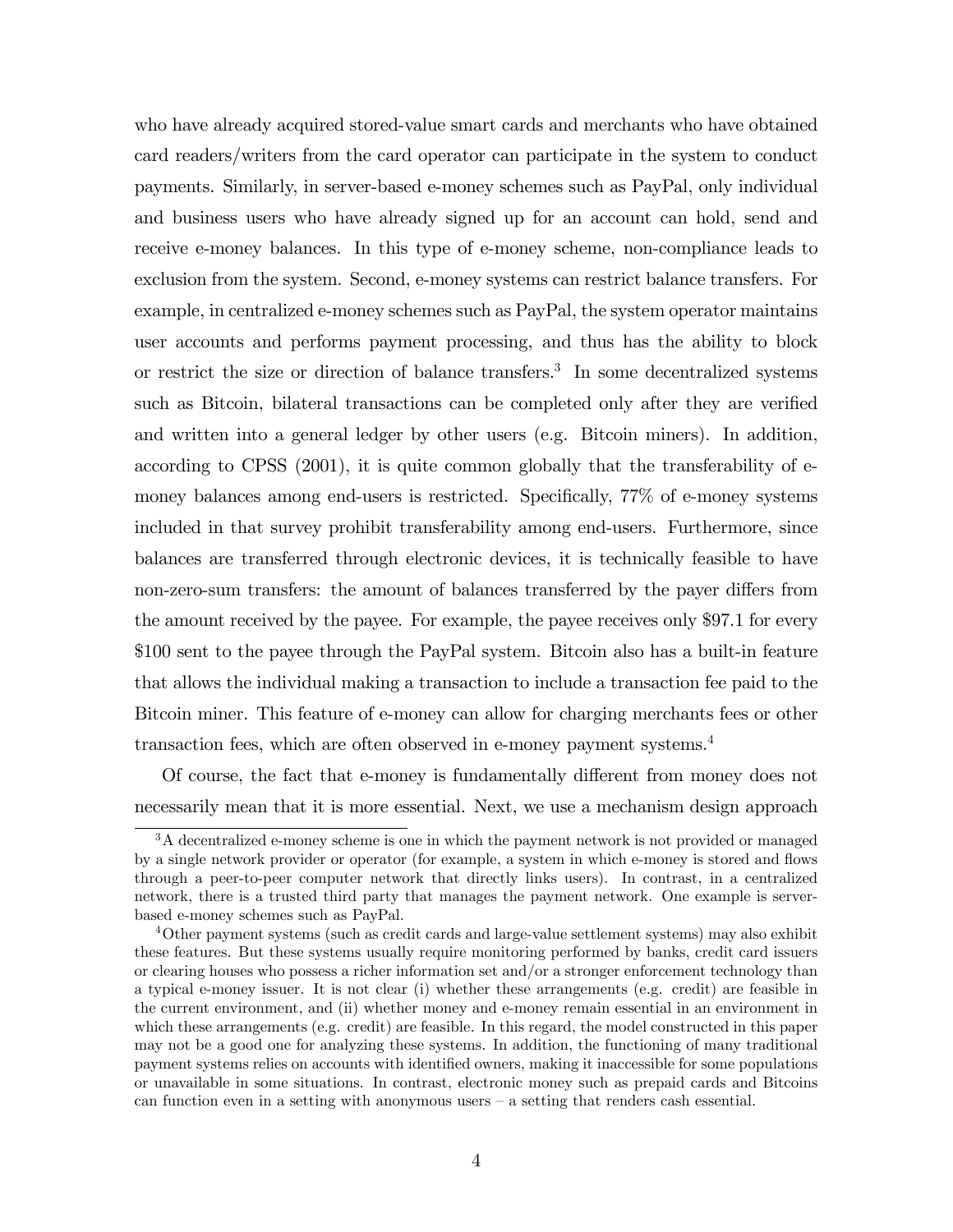to analyze whether any of e-moneyís distinctive features also make it more essential: e-money is more essential than money if the use of e-money allows the implementation of some socially desirable allocations that are not implementable with the use of money.<sup>5</sup> We build a micro-founded general equilibrium model to capture these  $e$ money features and compare the efficiency properties of different payment systems. The starting point is a basic environment in which traditional cash is used as a payment instrument. We then gradually attach to it additional features, including some distinctive characteristics of e-money. We identify several features of e-money that can help mitigate fundamental frictions and enhance efficiency in a cash economy. First, we consider e-money featuring limited participation. The technical possibility of excluding non-compliant traders allows e-money issuers to enforce pre-trade transfers (e.g. membership fees for obtaining e-money devices). Second, we consider an e-money featuring limited transferability. The technical possibility of limiting transferability and having non-zero-sum transfers allows the e-money issuer to enforce post-trade charges (e.g. merchant fees and interchange fees).<sup>6</sup>

We show that only under some conditions will the introduction of e-money relax certain binding constraints faced by the money issuer and allow more flexible and efficient intervention. As a benchmark, the first main finding of our paper is that an inefficient allocation can arise even in an optimally designed monetary system (subject to non-exclusive participation, unrestricted transferability and zero-sum transfers). The second main finding of our paper is that certain new features of e-money are essential because they help achieve cross-subsidization between buyers and sellers and improve efficiency in resource allocation relative to a payment system without these features. Interestingly, we show that e-money with limited transferability can be more or less able to achieve efficiency than one with limited participation, depending on such primitives as buyers' bargaining power and the frequency of trade. Finally, we characterize some key properties of an optimally designed e-money mechanism, and provide examples of simple direct and indirect mechanisms.

 $5$ See Wallace (2010) for an introduction of the mechanism design approach to monetary economics. <sup>6</sup>While some e-money systems allow the issuer to track the identity and payment history of users, it can be difficult to implement in most anonymous systems (e.g., Bitcoin and prepaid card). One future extension of this paper is to explore the welfare implication of introducung a record-keeping technology into this environment. One would expect that giving an additional technology to the e-money mechanism designer should only make it easier to achieve desirable allocations.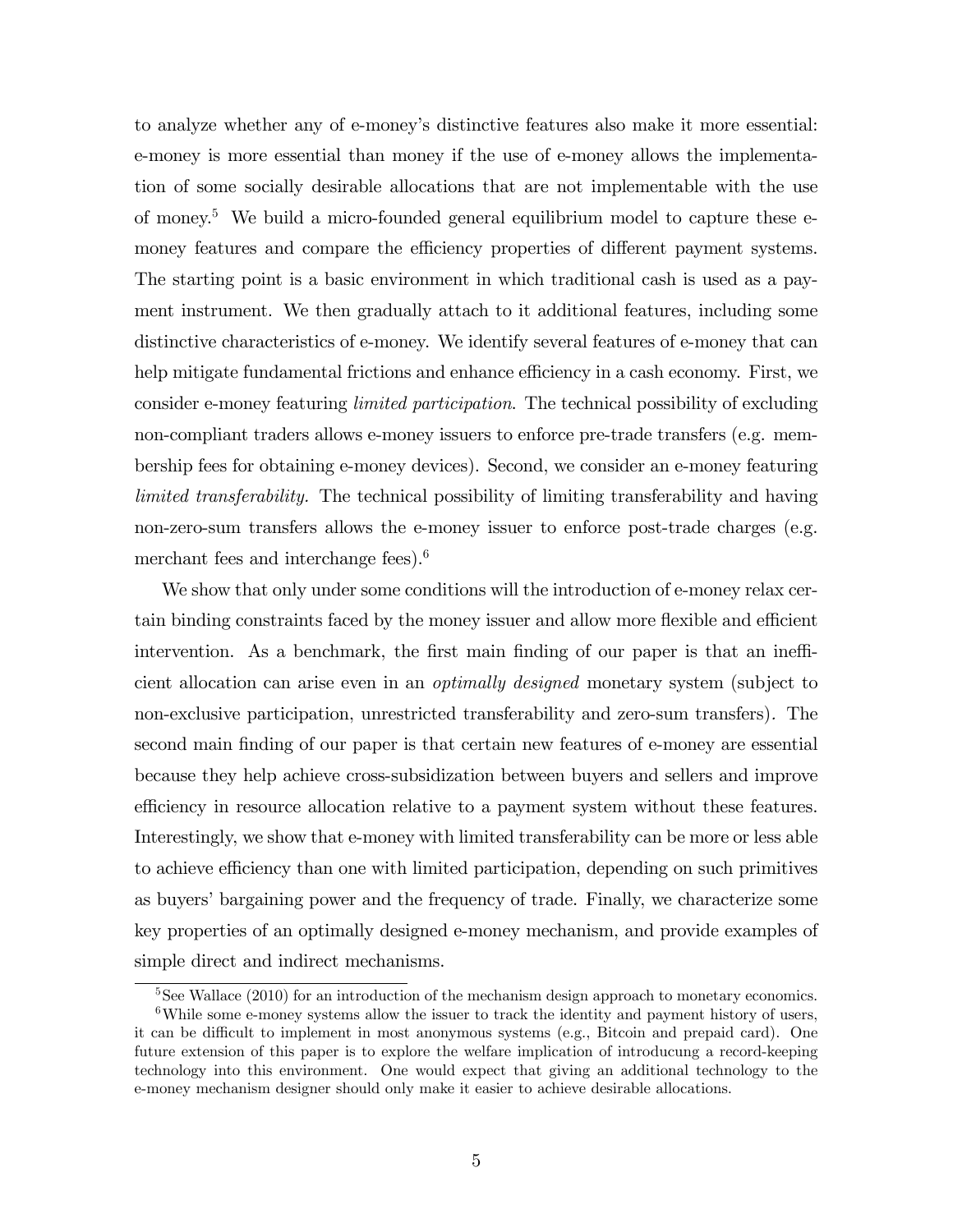Finally, our paper is highly relevant to recent policy discussion. Developments in payment technologies raise new challenges for policy-makers. The Federal Reserve System, for example, has been soliciting public inputs on strategies and tactics for reforming the U.S. payment system.<sup>7</sup> More specifically, in the "Survey of Electronic Money Developments," the Bank for International Settlements highlighted that "Electronic money projected to take over from physical cash for most if not all small-value payments continues to evoke considerable interest both among the public and the various authorities concerned, including central banks." (CPSS, 2001) Against this context, the Bank of Canada has developed an active research agenda to understand and monitor e-money products.<sup>8</sup> While policy-makers are definitely concerned about these new developments, so far there has been limited guidance provided by economic theory regarding the welfare implications of e-money adoption. To the best of our knowledge, no existing research on e-money performs welfare analysis giving serious consideration to fundamental frictions in payment systems. While modern monetary theory focuses on understanding the fundamental roles of conventional money and credit, the role of e-money has not yet been explored. Our paper is also the first to develop a microfounded general equilibrium model of e-money. By uncovering essential features of a payment instrument such as e-money, our results can provide guidance to policymakers on how to design the future payment systems, as well as whether and how an e-money system should be regulated. For example, our model can be used to evaluate the effect of imposing a cap on interchange fees in an e-money system (similar to that introduced by the Durbin Amendment to the Dodd-Frank  $Act<sup>9</sup>$ ).

## Literatures

Our paper is directly related to the literature of monetary theory. In general, this literature focuses on an economic environment in which contracts involving intertemporal obligations are infeasible, due to frictions such as the lack of commitment and lack of record-keeping, and in which money is the only durable object that can serve as a means of payment. Lagos and Wright (2005) develop a tractable framework with the

<sup>7</sup>See the Payment System Improvement - Public Consultation Paper (https://fedpaymentsimprovement.org/wp-content/uploads/2013/09/Payment\_System\_Improvement-Public Consultation Paper.pdf).

<sup>8</sup>See, for example, the webpage http://www.bankofcanada.ca/research/e-money.

 $9$ See, for example, Wang (2012) for details and discussion of this interchange fee regulation.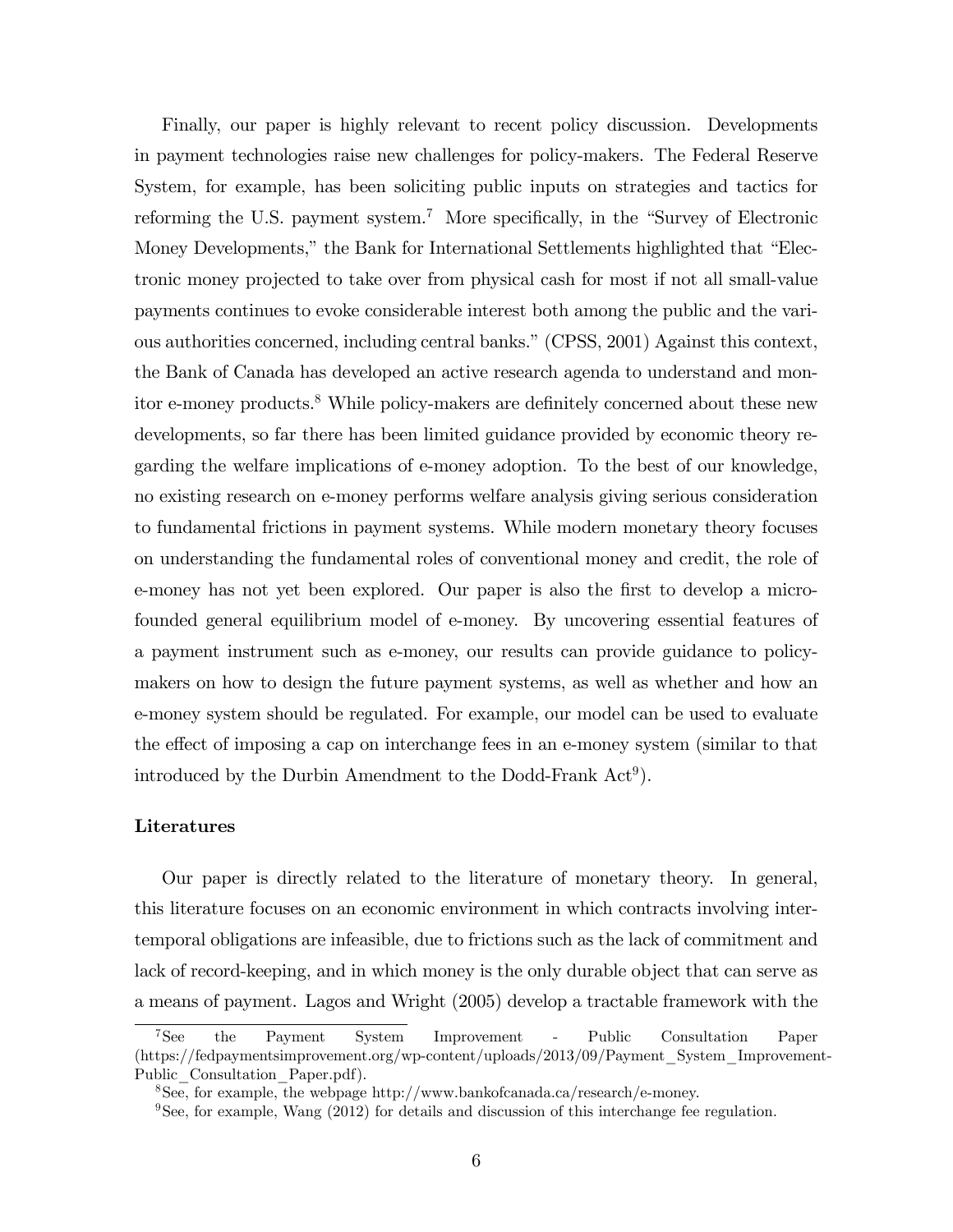presence of these frictions for studying the roles of money and monetary policy. Recent models of payment systems building on the Lagos-Wright framework include Kahn and Roberds (2009), Li (2011) and Monnet and Roberds (2008).<sup>10</sup> Within this literature there is a line of research using the mechanism design approach to study the essentiality of money and other means of payment.<sup>11</sup> To the best of our knowledge, this paper is the first in this literature to study the essentiality of e-money. This question is non-trivial because new payment technologies such as e-money do not necessarily outperform conventional money. We show how the essentiality of e-money depends on primitives such as preferences, technology, and agents' bargaining power, and characterize the optimal arrangements of an e-money payment system.

As mentioned above, in a monetary economy, the socially optimal allocation (the first best) typically cannot be implemented without an appropriately designed mechanism. Moreover, the implementation of the constrained optimal allocation (the secondbest) is usually not unique. There are two strands of research, both taking the payment system as given, but which focus on different implementation mechanisms. The first strand takes an inefficient trading protocol as a primitive, and studies the design of monetary policy to mitigate this inefficiency.<sup>12</sup> For example, Lagos and Wright  $(2005)$ and Lagos (2010) find that the Friedman rule is optimal in these environments, but it involves taxing agents, which is not first best because agents will not voluntarily pay taxes. With the use of a fixed fee and linear transfers, Andolfatto (2010) illustrates how the first best can be implemented with voluntary participation in a competitive environment.

The second strand of research, including Hu, Kennan, and Wallace (2009) and Ro-

 $10$ Another line of research is the two-sided-market literature in the field of industrial organization. See the surveys by Rochet and Tirole (2003), Kahn and Roberds (2009) and Rysman (2009). This literature typically studies a partial equilibrium setting and assumes a particular form of fee structures. See Shy and Wang (2011) for a recent study on interchange fees, which uses the two-sided-market approach to analyze a payment environment related to ours.

<sup>&</sup>lt;sup>11</sup>Kocherlakota (1998) is the first to use implementation theory to show the essentiality of money in a random matching environment. Araujo, Camargo, Minetti and Puzzello (2012) show the essentiality of money in the Lagos-Wright environment that is used in this paper. See Kocherlakota and Wallace (1998) on the essentiality of money and credit; Kocherlakota (2003) on illiquid bonds; Hu and Rocheteau (2013) on money and high-yield assets; Hu and Zhang (2014) on money and capital with endogenous search intensity.

<sup>&</sup>lt;sup>12</sup>This literature is growing. See Araujo and Hu  $(2014)$  on the optimal quantitative easing in an economy with money and credit; Cavalcanti and Erosa (2008) on the propagation of shocks in monetary economies; Cavalcanti and Nosal (2009) on cyclical monetary policy; Wallace (2014) on the optimal monetary transfer with non-degenerate distribution of money.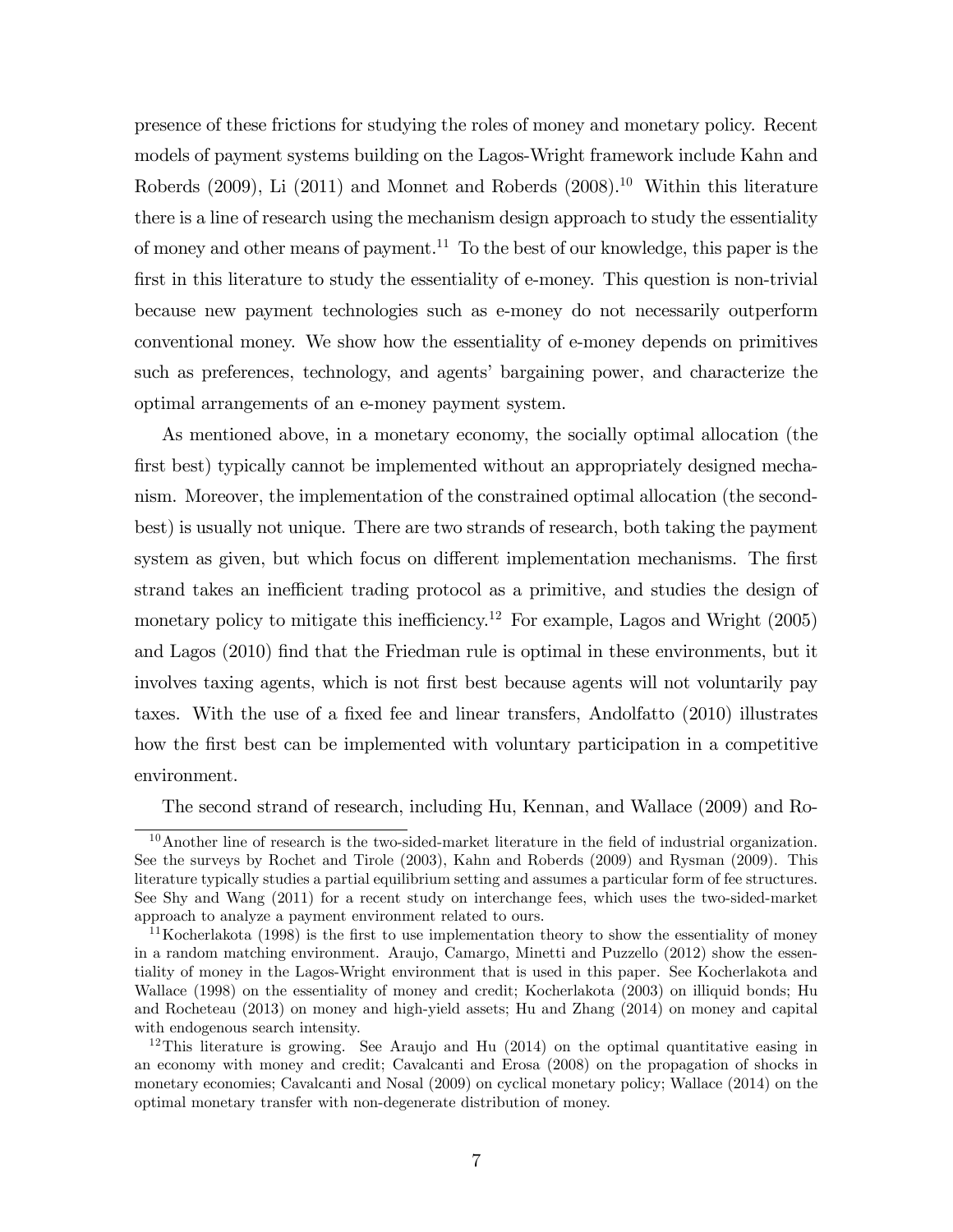cheteau (2012), takes the suboptimal monetary policy as given, and designs the trading protocol to mitigate the resulting inefficiency. These studies endogenize the trading protocol using a mechanism design approach, as advocated by Wallace (2010). This literature finds that, under certain conditions, the first best can still be implemented by adopting an optimal trading protocol in pairwise trades. Specifically, deviation from Friedman's rule can still be optimal, and the welfare cost of inflation can be zero.

Our paper is related to both strands of research. Unlike the first strand such as Lagos and Wright (2005) and Andolfatto (2010), we do not restrict ourselves to any particular type of intervention, and use the mechanism design approach to endogenize the payment instruments and payment system. Another key difference from Andolfatto  $(2010)$  is that we model matching frictions and inefficient bargaining, rather than centralized trading, which tends to understate the distortions and hence overstate the power of policy, as argued in Hu, Kennan, and Wallace (2009). It makes our economy a robust setting for optimal policies. Unlike the second strand such as Hu, Kennan, and Wallace  $(2009)$  and Rocheteau  $(2012)$ , we take inefficient trading protocols as one of the primitive inputs to the mechanism design of the payment system. Our perspective is particularly relevant for policy-makers, such as central banks and payment system regulators, who arguably have limited influence over the determination of terms-oftrade in a decentralized and anonymous situation. Overall, the mechanism design approach is powerful, since it can help identify the essential features of e-money and clarify their role in the payment system.

The rest of the paper is organized as follows. Section 2 presents the model environment. Section 3 designs the optimal money mechanism, highlighting the importance of a non-linear scheme and its limitation. Section 4 designs the optimal e-money mechanism with limited participation, highlighting the importance of cross-subsidization and its limitation. Section 5 designs the optimal e-money mechanism with limited transferability, highlighting the importance of after-trade fees and their essentiality. Section 6 extends the analysis to consider competitive pricing. Section 7 concludes.

## 2 Baseline Model

Our model is based on the alternating market formulation from Rocheteau and Wright (2005). The economy is populated with two types of agents: measure one of buyers and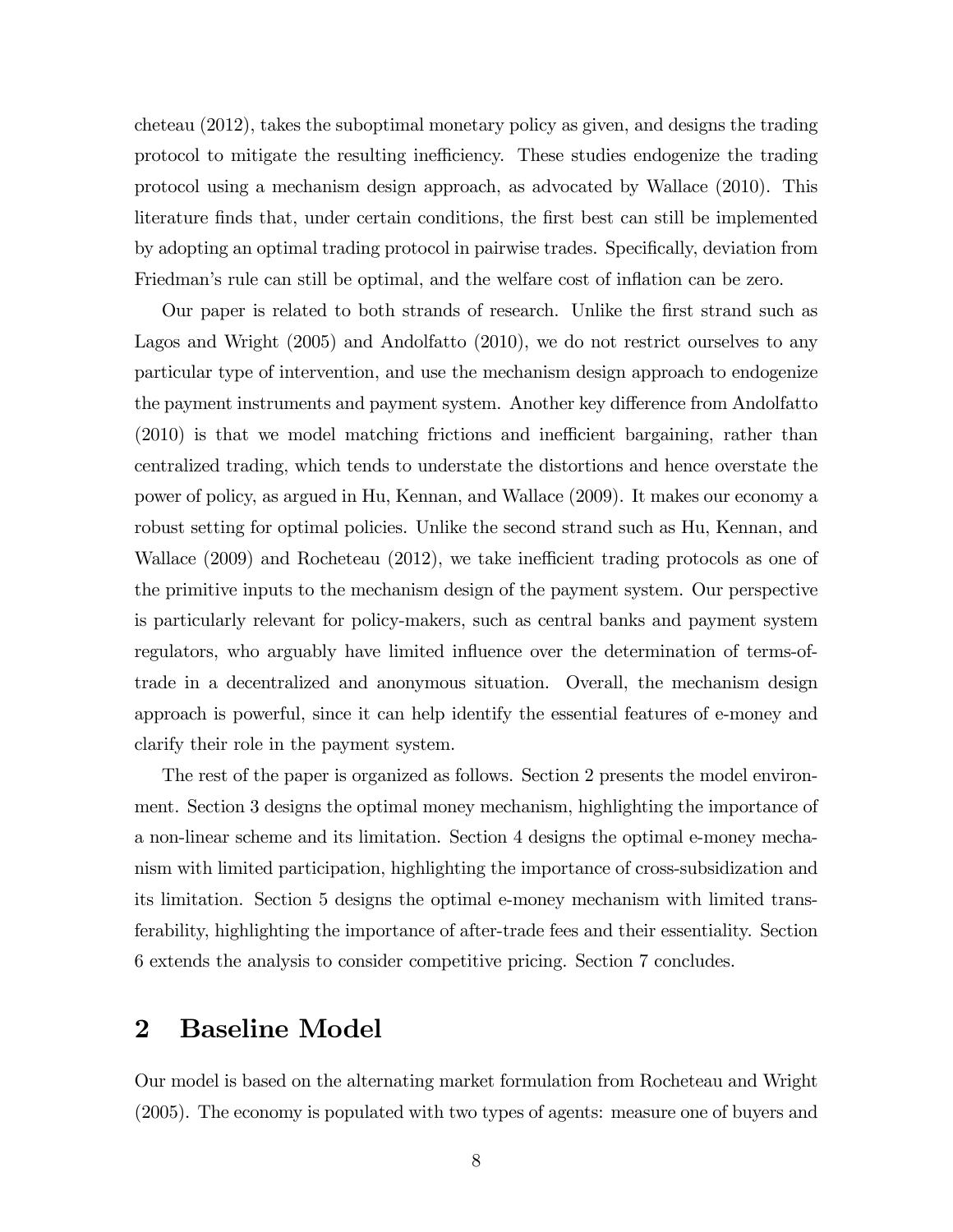measure one of sellers. Time is discrete and infinite, indexed by  $t = 0, 1...$  Alternating in each period are subperiods of day and night: during the day a frictional decentralized market (DM) convenes where buyers and sellers match randomly and bilaterally; during the night a frictionless centralized market (CM) convenes where agents trade with each other at Walrasian prices. Goods traded in the CM and DM are denoted, respectively, as CM goods and DM goods. In the DM, agents can only observe the actions and outcomes of their trades, and are anonymous. There is no technology for monitoring, enforcement or coordinating global punishment. As a result, credit is infeasible and a medium of exchange - money - is essential for trades in the DM. The stock of money is denoted by  $M_t$ , which has an exogenous growth rate  $\mu$  so that  $M_{t+1} = \mu M_t$ . Let  $\phi_t$  be the price of money in terms of the (numeraire) CM goods. New money is introduced by lump-sum transfers such that each agent receives  $T_t = (\mu - 1) \phi_t M_t/2$  transfer of real balances in the CM. As seen later, the real balances  $z \equiv \phi m$  are the relevant state variable for an agent's decisions.

#### Technology and preference

Agents live forever with a discount factor  $\beta \in (0,1)$ . Utility in a period depends on actions in the CM and DM. In the CM, all agents can consume/produce the numeraires (with  $l > 0$  denoting consumption and  $l < 0$  production) and have linear preferences over  $l$ . In the DM, buyers can consume the DM goods, denoted by  $q$ , produced by sellers. The utilities of buyers and of sellers are given by

$$
U_b(q, l) = U(q) + l,
$$
  

$$
\widetilde{U}_s(q, l) = -C(q) + l,
$$

where  $U(q)$  is the buyer's utility function and  $C(q)$  is the seller's cost function in the DM. We assume that  $U' > 0$ ,  $U'' < 0$ ,  $U(0) = 0$  and  $\lim_{q \to 0} U'(q) = \infty$ ;  $C(0) =$  $0, C'(q) \geq 0, C''(q) \geq 0$  and  $C'(0) = 0$ . An agent's lifetime preferences are given by  $\mathbb{E}\sum \beta^t \widetilde{U}_j(q_t,l_t), j = b, s.$ 

The agent's problem is as follows. We denote the value functions of a type  $j = b$ , s with real balances  $\tilde{z}$  in the CM and z in the DM by  $W_j(\tilde{z})$  and  $V_j(z)$ , respectively. In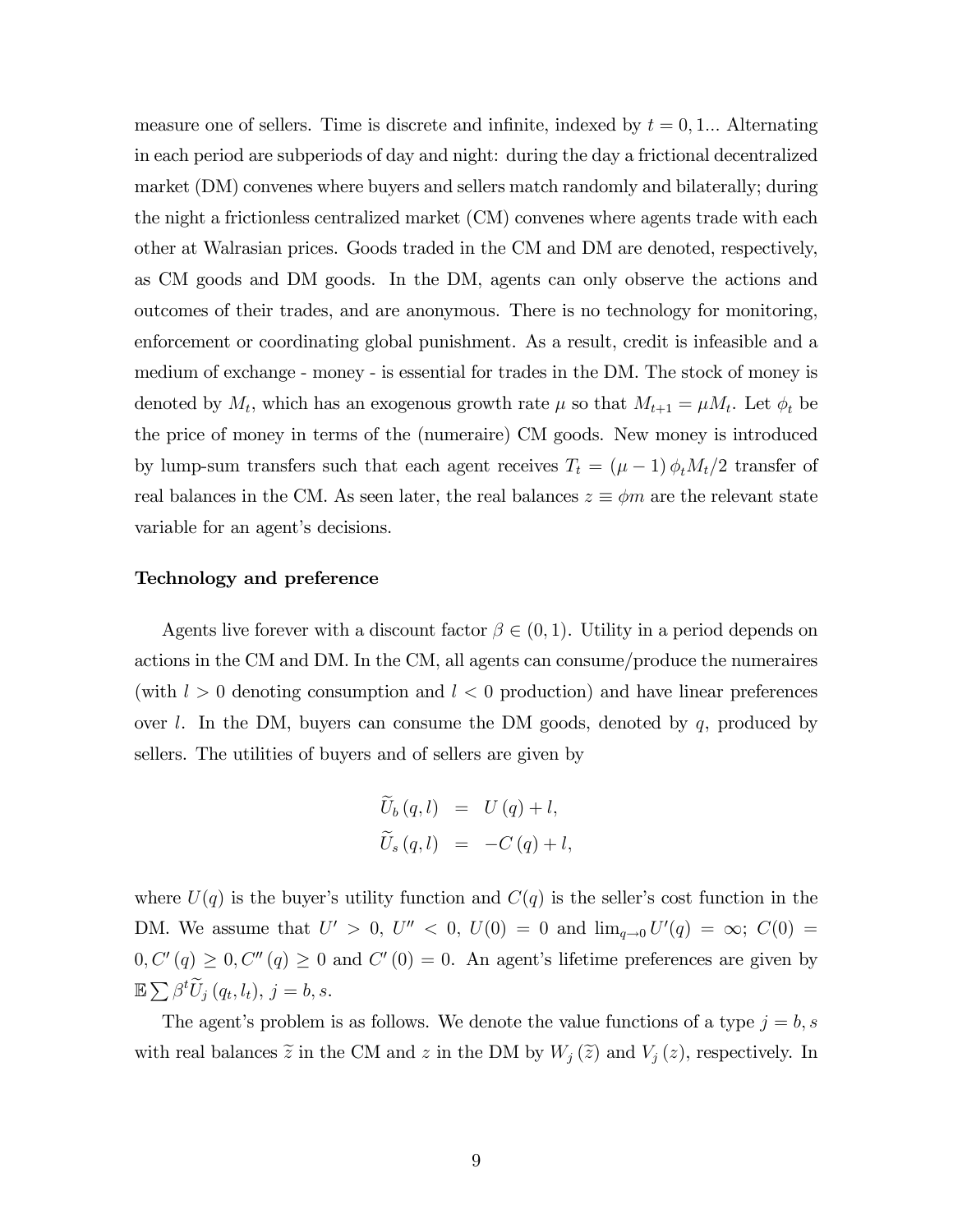the CM, the agent's budget constraint is

$$
\frac{\phi}{\phi_{+1}}z + l = \tilde{z} + T,\tag{1}
$$

where  $\phi/\phi_{+1}$  is the inflation factor capturing the change of the real price of money across periods (time subscript t is omitted). An agent chooses real balances z to be brought into next period's DM, which is financed by initial CM real balances  $\tilde{z}$ , sales  $-l$  of the numeraire and the transfer T from the central bank. Due to the quasi-linear utility and the CM budget (1), the CM problem is given by

$$
W_{j}\left(\tilde{z}\right) = \max_{z} \left\{\tilde{z} + T - \frac{\phi}{\phi_{+1}}z + \beta V_{j}\left(z\right)\right\}.
$$
 (2)

## Decision in DM

Next we turn to the DM problem. In the DM, buyers and sellers are subject to pairwise random matching. With probability  $\alpha$ , a buyer (seller) is matched with a seller (buyer), and with probability  $1 - \alpha$ , there is no match. Consider a buyer with real balances  $z_b$  matching a seller with  $z_s$  in the DM. The trade surpluses of the buyer and of the seller in a DM match are defined, respectively, as

$$
S_b(q, d; z_b, z_s) \equiv U(q) + W_b(z_b - d) - W_b(z_b),
$$
  

$$
S_s(q, d; z_b, z_s) \equiv -C(q) + W_s(z_s + d) - W_s(z_s),
$$

where d is the payment of real balances by the buyer. The terms of trade  $(q, d)$  solve the following proportional bargaining problem<sup>13</sup>:

$$
\max_{q,d} \left\{ S_b(q, d; z_b, z_s) + S_s(q, d; z_b, z_s) \right\},\tag{3}
$$

subject to the bargaining rule:

$$
S_b(q, d; z_b, z_s) = \theta [S_b(q, d; z_b, z_s) + S_s(q, d; z_b, z_s)],
$$

where  $\theta \in (0, 1]$  is the buyer's bargaining power, as well as the liquidity constraint

$$
d\in\left[-z_s,z_b\right].
$$

 $13$ We consider below competitive pricing and show that the main result is not affected.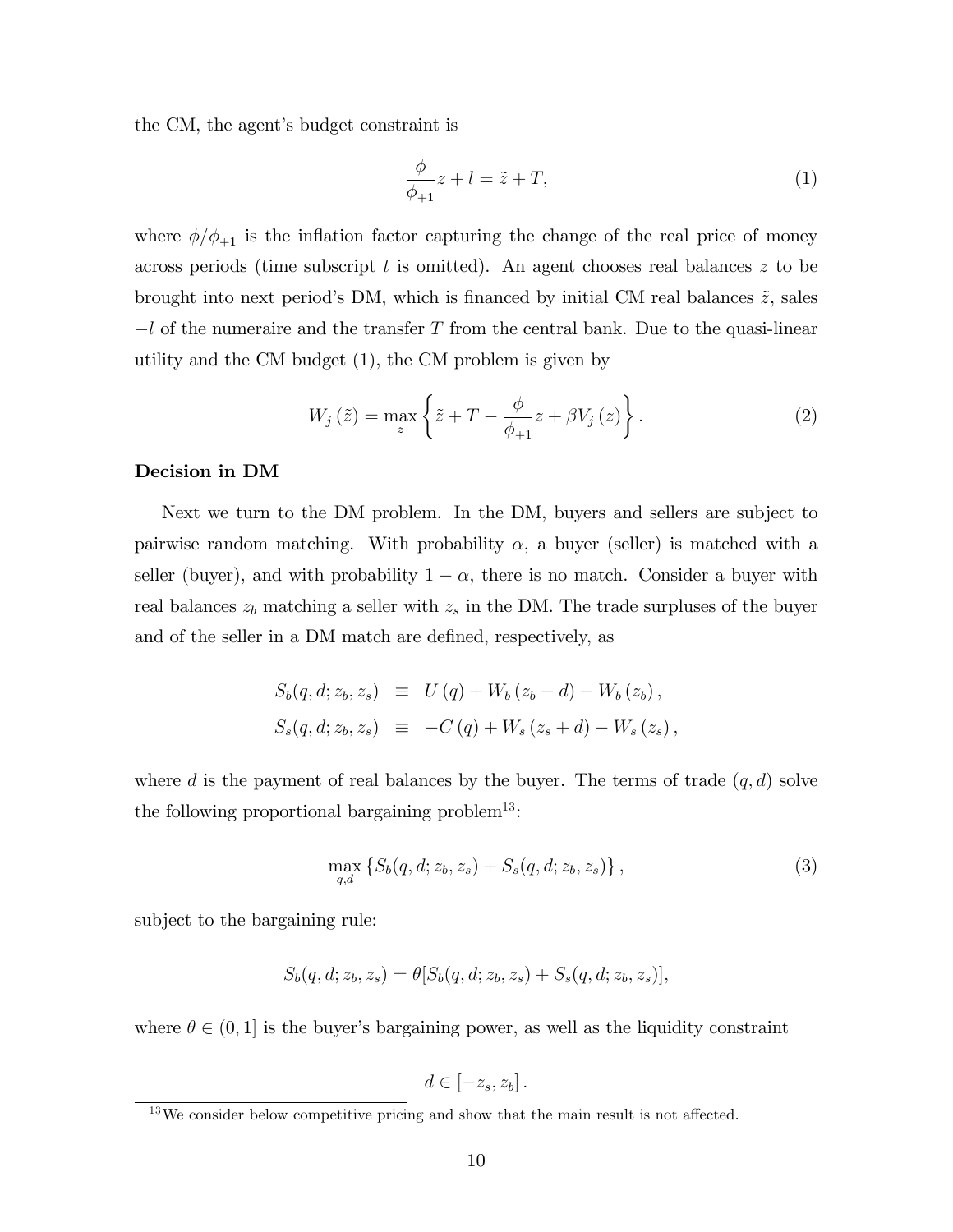Since  $W_b(\tilde{z})$  and  $W_s(\tilde{z})$  are linear in  $\tilde{z}$ , the bargaining solution  $(q, d)$  depends only on the buyer's money balance  $z_b$ , denoted as  $\{q(z_b), d(z_b)\}\$ . Define  $q^*$  as the first-best CM consumption satisfying  $U'(q^*) = C'(q^*)$ . It is straightforward to show that the bargaining solution  $\{q(z), d(z)\}\$ is given by the following lemma.

**Lemma 1** The bargaining solution  $\{q(z), d(z)\}\$  satisfies

$$
d = \min \{ z, D (q^*) \},
$$
  

$$
q = D^{-1} (d),
$$

where

$$
D(q) \equiv (1 - \theta) U(q) + \theta C(q).
$$

## **Proof.** Omitted. ■

Intuitively, when the buyer brings enough money balances to finance the first-best consumption (i.e.  $z \ge D(q^*)$ ), then unconstrained trade is conducted with terms of trade given by  $q^*$  and  $D(q^*)$ . However, the buyer who is constrained (i.e.  $z < D(q^*)$ ) spends all,  $d = z$ , to buy  $q = D^{-1}(z) < q^*$ . Before matching, the value function of an agent with z in the DM,  $V_j(z)$ ,  $j = b, s$ , is given by

$$
V_b(z) = \alpha [U[q(z)] + W_b[z - d(z)]] + (1 - \alpha) W_b(z), \qquad (4)
$$

$$
V_s(z) = \alpha \int \left[ -C \left[ q \left( z_b \right) \right] + W_s \left[ z + d \left( z_b \right) \right] \right] dF \left( z_b \right) + \left( 1 - \alpha \right) W_s \left( z \right), \tag{5}
$$

where  $F$  is the cumulative distribution of the buyer's real balances.

## Equilibrium

Define a stationary degenerate monetary equilibrium as follows:

**Definition 1** A stationary degenerate monetary equilibrium consists of the price system  $\{\phi_t\}_{t=0}^{\infty}$ , the allocation  $(q, z_b, z_s)$  and the policy  $\{M_t, \mu, T\}$ , such that

- a. (agent's optimization) given  $z_{b,0}$  and  $\{\phi_t\}_{t=0}^{\infty}$ ,  $z_b$  and  $z_s$  solves (2);
- b. (money markets clear)  $\phi_t M_t = z_b + z_s$ ;
- c. (bargaining)  $q = q(z_b)$  solves (3);
- d. (issuer's budget constraint) given  $\phi_t$ ,  $\{M_t, \mu, T\}$  satisfies  $T = (\mu 1) \phi_t M_t$ ;
- e. (monetary, stationary)  $\phi_t > 0, \phi_t/\phi_{t+1} = \mu$ .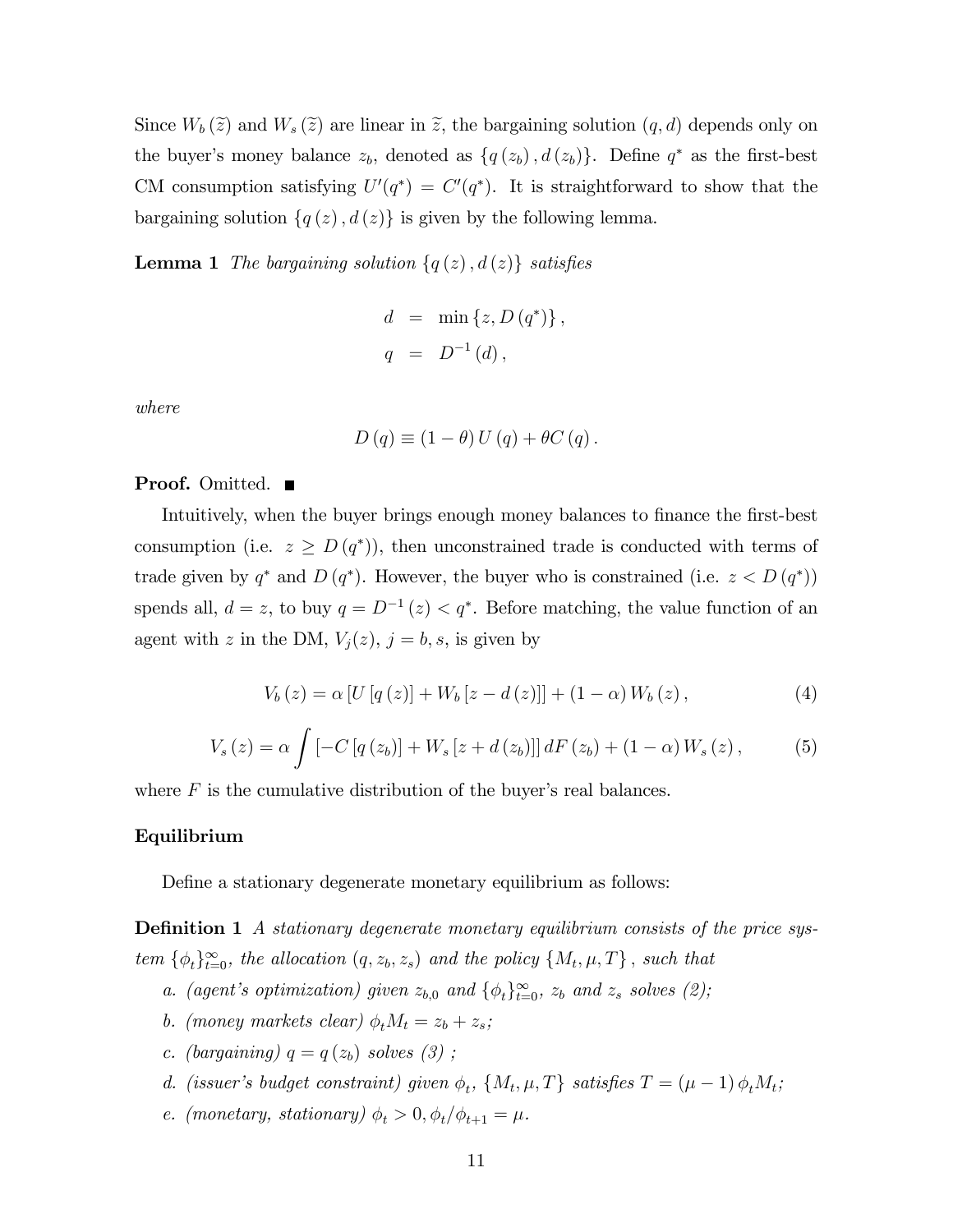Since  $W_s(\tilde{z})$  and  $V_s(z)$  are linear, if a seller buys money in the period t CM and resells it in the period  $t+1$  CM, the rate of return in terms of utility is  $\beta \phi_{t+1}/\phi_t - 1 =$  $\beta/\mu - 1$ . Therefore, whenever  $\mu < \beta$ , the seller's money demand  $z_s$  is infinite, and hence the money market cannot be cleared. On the other hand, when  $\mu > \beta$ , we must have  $z_s = 0$ . Intuitively, sellers have no need to spend money in the DM, and thus they have no incentive to buy money in the CM as long as its rate of return is negative (i.e.  $\mu > \beta$ ). Similarly, a buyer will choose to bring an infinite amount for the next CM when  $\mu < \beta$ . When  $\mu > \beta$ , a buyer will not bring a money balance that is not intended to be used in a DM match. In other words, the cash-in-advance constraint,  $d \leq z_b$ , is always binding in the DM when  $\mu > \beta$ . In this case, using Lemma 1 and ignoring the constant terms, we can rewrite the buyer's optimization problem  $(2)$  in the CM as

$$
\max_{q} \left\{ -\left[\mu - \beta \left(1 - \alpha\right)\right] D\left(q\right) + \beta \alpha U\left(q\right) \right\}, \text{ s.t. } q \leq q^*.
$$
 (6)

Intuitively, a buyer chooses  $q$  in the DM and acquires the real balance for the DM trade  $D(q)$ . With probability  $\alpha$ , there is a trade and the benefit from consumption is  $\beta U(q)$ . With probability  $1-\alpha$ , the money holding is not spent and has a continuation value of  $\beta D(q)$ . Therefore,  $\left[\mu - \beta (1 - \alpha)\right] D(q)$  captures the net cost of acquiring the money. A buyer will choose  $q = z_b = 0$  when  $\beta \alpha U'(0) - [\mu - \beta (1 - \alpha)] D'(0) < 0$ , simplified to

$$
z_b = 0 \Leftrightarrow \mu \ge \overline{\mu} \equiv \beta \left( 1 + \frac{\alpha \theta}{1 - \theta} \right).
$$

Therefore, the monetary equilibrium does not exist when  $\mu \geq \overline{\mu}$ . For a buyer, since the opportunity cost of carrying nominal balances is increasing in the money growth rate  $\mu$ , and the return from carrying balances for trade is also increasing in the bargaining weight  $\theta$ , there is no incentive to hold money when  $\mu$  is too high,  $\alpha$  is too low or  $\theta$  is too low. These are the three inefficiencies highlighted in the monetary literature: the cash-in-advance constraint, the search friction and the holdup problem. The following proposition characterizes the equilibrium.

**Proposition 1** A monetary equilibrium exists iff  $\mu \in [\beta, \overline{\mu})$ . If  $\mu > \beta$ , then  $q < q^*$ ; if  $\mu \rightarrow \beta$ , then  $q = q^*$ .

According to this proposition, the first-best allocation with  $q = q^*$  cannot be supported when  $\mu > \beta$ . The idea is that, to consume  $q^*$  in the next DM, a buyer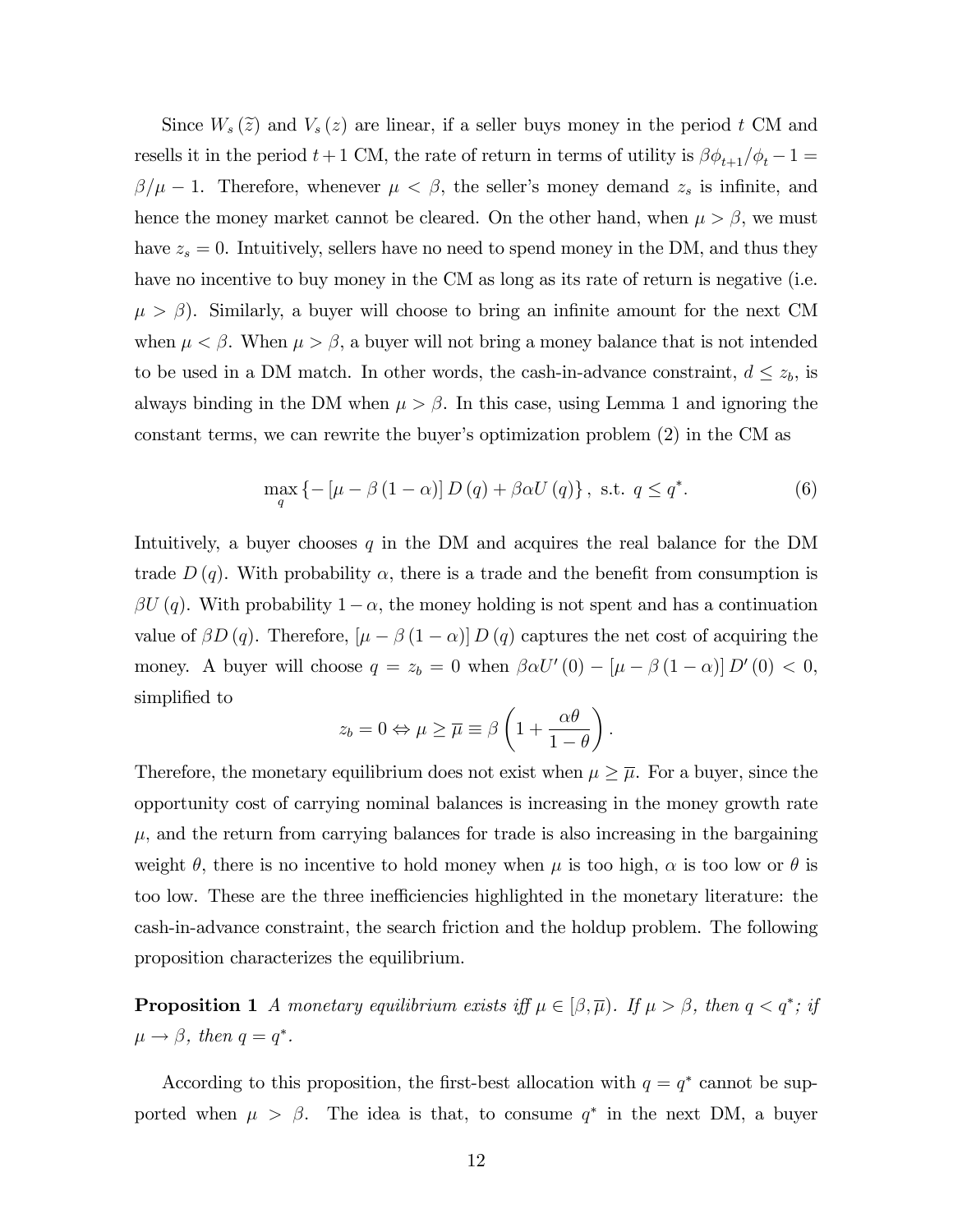needs to acquire  $\mu D (q^*)$  money balances in the CM. So the marginal utility gain with respect to q is  $\beta \alpha U'(q^*)$ , while the marginal cost of acquiring the balance is  $[\mu - \beta (1 - \alpha)] D'(q^*) = [\mu - \beta (1 - \alpha)] U'(q^*)$ . As a result, a buyer has an incentive to marginally reduce  $q$  below  $q^*$  when

$$
(\beta - \mu)U'(q^*) < 0,\tag{7}
$$

which is true whenever  $\beta < \mu$ .

So deflating the economy at the discount rate is necessary and sufficient for implementing the first-best allocation. Furthermore, the money issuer's budget constraint implies that a positive lump-sum tax is needed (i.e., a negative transfer  $T_t =$  $(\beta - 1)\phi_t M_t < 0$  to implement the first best. If the money issuer has no taxation power, then this simple lump-sum transfer scheme cannot implement the first best. The natural question is: can the first best be supported by using more general transfer schemes (than a lump-sum scheme)? The question calls for a mechanism design approach to examine general transfer functions.

## Summary

In this section, we learned that in a monetary economy with lump-sum transfers,

- 1. a monetary equilibrium does not exist when money growth is too high, trades are too infrequent or the buyer's bargaining power is too low;
- 2. without taxation, the first-best allocation can never be achieved.

## 3 Optimal Money Mechanism

The previous section showed that the first-best allocation is not implementable by a basic, lump-sum transfer scheme. However, the previous setting understates the power of mechanism design. A natural question is whether the first-best allocation is achievable when the money issuer can implement *any* (including sophisticated) non-lump-sum transfer scheme. In this regard, we use a mechanism design approach to design the optimal mechanism and interpret the money issuer as the mechanism designer who can conduct an intervention at night after the CM is closed. We consider the following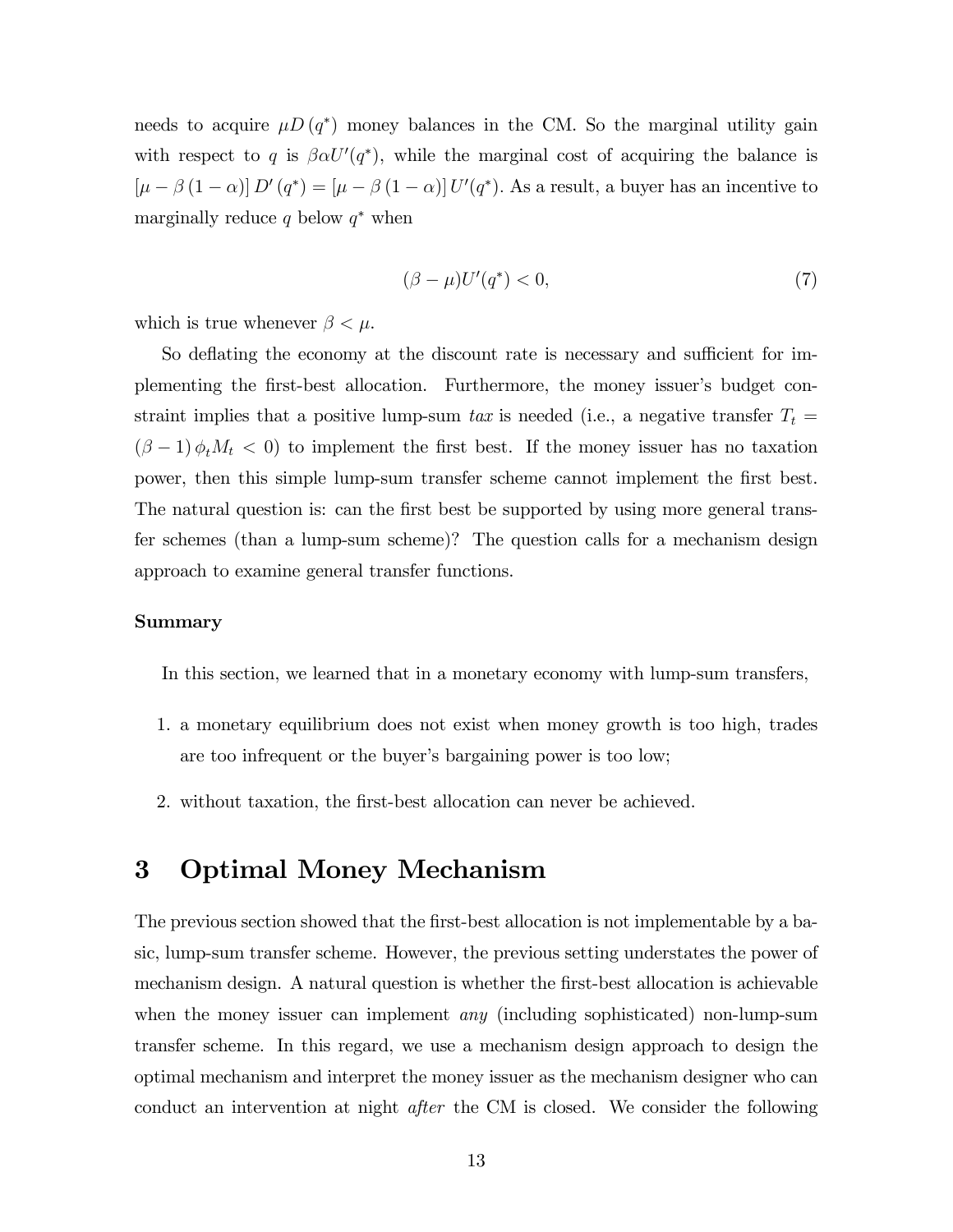information structure: the money issuer can distinguish between buyers and sellers, but cannot observe an agent's past actions, nor the money balances brought from the CM - the lack of record-keeping that still renders money essential for the DM trades. The relevant space of agent types is thus two-dimensional: whether the agent is a buyer or a seller (observable), and how much money the agent holds (unobservable).

Thanks to the revelation principle, any equilibrium allocation of a Bayesian game under a mechanism can be implemented by a direct mechanism, where agents report their private information to the mechanism designer (here reporting the money balances to the money issuer), and the mechanism designer makes monetary transfers based on the report. For notational convenience, we will assume that the report is about the post-transfer balance z and the pre-transfer balance can be inferred directly. An agent who leaves the CM market with  $z$  and decides to skip the mechanism will end this subperiod with exactly  $z$ . But an agent who plans to participate in the mechanism will need to report the balance to the issuer. Notice that while it is feasible for an agent to under-report any amount  $\hat{z} \leq z$  (i.e. hiding money), we assume that it is infeasible to over-report any amount  $\hat{z} > z$ , since any over-reporting can be verified (also known as the show-me-the-money constraint). Given the report, the money issuer will transfer the agent  $T_j(\hat{z})$  (to charge if negative), which in general can be any function of the agent's type  $j = s, b$  and of the report  $\hat{z}$ . Formally, a money mechanism  $\mathcal{M} \equiv \{T_b (\hat{z}), T_s (\hat{z}), \mu\}$  consists of transfer functions for buyers,  $T_b (\hat{z})$ , and for sellers,  $T_s(\hat{z})$ , and an inflation factor  $\mu$ .

## CM and DM decision

A type  $j = b$ , s agent's DM value function under a money mechanism M remains the same, given by  $(4)$  and  $(5)$ . A type j's CM value function becomes

$$
W_j\left(\tilde{z}\right) = \tilde{z} + \max_{z,\tilde{z},e_j \in \{0,1\}} \left\{-\mu z + e_j T_j\left(\tilde{z}\right) + \beta V_j\left(z\right)\right\}, \text{ s.t. } \tilde{z} \le z,
$$
 (8)

where  $e_j = 1$  and  $e_j = 0$  denote, respectively, the decision as to whether to participate or not in the mechanism. Here, an agent with z chooses to report  $\hat{z}$  subject to the constraint that over-reporting is not feasible, and the agent's report will result in payment  $T_i(\widehat{z})$ .

## Incentive-compatibility for buyers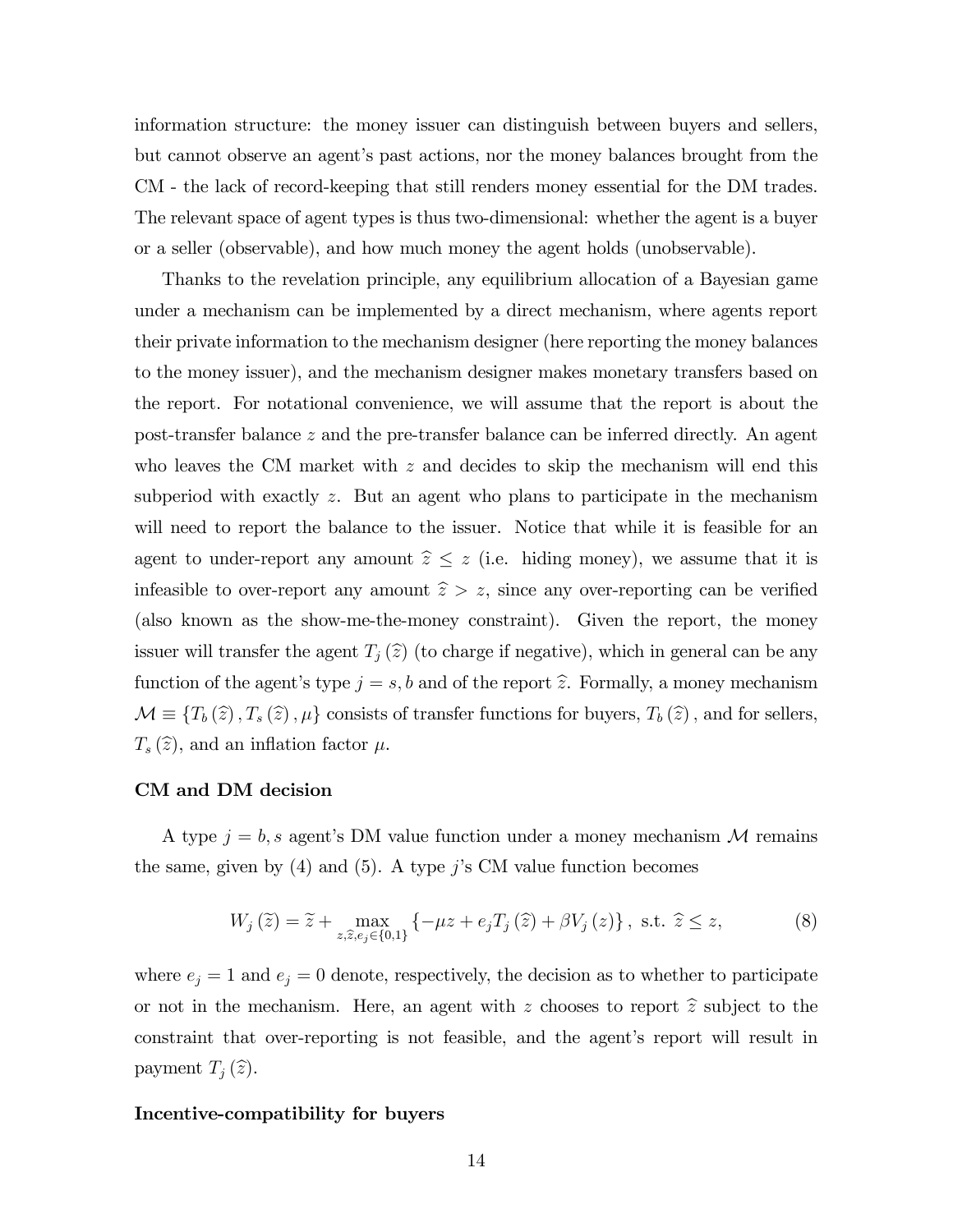It is straightforward to establish that the bargaining solution under a money mechanism M is still characterized by Lemma 1. Using the linearity of  $W_b(\tilde{z})$  and ignoring the constant terms, we can reformulate the buyer's problem under mechanism  $\mathcal M$  as

$$
\max_{q,\hat{z},e_b\in\{0,1\}}\left\{e_bT_b\left(\hat{z}\right) - \left[\mu - \beta\left(1-\alpha\right)\right]D\left(q\right) + \beta\alpha U\left(q\right)\right\},\,\text{s.t.}\tag{9}
$$

$$
\widehat{z} \le D(q). \tag{10}
$$

Here, a buyer who decides not to participate in the mechanism just brings  $z = D(q)$ to the next DM, which will allow the buyer to consume q. A buyer who decides to participate and intends to have a post-transfer balance of  $z = D(q)$  needs to bring  $\mu D (q) - T_b (\hat{z})$  from the CM, and report  $\hat{z} \le D (q)$ , which will allow the buyer to consume  $q$  in the following DM.

**Definition 2** An allocation  $(q, z_b, z_s)$  is incentive compatible for buyers under a money mechanism M if  $e_b = 1, \hat{z} = z_b$ , and  $q = q (z_b)$  solves (9).

To induce buyers to participate in the mechanism (i.e.  $e = 1$ ), it is necessary to have an incentive-compatible allocation  $(q, z_b, z_s)$  satisfying

$$
T_b(z_b) - \left[\mu - \beta (1 - \alpha)\right] D(q) + \beta \alpha U(q) \ge \max_{q'} \left\{-\left[\mu - \beta (1 - \alpha)\right] D(q') + \beta \alpha U(q')\right\}.
$$
\n(11)

Here, the left-hand side (LHS) captures the payoff for participating in the mechanism, and the right-hand side (RHS) captures the payoff for skipping it.

## Incentive-compatibility for sellers

Similarly, using the linearity of  $W_s(\tilde{z})$ , and ignoring the constant terms, one can reformulate the seller's problem in the CM as

$$
\max_{z,\hat{z},e_s \in \{0,1\}} \left\{ -\mu z + e_s T_s\left(\hat{z}\right) + \beta z \right\}, \text{ s.t. } \hat{z} \le z. \tag{12}
$$

Here, a seller not participating in the mechanism has no reason to bring money and thus the additional payoff is zero. A seller who decides to participate and intends to have a post-transfer balance of z needs to bring  $\mu z - T_s(\hat{z})$  from the CM, and report  $\hat{z} \leq z$ , and this balance will have a continuation value  $\beta z$ .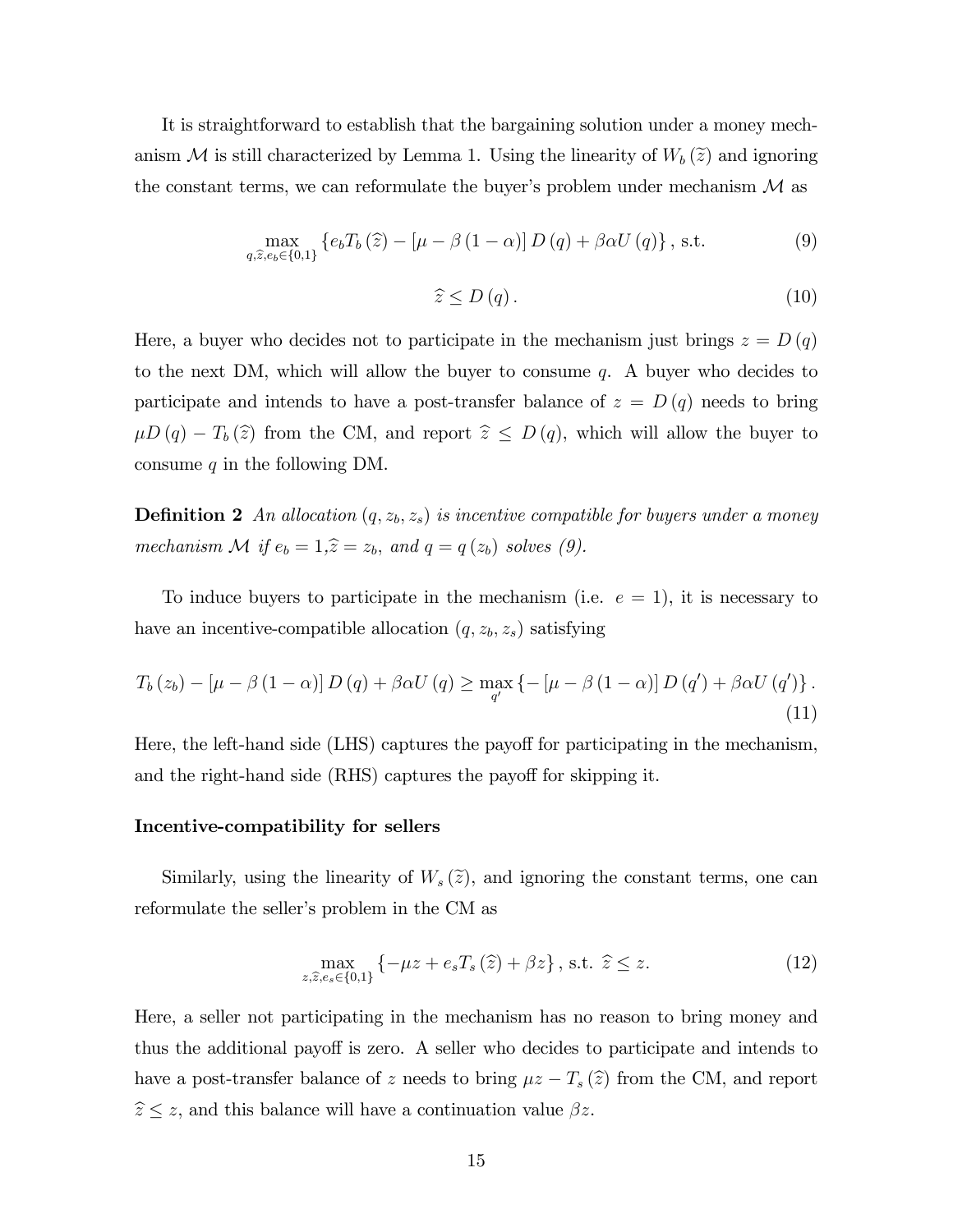**Definition 3** An allocation  $(q, z_b, z_s)$  is incentive compatible for sellers under a money mechanism  $\mathcal M$  if  $e_s = 1$  and  $\hat{z} = z = z_s$  solve (12).

Notice that, conditional on  $e_s = 0$ , the value of (12) is zero. So to induce sellers to participate in the mechanism, it is necessary to have an incentive-compatible allocation  $(q, z_b, z_s)$  that satisfies

$$
(\beta - \mu) z_s + T_s(z_s) \ge 0. \tag{13}
$$

Here, the LHS captures the payoff for participating in the mechanism, and the RHS captures the payoff for skipping it.

## Money issuer's budget constraint

A money issuer has to balance its budget, or self-Önance:

**Definition 4** A money mechanism  $\mathcal{M} \equiv \{T_b(z), T_s(z), \mu\}$  is self-financed under the allocation  $(q, z_b, z_s)$  if

$$
T_b(z_b) + T_s(z_s) = (\mu - 1)(z_b + z_s). \tag{14}
$$

This budget constraint states that the issuer's total expenditure on transfers (LHS) has to be financed by money creation (RHS). The total real balances are  $z_b + z_s$  at the beginning of a period, and  $\mu (z_b + z_s)$  at the end of a period. The RHS denotes the total balances created within a period. Notice that if an allocation  $(q, z_b, z_s)$  is incentive compatible for buyers and sellers under a mechanism  $\mathcal{M}$ , then the equilibrium conditions in the definition are satisfied.

## Implementation of the Örst best

We are interested in whether the first-best allocation can be implemented. The following definition introduces this concept formally.

**Definition 5** A money mechanism  $M$  implements the first best if

a. there exists  $(z_b, z_s)$  such that the first-best allocation  $(q^*, z_b, z_s)$  is incentive compatible for buyers and sellers; and

b. M is self-financed under the first-best allocation  $(q^*, z_b, z_s)$ .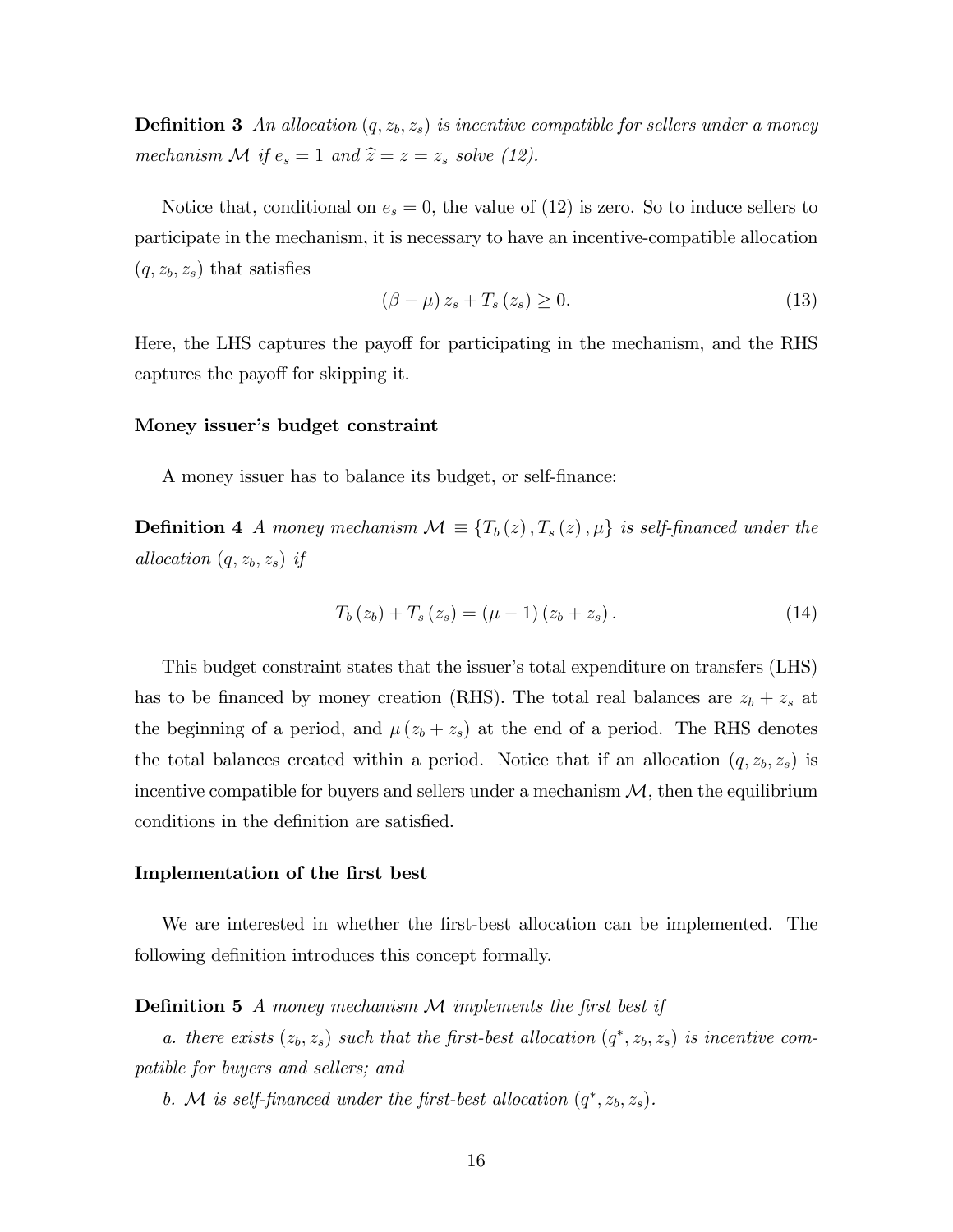Define a threshold level  $\bar{\theta}$  of the buyer's bargaining power given by

$$
\overline{\theta} \equiv \frac{1 - \beta}{\left[1 - \beta \left(1 - \alpha\right)\right] \left[1 - \frac{C(q^*)}{U(q^*)}\right]},
$$

which is decreasing in  $\beta$  and  $\alpha$ . Note that  $\bar{\theta} \in (0, 1)$  iff

$$
\frac{\beta\alpha}{1-\beta\left(1-\alpha\right)}U\left(q^*\right) > C\left(q^*\right). \tag{15}
$$

We are going to assume that this condition holds throughout the paper. Intuitively, when a buyer brings cash from the CM to finance the first-best trade  $q^*$  with the first seller matched in the subsequent DMs, the maximum (discounted) utility gain from this future DM trade is  $\beta \alpha U(q^*) [1 + \beta(1-\alpha) + \beta^2(1-\alpha)^2 + \ldots] = \beta \alpha U(q^*) / [1 - \beta(1-\alpha)].$ The minimum price the buyer needs to pay to induce the seller to trade is  $C(q^*)$ . When the above condition is violated, the maximum gain is lower than the minimum price, and hence there is no hope for first-best trade in a monetary economy in which agents need to bring cash to trade.

The following proposition characterizes the implementability of the first-best allocation under an optimally designed money mechanism.

**Proposition 2** There exists a money mechanism  $M$  that implements the first best if and only if  $\theta \geq \overline{\theta}$ .

## **Proof.** See the appendix.  $\blacksquare$

In the previous section, Proposition 1 shows that, without any authority to enforce taxation, the Örst-best allocation cannot be achieved by simple lump-sum transfers. This is because buyers have an incentive to marginally reduce q below  $q^*$  when (7) is satisfied (i.e.  $\beta < \mu$ ). According to Proposition 2, a well-designed mechanism can still implement the first best. To do that, the transfer scheme  $T_b(z)$  has to be designed to induce buyers to carry the right amount of money balances to finance the first-best trade. In particular, when the transfer scheme is non-linear and optimally designed, a buyer no longer has the marginal incentive to reduce q below  $q^*$  even when  $\beta < \mu$ . To give a concrete example, a mechanism may make a big transfer to buyers who bring and report a sufficiently high money balance, and make no transfers to buyers who bring and report too little balances. In an equilibrium in which all buyers co-operate and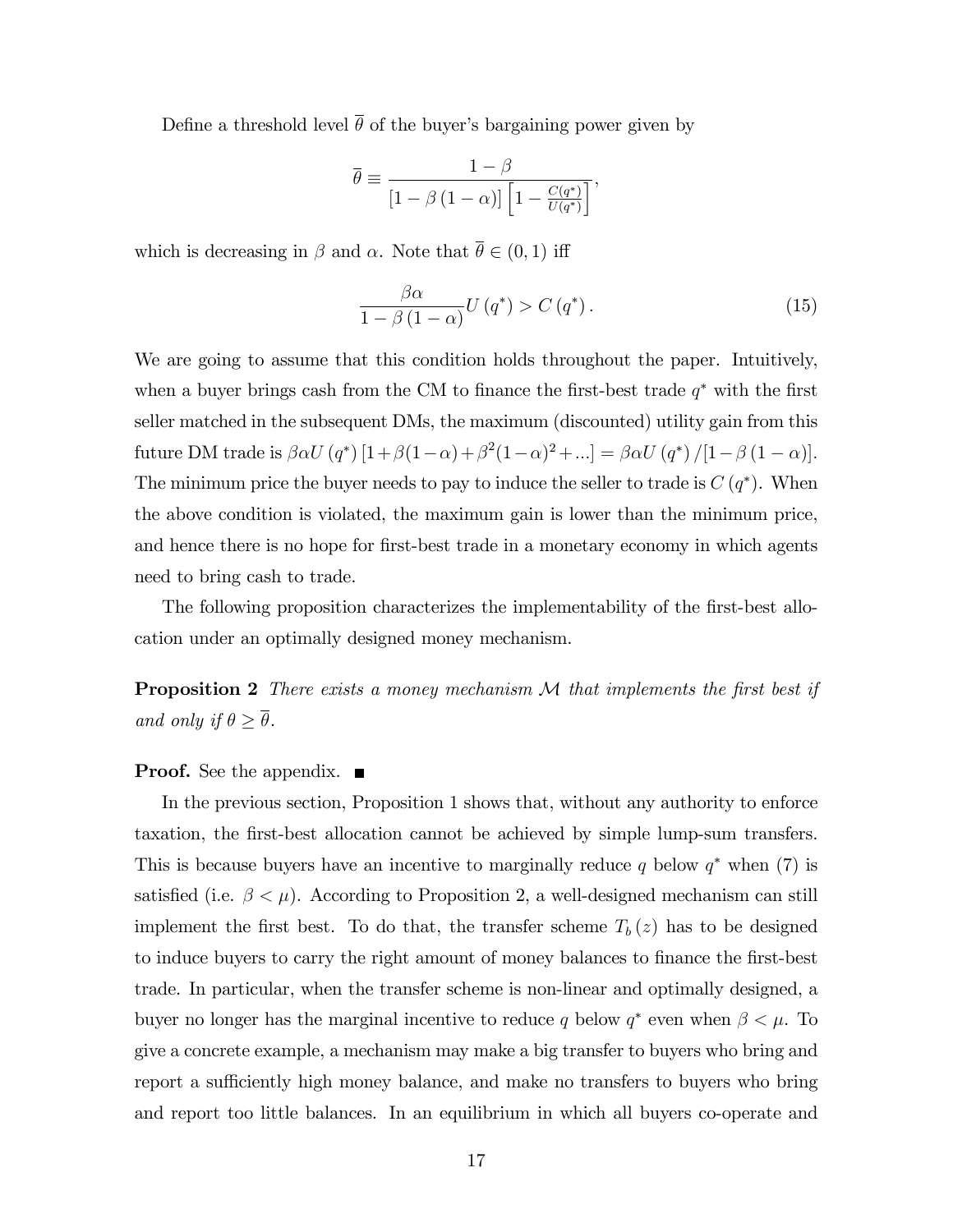receive big transfers, inflation is high. Hence, a deviator who brings too little money and receives no transfers will suffer a loss in purchasing power. Under this non-linear scheme, buyers do not want to lower their money holding too much because that will significantly reduce their surplus from DM trades. This explains why the first best can be supported by the optimal mechanism. However, the power of this scheme is limited by the size of a buyer's DM trade surplus, which in turn depends on  $\theta$ . That explains why the first best can no longer be supported when  $\theta$  is too low.

## Characterization of optimal mechanism

The above discussion suggests that, to support the first best, transfers to buyers are needed, and hence money growth is positive. The following proposition formally establishes this Önding, which characterizes all optimal money mechanisms.

**Proposition 3** If a money mechanism  $\mathcal{M} \equiv \{T_b(z), T_s(z), \mu\}$  implements the first best, then  $\mu > 1$ .

**Proof.** Suppose there exists a mechanism  $\mathcal{M} \equiv \{T_b(z), T_s(z), \mu\}$  that implements the first best with  $\mu \leq 1$ . Then from the proof of Proposition 2, we have

$$
-[1-\beta(1-\alpha)] D(q^*) + \beta \alpha U(q^*) \geq T_b(z_b) - [\mu - \beta(1-\alpha)] d^* + \beta \alpha U(q^*),
$$
  
\n
$$
\geq \max_{q'} \left\{ -[\mu - \beta(1-\alpha)] D(q') + \beta \alpha U(q') \right\},
$$
  
\n
$$
\geq \max_{q'} \left\{ -[1-\beta(1-\alpha)] D(q') + \beta \alpha U(q') \right\},
$$

which is a contradiction, since  $q^*$  is the maximizer to the last line only if  $\beta = 1$ .

## Simple examples

To illustrate the basic idea, suppose that  $\alpha = 1$ . We propose a simple example of a direct mechanism, and then an example of an indirect mechanism.

## (i) Direct mechanism

This simple mechanism makes no transfers to sellers, so  $T_s(z) = 0$  for all z. The money growth is set to  $\mu = \overline{\mu}$  and the money created is used to finance transfers to buyers such that

$$
T_b(z) = \begin{cases} (\overline{\mu} - 1) D(q^*), \text{ if } z = D(q^*) \\ 0, \text{ otherwise.} \end{cases}
$$

: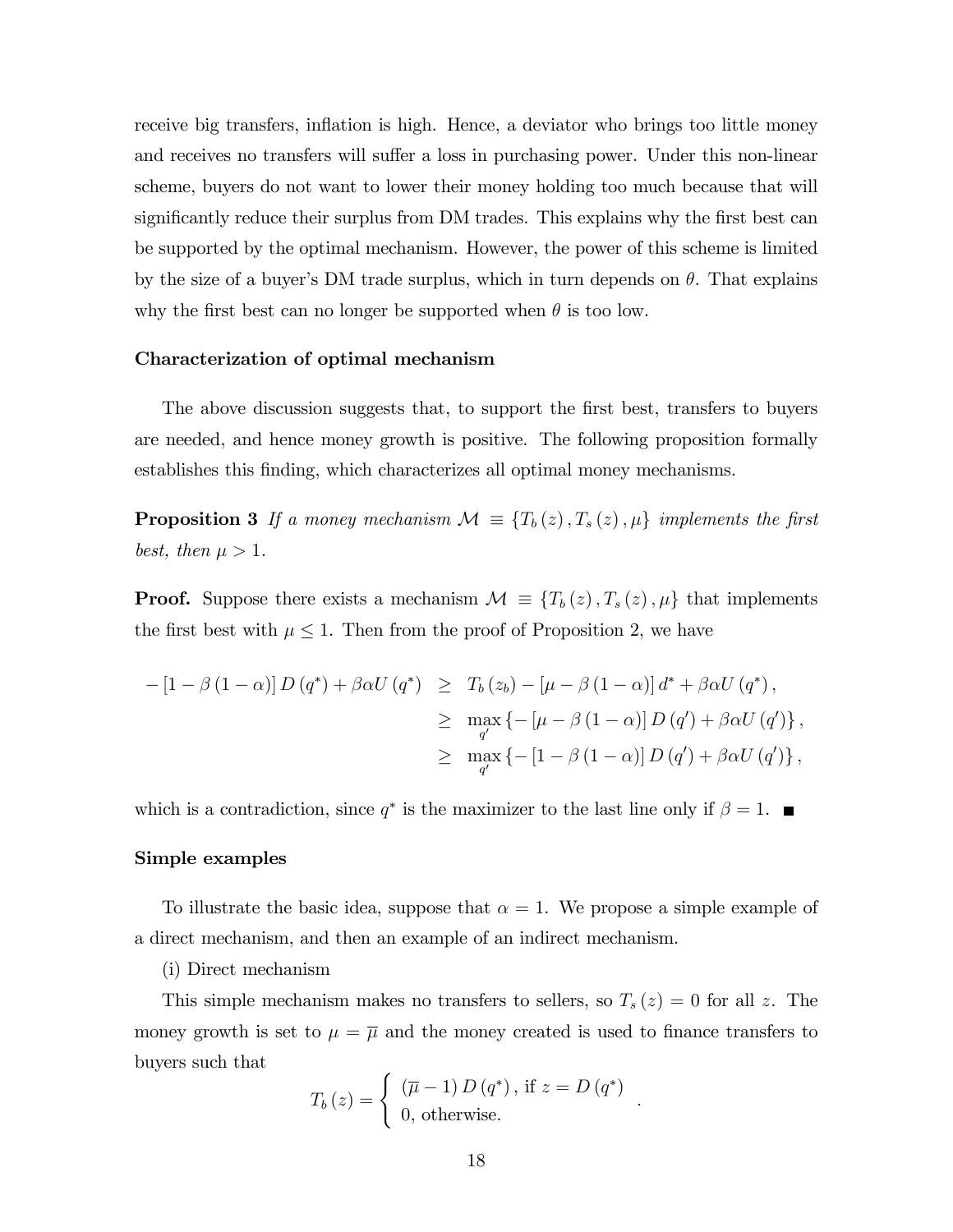First, note that  $\overline{\mu} > 1$  when  $\theta \ge \theta$ , so that a buyer with  $z = D(q^*)$  can receive a positive transfer  $(\overline{\mu} - 1) D(q^*) > 0$  from the money issuer. As a result, this buyer has a payoff which equals to  $-D(q^*) + \beta U(q^*)$ , which is positive iff  $\theta \ge \theta$ . Under this mechanism, a buyer with  $z \neq D(q^*)$  does not receive transfers, and thus has a non-positive payoff because  $\mu = \overline{\mu}$ . Notice that this scheme is non-linear with respect to the buyer's money holding  $z$ .

## (ii) Indirect mechanism: fixed fee and interest payments

Following Andolfatto (2010), we derive in Appendix A an indirect mechanism with the following features: the money issuer imposes a fixed fee  $B$  on buyers, who can then collect interest on their money balances at the rate  $R$  at the end of the CM:

$$
R = \frac{\mu}{\beta} - 1,
$$
  
\n
$$
B = (1 - \beta) D(q^*).
$$

We show that, for sufficiently high  $\mu$ , the first-best allocation can be supported if  $\theta \geq \overline{\theta}$ . The basic idea is that the interest payment offsets the buyers' opportunity cost of carrying money balances to the DM. This interest payment is financed by the fixed fee paid by the buyers. In order to induce them to pay this fee, the monetary growth has to be sufficiently high so that non-participants' trade surplus in the DM is sufficiently low. Notice that this scheme is piecewise linear: a fixed fee plus a linear transfer with respect to the buyer's money holding  $z$ .

## Summary

In this section, we learned that:

- 1. the first best cannot be achieved by any money mechanism when the buyer's bargaining power is too low, the buyer is too impatient or trades are too infrequent;
- 2. a non-linear transfer scheme and monetary expansion are essential features of a money mechanism to implement the first best;
- 3. the Örst best can be implemented by a simple indirect mechanism with interest on buyers' balances, financed by fixed fees and monetary expansion.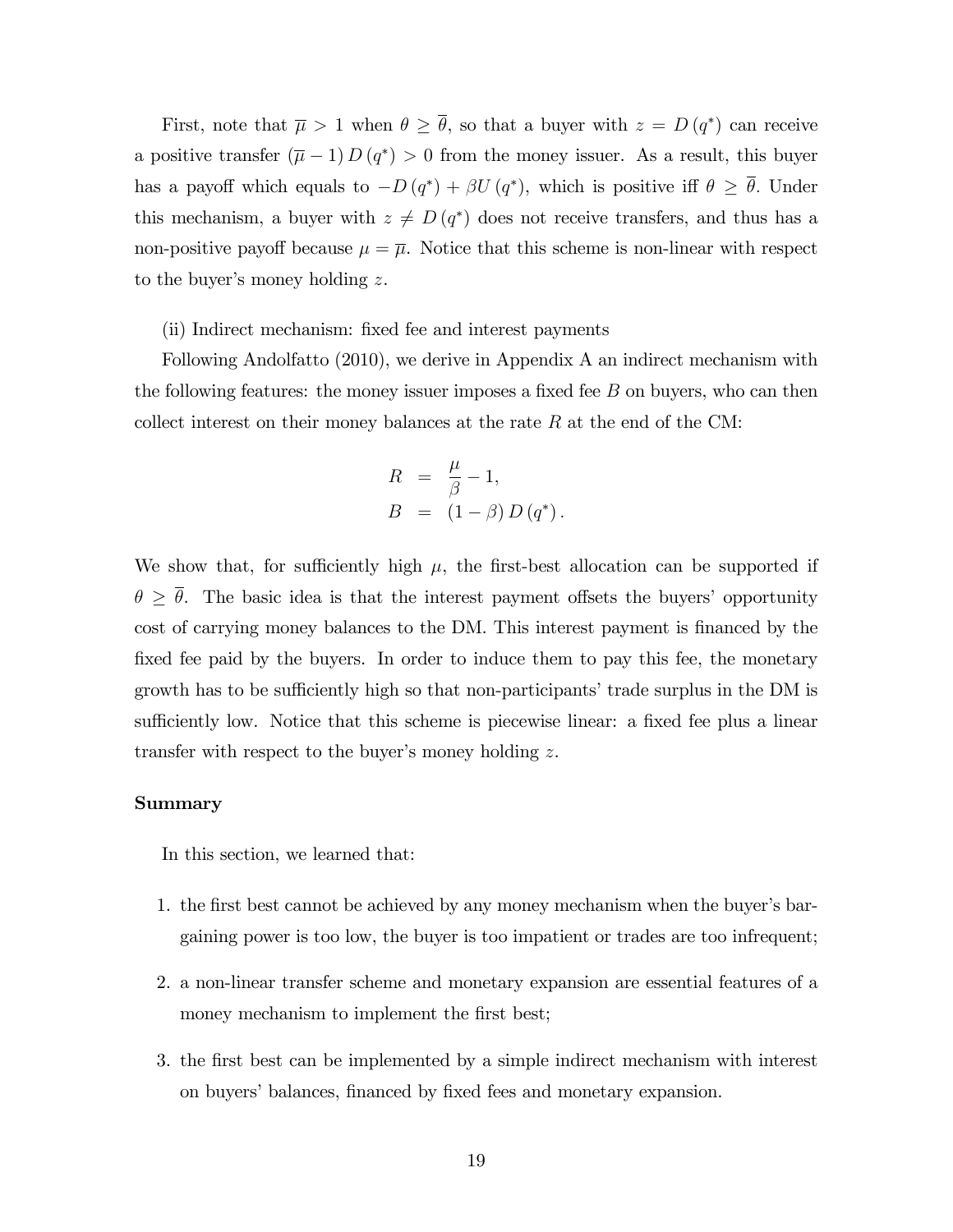## 4 Electronic Money with Limited Participation

The type of money modelled so far is rather primitive  $-$  merely a durable, inert object for circulation. To capture recent innovations, we introduce different payment technologies. Suppose there is an e-money issuer who maintains the supply of another medium of exchange, e-money, in addition to money. E-money shares all the basic properties of money: it is divisible, durable, portable and cannot be counterfeited. However, as noted in the introduction and will be discussed in greater detail in this section, e-money is fundamentally different from money. As with the money issuer in the previous section, the e-money issuer can distinguish between buyers and sellers. But the e-money issuer does not have any record-keeping technology, and therefore cannot observe an agent's portfolio of money z or e-money  $n$ . Otherwise, again, the first best may be trivially implemented. The lack of record-keeping can be interpreted as some off-line payment systems where the issuer cannot trace agents' balances in real time. Agents thus report their portfolio of money and e-money to the e-money issuer, and the emoney issuer makes transfers based on the report. In this section, we are interested in an economy where the money mechanism takes as given an exogenous money growth rate  $\mu \geq 1$  (with lump-sum money transfers given by  $T = (\mu - 1)(z_b + z_s) \geq 0$ ). This assumption simplifies the political economy, since there is no strategic interaction between the money issuer and the e-money issuer.<sup>14</sup> Moreover, we assume that the e-money issuer has to follow the same growth rate  $\mu$  of money. This is to capture the fact that real-world e-money products often involve this feature (e.g. denominated in cash or convertible at par), and the fact that the e-money issuer, private or public, often takes ináation as given, and sets the supply to be accommodative to the e-money demand. Note that removing this restriction will only make the e-money issuer more powerful, and strengthen our conclusion.

## E-money mechanism

Next we introduce the first payment technology: an e-money issuer is able to restrict participation in an e-money payment system. Specifically, the e-money issuer has the

<sup>&</sup>lt;sup>14</sup>In a companion paper, we study the equilibrium interaction between money and e-money in a related environment.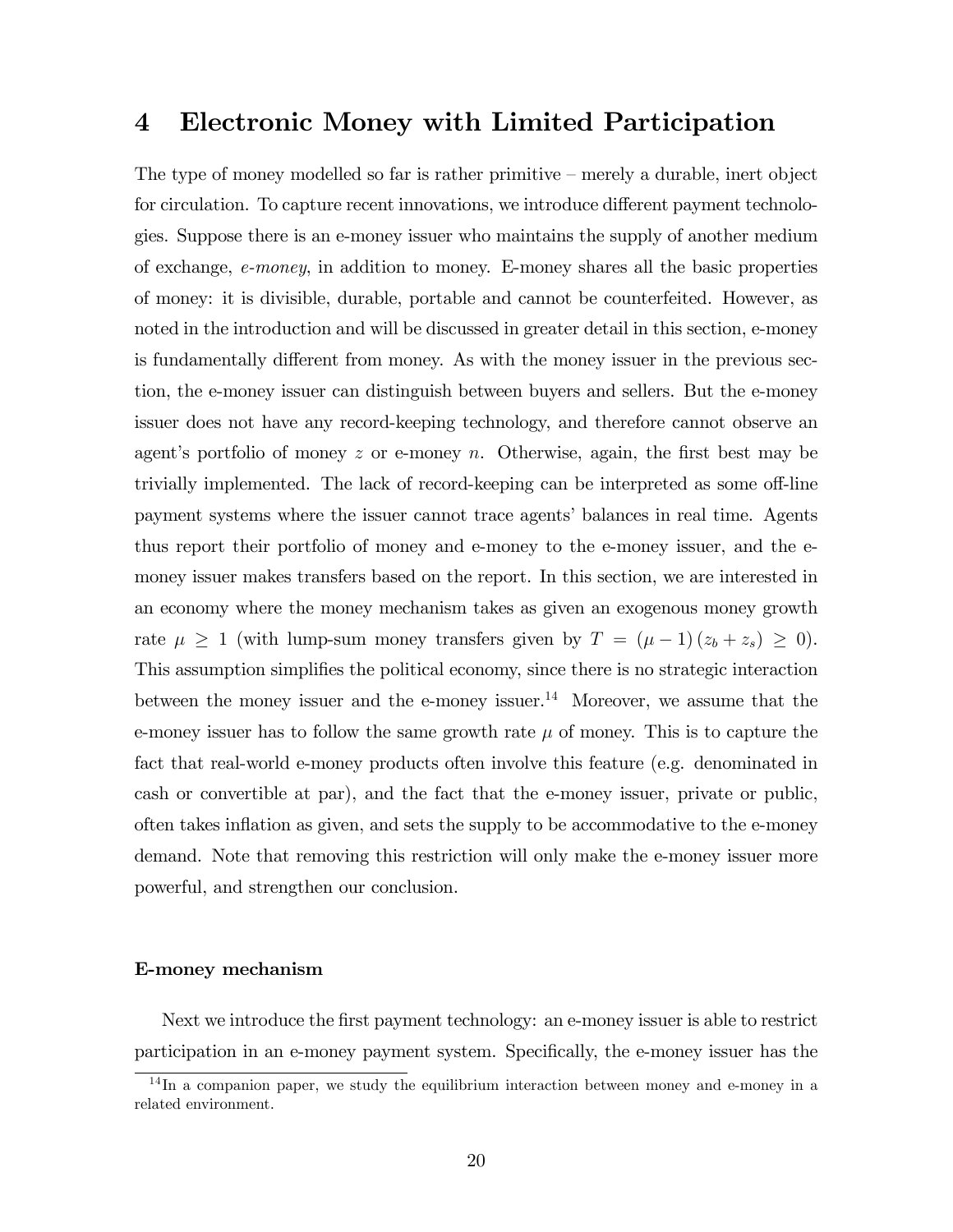power to exclude agents from holding e-money in the DM, before or after trades. Notice that the e-money issuer still does not know or control how e-money is used by agents. Furthermore, the usage of money is unrestricted.

Again, suppose the e-money issuer conducts an intervention at the end of the CM. We use mechanism design to characterize the optimal mechanism. Let  $e_j = 1$  indicate that a type  $j = b$ , s agent chooses to participate in the e-money mechanism. Any agent choosing  $e_j = 0$  will be excluded from the e-money system and cannot hold any e-money balances in the next DM. Since agents are anonymous, this penalty can last only one period. An e-money mechanism  $\mathcal{M}_E$  consists of two e-money transfer functions based on the portfolio reported, denoted as  $\mathcal{M}_E \equiv \{T_b(z, n), T_s(z, n)\}.$ 

## CM and DM decision

In the DM, the buyer's value function under an e-money mechanism  $\mathcal{M}_E$ ,  $V_b(z, n, e_b)$ , is

$$
V_b(z, n, e_b) = \alpha e_b e_s \{ U [q (z + n)] + W_b [z + n - d (z + n)] \}
$$
(16)  
 
$$
+ \alpha (1 - e_s e_b) \{ U [q (z)] + W_b [z + n - d (z)] \}
$$
  
 
$$
+ (1 - \alpha) W_b (z + n).
$$

Here, since  $z$  and  $n$  are already denominated in the unit of the numeraire, the continuation value in the CM,  $W_b(a)$ , depends only on the sum of the real balances of money  $\tilde{z}$  and e-money  $\tilde{n}$ , that is,  $a \equiv \tilde{z} + \tilde{n}$ . The first term captures the case when there is a trading opportunity, and both the buyer and the seller participate in the e-money system (i.e.  $e_b = e_s = 1$ ). In this case, the buyer can use the total real balances a to finance the trade. The second term captures the case when there is a trading opportunity, but at least one of them does not participate in the e-money system (i.e.  $e_b e_s = 0$ ). In this case, the buyer can only use the money z to finance the trade. The third term captures the case when there is no trading opportunity. The CM value function of the buyer under an e-money mechanism  $\mathcal{M}_E$  is given by

$$
W_b(a) = a + \max_{z,n,\hat{z},\hat{n},e_b \in \{0,1\}} \left\{-\mu(z+n) + e_b T_b(\hat{z},\hat{n}) + \beta V_b(z,n,e_b)\right\}, \text{ s.t.}
$$
 (17)  

$$
\hat{z} \le z, \hat{n} \le n.
$$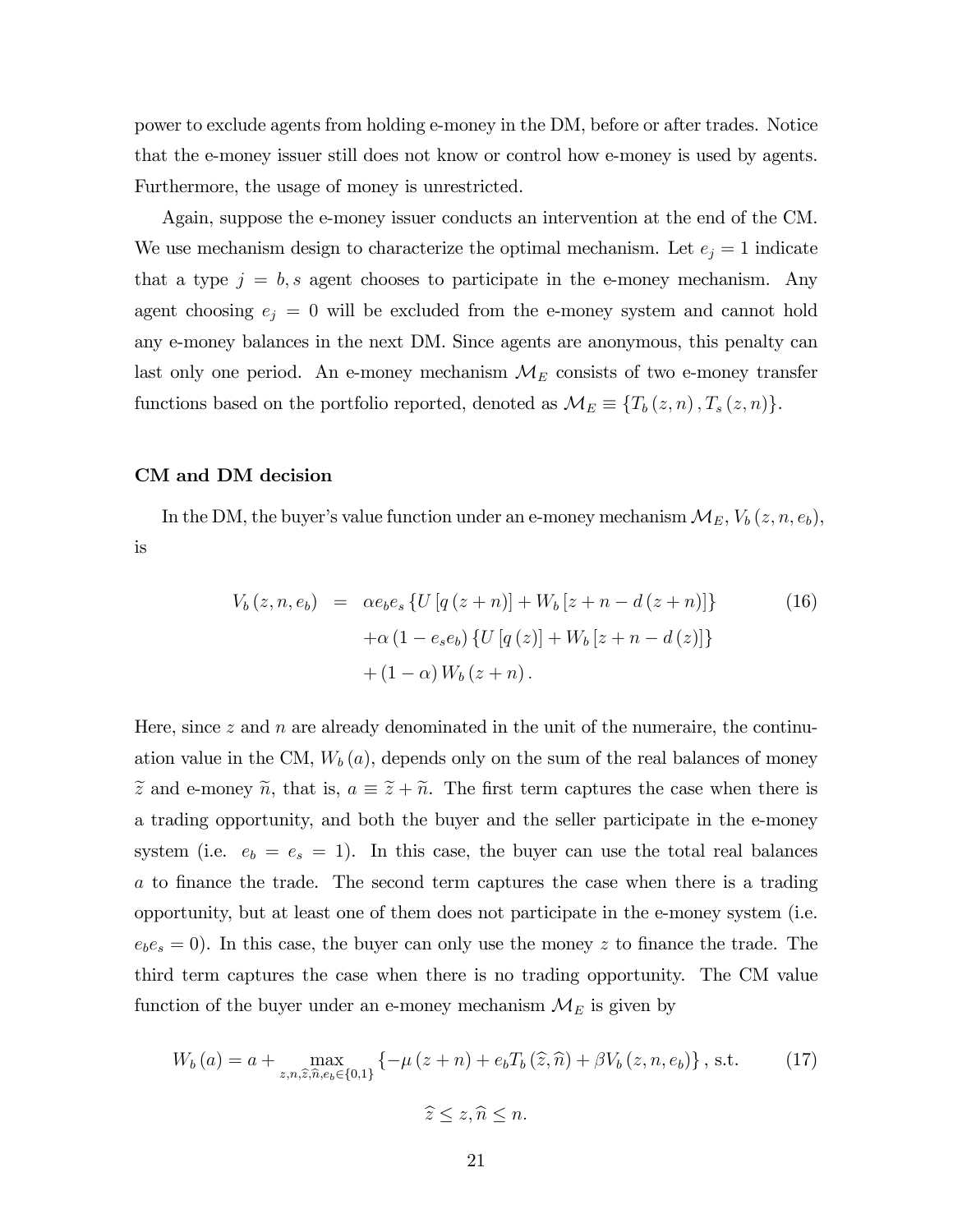Again, the constraint restricts that the buyer cannot over-report  $\hat{z}, \hat{n}$ . In the DM, the value function,  $V_s(a, e_s)$ , of a seller under the e-money mechanism  $\mathcal{M}_E$ , is

$$
V_s(a, e_s) = \alpha e_s e_b \{-C [q (z_b + n_b)] + W_s [a + d (z_b + n_b)]\}
$$
  
+ 
$$
\alpha (1 - e_s e_b) \{-C [q (z_b)] + W_s [a + d (z_b)]\}
$$
  
+ 
$$
(1 - \alpha) W_s (a).
$$
 (18)

Similarly, if  $e_b e_s = 1$ , then the buyer can use  $z_b + n_b$  to finance the trade. If  $e_b e_s = 0$ , then the buyer can only use  $z<sub>b</sub>$  to finance the trade. In the CM, the seller's value function under an e-money mechanism  $\mathcal{M}_E$ ,  $W_s(a)$ , is

$$
W_s (a) = a + \max_{z, n, \hat{z}, \hat{n}, e_s \in \{0, 1\}} \left\{ -\mu (z + n) + e_s T_s (\hat{z}, \hat{n}) + (1 - e_s) \beta V_s (z + n, e_s) \right\}, \text{ s.t.}
$$
  

$$
\hat{z} \le z, \hat{n} \le n.
$$
 (19)

## Incentive-compatibility for buyers

It is straightforward to establish that the bargaining solution under an e-money mechanism  $\mathcal{M}_E$  is still characterized by Lemma 1. Using the linearity of  $W_b(a)$ , and ignoring the constant terms, one can reformulate the buyer's problem in the CM under  $e_s = 1$  as

$$
\max_{e_b \in \{0,1\}, z, \hat{z}, \hat{n}, q} \left\{ -\left[\mu - \beta \left(1 - \alpha\right)\right] D\left(q\right) + e_b T_b\left(\hat{z}, \hat{n}\right) + \beta \alpha U\left(q\right) \right\}, \text{ s.t.} \tag{20}
$$
\n
$$
\hat{z} \le z, \ \hat{n} \le D\left(q\right) - z.
$$

As before, if  $e_b = 0$ , the buyer brings  $\mu D(q)$  money balances to buy q in the DM. If the buyer chooses  $e_b = 1$  and intends to have a post-transfer portfolio of  $(z, n)$ , the buyer needs to obtain total balances  $\mu D (q) - T_b (\hat{z}, \hat{n})$  from the CM, report  $\hat{z}$  and  $\hat{n}$ , and then buy  $q$  in the following DM.

**Definition 6** An allocation  $(q, z_b, z_s, n_b, n_s)$  is incentive compatible for buyers under an e-money mechanism  $\mathcal{M}_E$  if  $e_b = 1$ ,  $\hat{z} = z = z_b$ ,  $\hat{n} = n_b$  and  $q = q (z_b + n_b)$  solves (20) given  $e_s = 1$ .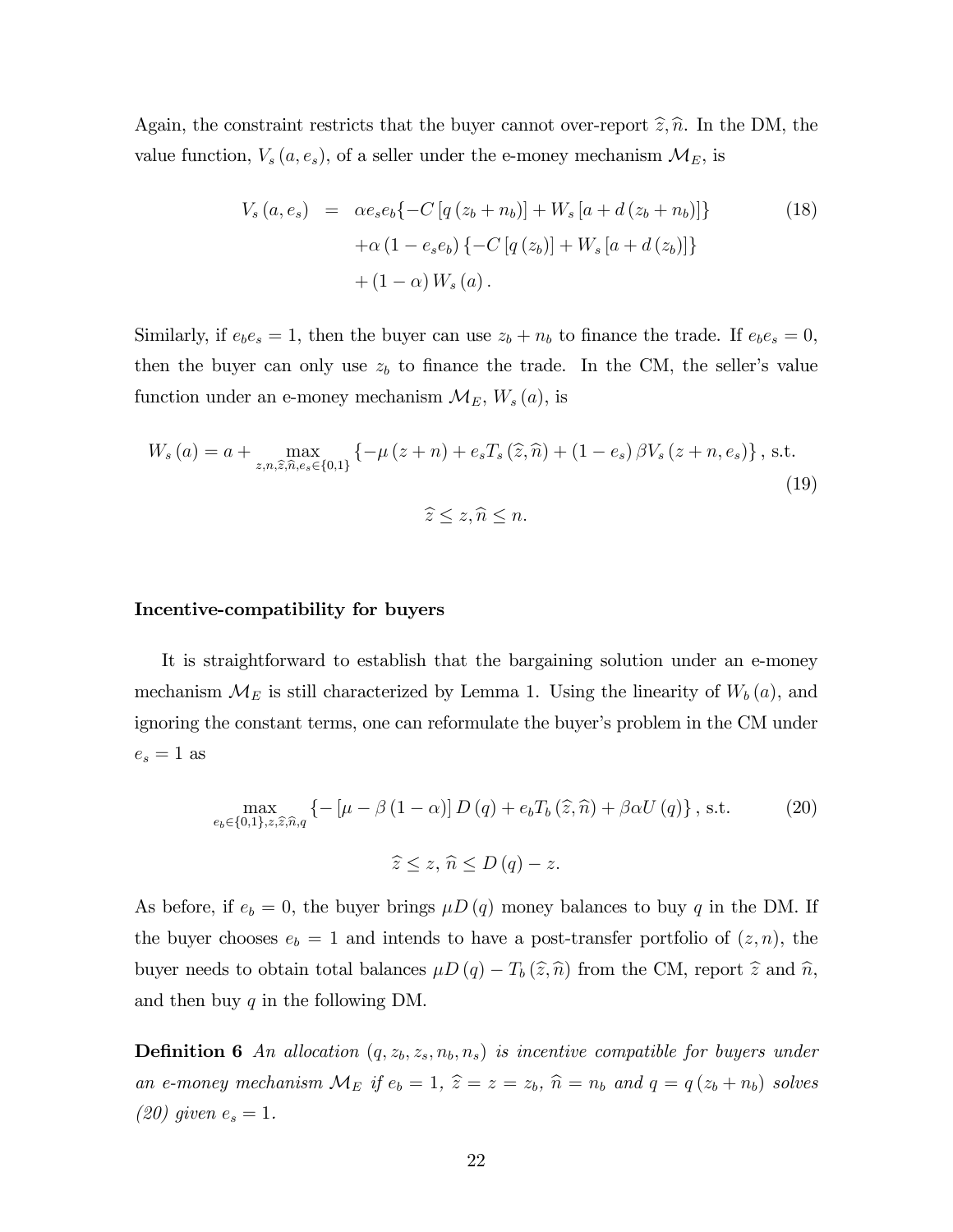To induce buyers to participate in the mechanism, it is necessary to have an incentive-compatible allocation  $(q, z_b, z_s, n_b, n_s)$  satisfying

$$
T_b(z_b, n_b) - \left[\mu - \beta (1 - \alpha)\right] D(q) + \beta \alpha U(q) \ge \max_{q'} \left\{-\left[\mu - \beta (1 - \alpha)\right] D(q') + \beta \alpha U(q')\right\}.
$$
\n(21)

Here, the LHS captures the payoff for joining the e-money mechanism, and the RHS captures the payoff for skipping it.

## Incentive-compatibility for sellers

Similarly, using the linearity of  $W_s(a)$ , and ignoring the constant terms, one can reformulate the seller's problem in the CM under  $e_b = 1$  as

$$
\max_{e_s \in \{0,1\},\hat{z},z,\hat{n},n} \left\{ \begin{array}{c} -\mu\left(z+n\right) + \left(1-e_s\right)\beta\left[z+n+\alpha\left[d\left(z_b\right) - C\left[q\left(z_b\right)\right]\right]\right] \\ + e_s T_s\left(\hat{z},\hat{n}\right) + e_s \beta\left[z+n+\alpha\left[d\left(z_b+n_b\right) - C\left[q\left(z_b+n_b\right)\right]\right]\right] \end{array} \right\}, \text{ s.t. } \sum_{\hat{z}\leq z,\hat{n}\leq n} \tag{22}
$$

Again, a seller joining the e-money mechanism (i.e.  $e_s = 1$ ) has to bring extra balances to pay for the transfer  $T_s(\hat{z},\hat{n})$ .

**Definition 7** An allocation  $(q, z_b, z_s, n_b, n_s)$  is incentive compatible for sellers under an e-money mechanism  $\mathcal{M}_E$  if  $e_s = 1$ ,  $\hat{z} = z = z_s$ ,  $\hat{n} = n = n_s$  solve (22) under  $e_b = 1$ .

To induce sellers to participate in the mechanism, it is necessary to have an incentivecompatible allocation  $(q, z_b, z_s, n_b, n_s)$  satisfying

$$
T_s(z_s, n_s) - (\mu - \beta)(z_s + n_s) + \beta \alpha [D(q) - C(q)] \geq \beta \alpha \{d(z_b) - C[q(z_b)]\}, \quad (23)
$$

where the LHS captures the payoff for participating in the e-money mechanism, and the RHS captures the payoff for skipping it.

## E-money issuer's budget constraint

An e-money issuer has to balance its budget, or self-finance: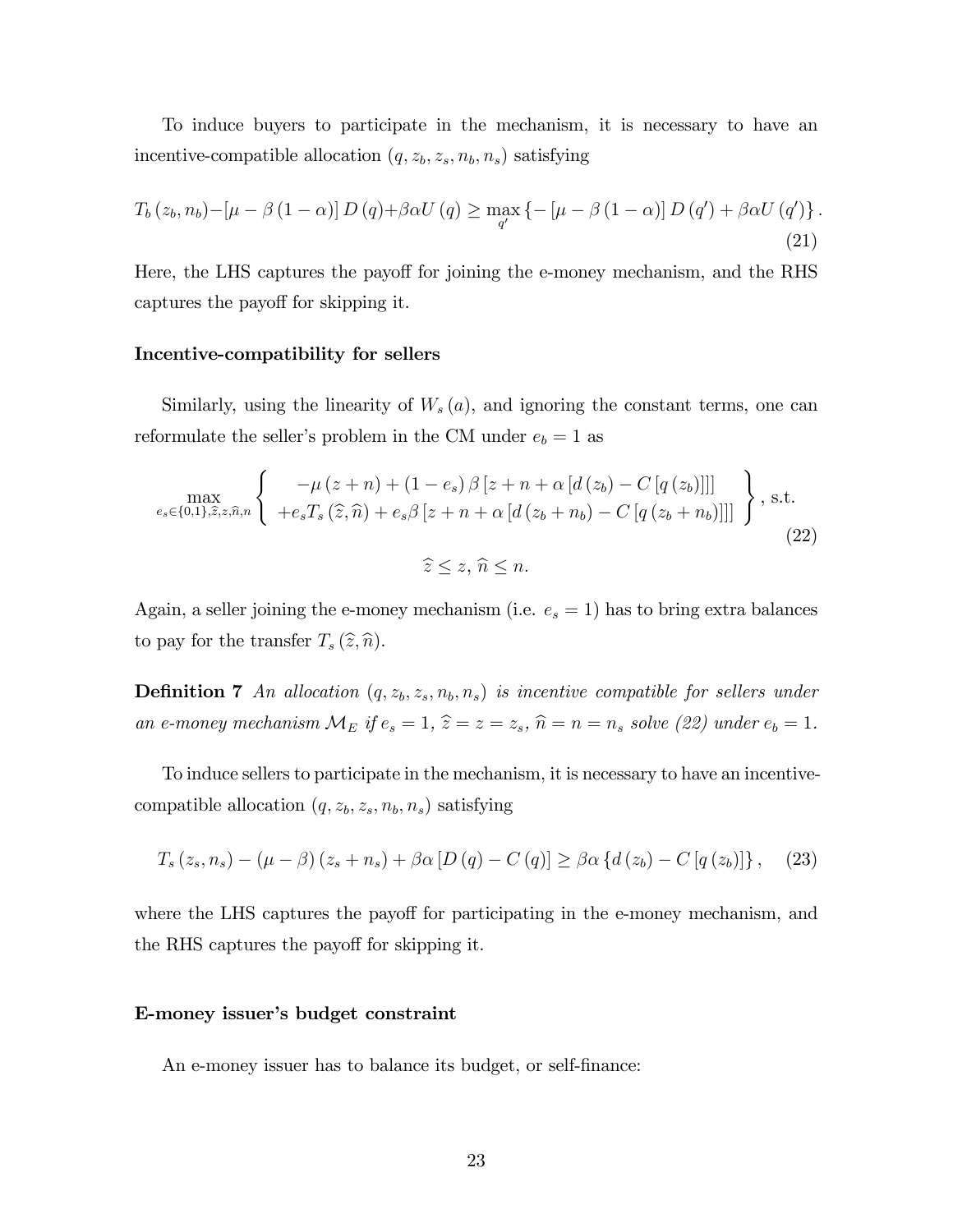**Definition 8** An e-money mechanism  $\mathcal{M}_E = \{T_b(z, n), T_s(z, n)\}\$ is self-financed with limited participation under the allocation  $(q, z_b, z_s, n_b, n_s)$  if

$$
T_b(z_b, n_b) + T_s(z_s, n_s) = (\mu - 1) (n_b + n_s).
$$
 (24)

Here, the e-money issuer finances transfers to buyers and sellers by issuing e-money balances.

## Implementability of first best

**Definition 9** An e-money mechanism  $\mathcal{M}_E$  implements the first best with limited participation if

a. there exists  $(z_b, z_s, n_b, n_s)$  such that the first-best allocation  $(q^*, z_b, z_s, n_b, n_s)$  is incentive compatible for buyers and sellers; and

b.  $M_E$  is self-financed with limited participation under the first-best allocation  $(q^*, z_b, z_s, n_b, n_s).$ 

Define  $\Theta(\theta)$  as the solution to

$$
-(1-\beta) U(q^*) + [\beta\alpha + (1-\beta)\theta] [U(q^*) - C(q^*)] = \max_{q} {\beta\alpha U(q) - [\Theta - \beta (1-\alpha)] D(q)},
$$

and set  $\Theta(\theta) = \infty$  if a solution  $\Theta \geq \beta$  does not exist. The following proposition establishes the condition under which the Örst best can be achieved by an optimal e-money mechanism with limited participation.

**Proposition 4** There exists an e-money mechanism  $\mathcal{M}_E$  that implements the first best with limited participation if and only if  $\mu \geq \Theta(\theta)$ .

**Proof.** See the appendix. ■

This proposition shows that, to implement the first best using this e-money mechanism, buyers' bargaining power and inflation need to satisfy  $\mu \geq \Theta(\theta)$ . An increase in  $\mu$  facilitates the implementation of first best because it reduces the outside option of non-participants who use money only as their means of payment.<sup>15</sup> However, an increase in  $\theta$  has two opposite effects. On the one hand, it helps achieve the first best

 $15$  Interestingly, this is consistent with a popular view that inflation induces agents to adopt some e-money products. For example, Bitcoin is considered by some to be a safe haven from inflation.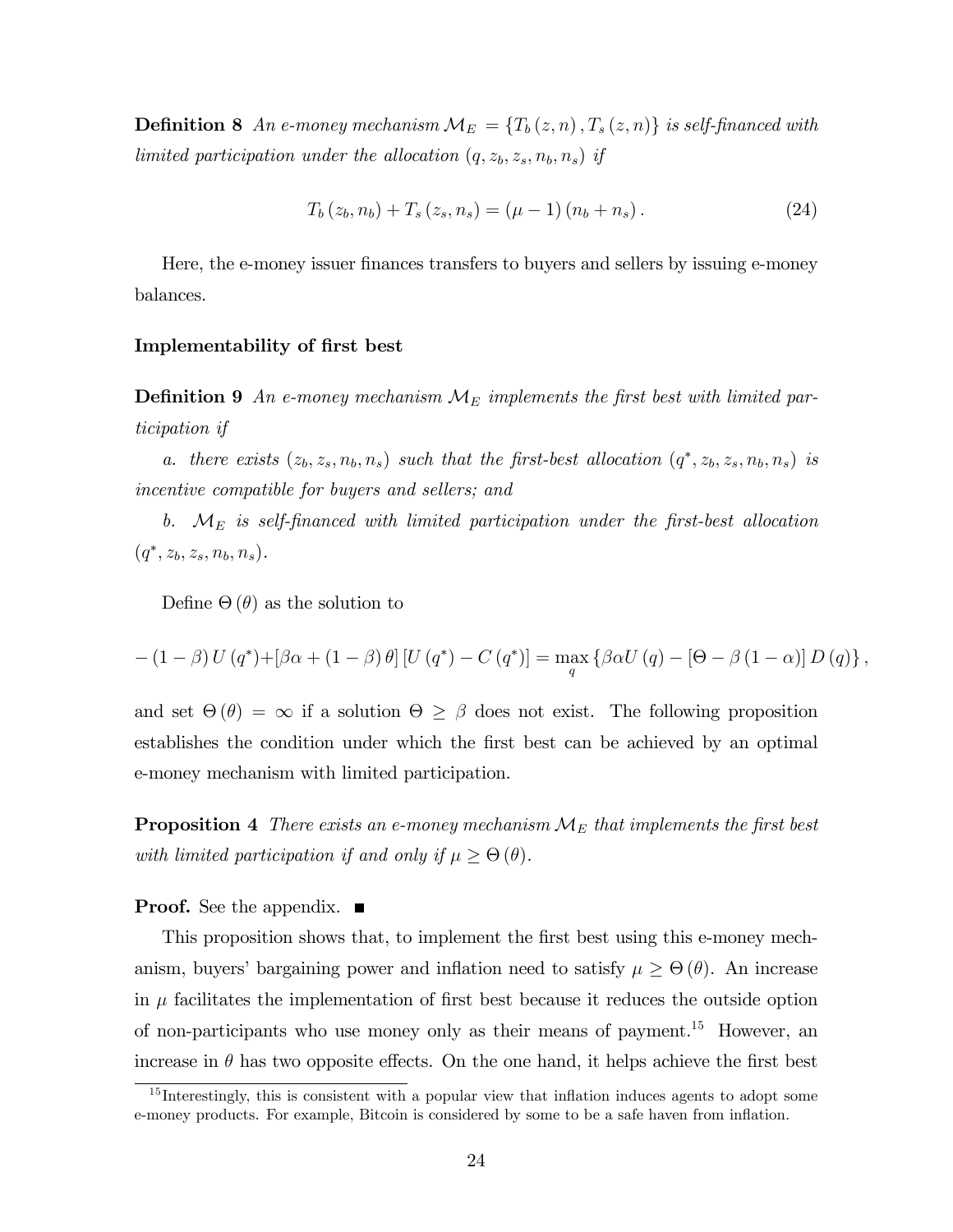because the holdup problem is less severe and thus buyers have higher incentives to bring the right e-money balances. On the other hand, it increases the outside option of non-participants who also face a less severe holdup problem when using money. But, in general, we know that  $\Theta(0) = \infty$ . Therefore, by continuity of  $\Theta$ , the first best is not implementable for  $\theta$  too low, which will be discussed in the following section.

## Essentiality of limited participation

**Proposition 5** If there exists a money mechanism  $M$  that implements the first best with  $\mu$ , then there also exists an e-money mechanism  $\mathcal{M}_E$  that implements the first best with limited participation under the same  $\mu$ .

**Proof.** Since  $M$  implements the first best, from the proof of Proposition 2 it is necessary to have

$$
0 \leq -[1 - \beta (1 - \alpha)] D (q^*) + \beta \alpha U (q^*) - \max_{q} \{ -[\mu - \beta (1 - \alpha)] D (q) + \beta \alpha U (q) \}
$$
  
\n
$$
= -(1 - \beta) D (q^*) + \beta \alpha \theta [U (q^*) - C (q^*)] - \max_{q} \{ -[\mu - \beta (1 - \alpha)] D (q) + \beta \alpha U (q) \}
$$
  
\n
$$
\leq -(1 - \beta) U (q^*) + [\beta \alpha + (1 - \beta) \theta] [U (q^*) - C (q^*)]
$$
  
\n
$$
- \max_{q} \{ -[\mu - \beta (1 - \alpha)] D (q) + \beta \alpha U (q) \}.
$$

Thus we have  $\mu \geq \Theta(\theta)$ . Then, from Proposition 4 there exists an e-money mechanism  $\mathcal{M}_E$  that implements the first best.  $\blacksquare$ 

This proposition implies that, fixing the money growth rate, an optimal e-money mechanism featuring limited participation is at least as good as an optimal money mechanism in implementing the first-best allocation. This result may not hold in general when the e-money mechanism has to operate under a money growth rate different from that associated with the optimal money mechanism. Define

$$
\underline{\theta} \equiv \frac{\left[1 - \beta\left(1 - \alpha\right)\right]\overline{\theta} - \beta\alpha}{1 - \beta}.
$$

The following proposition gives conditions under which the e-money mechanism can outperform a money mechanism.

Proposition 6 (Essentiality of e-money with limited participation)  $\textit{If } \theta \in \left[ \underline{\theta}, \overline{\theta} \right)$ , then the Örst-best allocation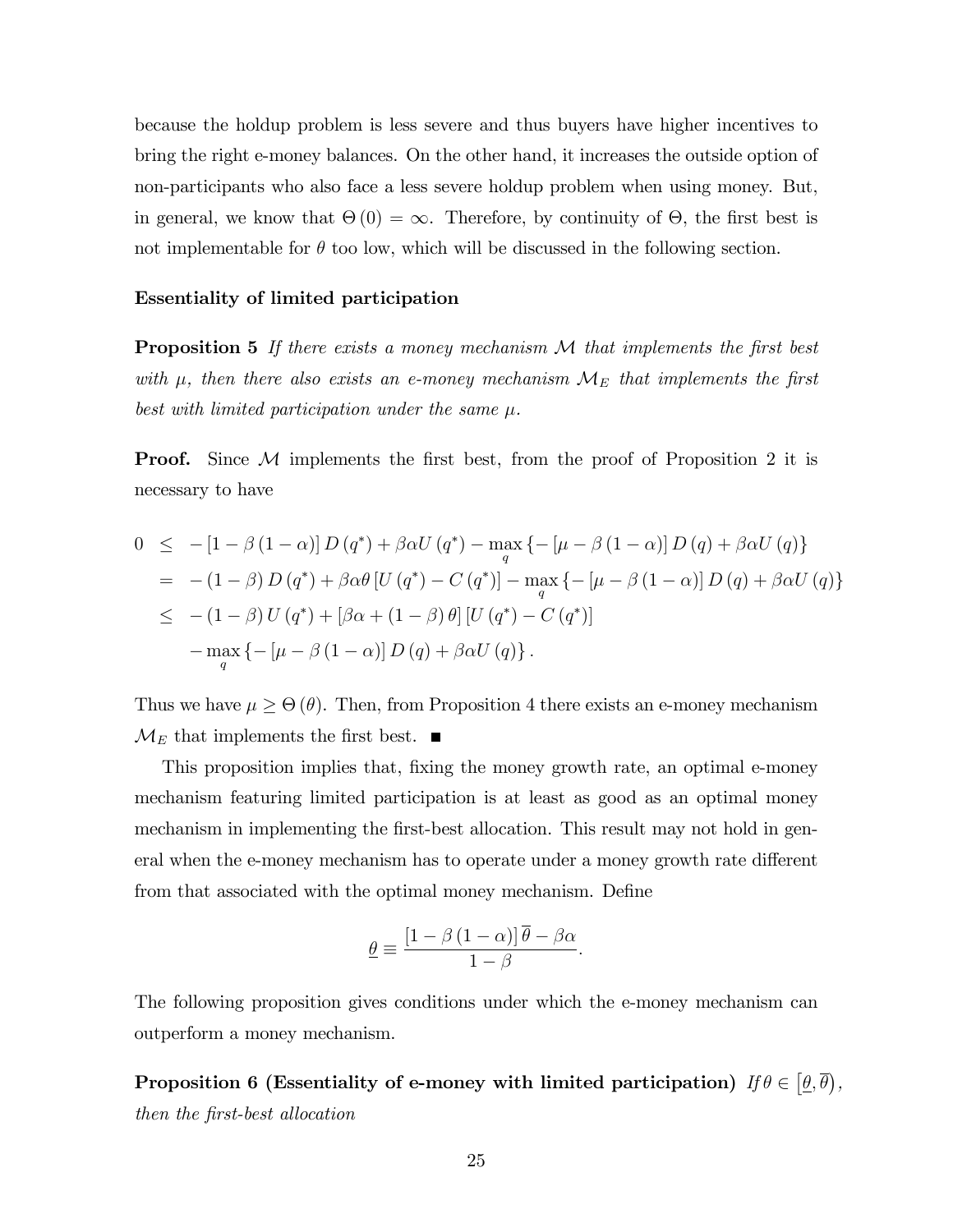$(i)$  cannot be implemented by any money mechanism;

(ii) can be implemented by an e-money mechanism with limited participation under some  $\mu$ .

## **Proof.** Omitted here. ■

This proposition establishes the essentiality of e-money featuring limited participation. Part (i), implied by Proposition 2, states that no money mechanism can implement the first best when  $\theta < \overline{\theta}$ . At the risk of being repetitive, we reproduce here the intuition: a money mechanism uses a non-linear transfer scheme to induce buyers to "co-operate" and to carry sufficient money balances. This scheme relies on the "punishment" of eroding deviating buyers' DM trade surplus by not giving them a transfer. However, the power of this scheme is limited by the size of the buyers' trade surplus, which depends on  $\theta$ . When  $\theta < \overline{\theta}$ , the buyers' trade surplus is insufficient for inducing them to carry the right money balances. In the extreme case of  $\theta \to 0$ , buyers have no surplus to be extracted.

The ability of the e-money issuer to limit participation provides an additional tool. By threatening to exclude agents from participating in the e-money system, the issuer can extract extra resources (especially from sellers), and use those extra resources to induce buyers to bring the right money balances. How much resources can be extracted from buyers and sellers? The answer is equal to the difference between the trade surplus of an e-money user and that of a money user. The power of this scheme is maximized when money users' trade surplus is zero, and this will happen when  $\mu \geq \bar{\mu}$  (from Proposition 1). In this case, the threat to exclude deviators allows the issuer to extract the whole of the (discounted) trade surplus, which equals to  $\beta \alpha [U(q^*) - C(q^*)]$ . This explains why e-money featuring limited participation is essential.

The power of this scheme is still insufficient to achieve first best when  $\theta$  is too low (i.e.  $\theta \leq \underline{\theta}$ ). To illustrate by an extreme example, suppose that  $\mu = 1$  and  $\theta \to 0$ . In this case, the buyer has no bargaining power and thus the price for  $q^*$  is  $D(q^*) = U(q^*)$ . So to induce buyers to bring  $D(q^*)$  in the previous CM, the transfer  $T<sub>b</sub>$  has to be sufficiently negative that they still have a positive payoff:

$$
T_b - \left[\mu - \beta \left(1 - \alpha\right)\right] D\left(q^*\right) + \beta \alpha U(q^*) - \max_q \left\{-\left[\mu - \beta \left(1 - \alpha\right)\right] D\left(q\right) + \beta \alpha U\left(q\right)\right\} \ge 0.
$$

However, the above discussion implies that the maximum transfer the e-money issuer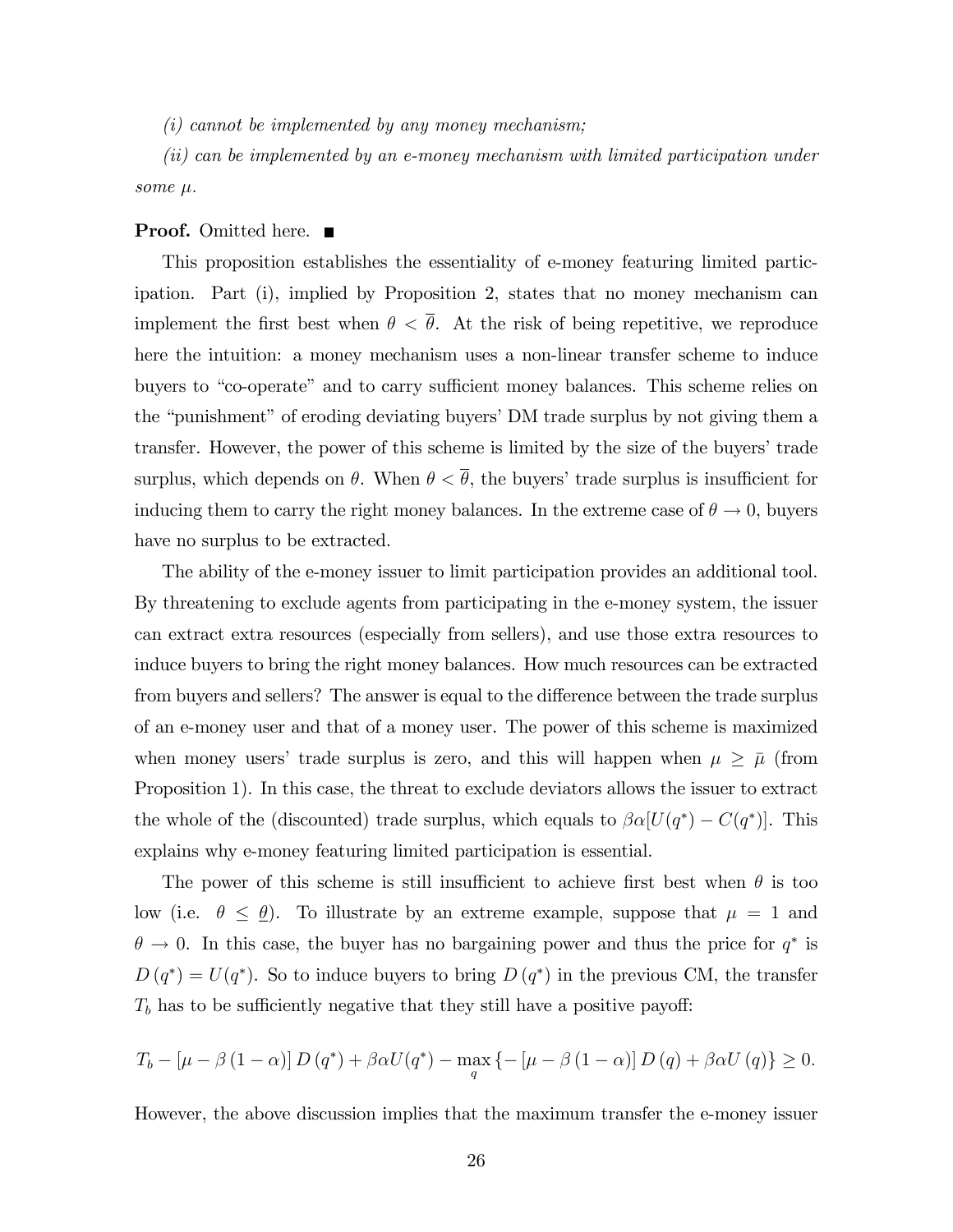can make is  $T_b = \beta \alpha [U(q^*) - C(q^*)]$ , which is the whole of the (discounted) trade surplus. Plugging  $\mu = 1$ ,  $D(q) = U(q)$  and  $T_b = \beta \alpha [U(q^*) - C(q^*)]$  into the LHS, the buyers' payoff becomes

$$
-[1 - \beta (1 - \alpha)] U(q^*) + \beta \alpha [U(q^*) - C(q^*)] + \beta \alpha U(q^*)
$$
  
= -(1 - \beta)[U(q^\*) - C(q^\*)] + {\beta \alpha U(q^\*) - [1 - \beta (1 - \alpha)]C(q^\*)} \ge 0.

As  $\beta \alpha U(q^*) - [1 - \beta (1 - \alpha)]C(q^*) \rightarrow 0$ , the LHS becomes negative, which is a contradiction. Therefore, this example shows that, when  $\theta$  is small and  $\beta \alpha U(q^*) - [1 \beta(1-\alpha)C(q^*)$  is small (but remains positive, as assumed), the first-best allocation is not implementable by any e-money mechanism with limited participation. This explains part (ii) of the above proposition.

Overall, Propositions 2 and 6 characterize the implementability of first best using the money mechanism and e-money mechanism. When buyers' bargaining power is high  $(\theta \geq \overline{\theta})$ , an optimal money mechanism can implement the first best. Hence, emoney is not essential relative to money in this region. When buyers' bargaining power is moderate  $(\bar{\theta} > \theta \geq \theta)$ , only e-money featuring limited participation can implement the first best, given sufficiently high money growth  $\mu$ . Hence, e-money is essential relative to money in this region. Finally, when buyers' bargaining power is too low  $(\underline{\theta} > \theta)$ , even an e-money featuring limited participation may not implement the first  $best.<sup>16</sup>$ 

## Characterization of optimal e-money mechanism

After establishing the essentiality of e-money, we next characterize the optimal e-money mechanism.

**Proposition 7** Given  $\mu$ , if there exists an e-money mechanism with limited participation  $\mathcal{M}_E = \{T_b(z,n), T_s(z,n)\}\$ , but not any money mechanism  $\mathcal{M} = \{T_b(z), T_s(z), \mu\}\$ , that implements the first best, then  $T_s(z, n) < 0$  and  $T_b(z, n) > 0$ .

**Proof.** See the appendix. ■

 $16$ Notice that e-money may remain essential in this region. Even though it cannot implement the first best, it may still improve the allocation.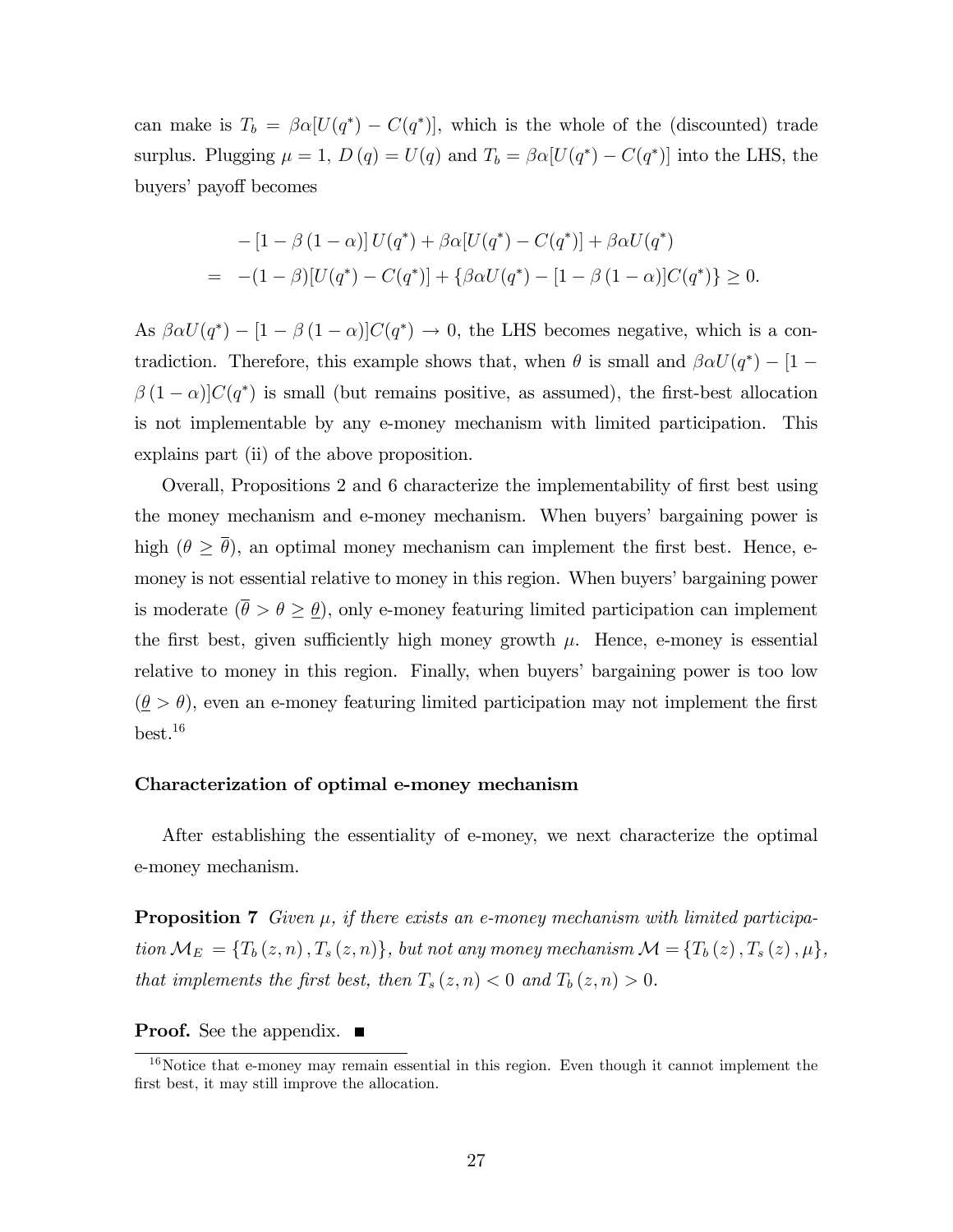As mentioned above, when  $\theta$  is too low, extracting trade surplus from buyers alone cannot raise enough resources to support the first best. The power of limited participation helps implement the first best by extracting surplus from sellers (i.e.  $T_s(z, n) < 0$ ) to cross-subsidize buyers' holding of e-money balances (i.e.  $T_b(z, n) > 0$ ). The key benef it of limiting participation is allowing cross-subsidization from sellers to buyers, which is infeasible under a money mechanism.

## Simple examples

Suppose that  $\alpha = 1, \mu > \bar{\mu}$  and  $\theta \in [\underline{\theta}, \bar{\theta})$ . So according to Proposition 6, e-money with limited participation is essential. We will illustrate examples of simple direct and indirect mechanisms. In these extreme examples, sellers get zero trade surplus, but more general cases can be similarly constructed.

## (i) Direct mechanism

Under this simple mechanism, the transfer function for sellers is a fixed fee:

$$
T_s(z_s, n_s) = -\beta [D(q^*) - C(q^*)]
$$
 for any  $(z_s, n_s)$ ,

and the transfer function for buyers is

$$
T_b(z_s, n_b) = \begin{cases} (\beta + \mu - 1)D(q^*) - \beta C(q^*), \text{ if } n_b = D(q^*)\\ 0, \text{ otherwise.} \end{cases}
$$

:

When  $\mu > \bar{\mu}$ , Proposition 1 implies that buyers not joining the e-money mechanism will choose not to trade. In this case, a buyer joining the e-money mechanism needs to bring  $\beta C(q^*) + (1 - \beta)d^*$  from the CM, receive a transfer  $T_b$  from the issuer, and bring  $D(q^*)$  into the DM to consume  $q^*$ . We can show that the participation constraint is satisfied when

$$
\theta \ge \underline{\theta} = \frac{\overline{\theta} - \beta}{1 - \beta}.
$$

Notice that this scheme exhibits the features of non-linear transfers and crosssubsidization.

(ii) Indirect mechanism: fixed membership fee and proportional rewards

The e-money issuer imposes a fixed membership fee  $B_b$  on buyers, who can then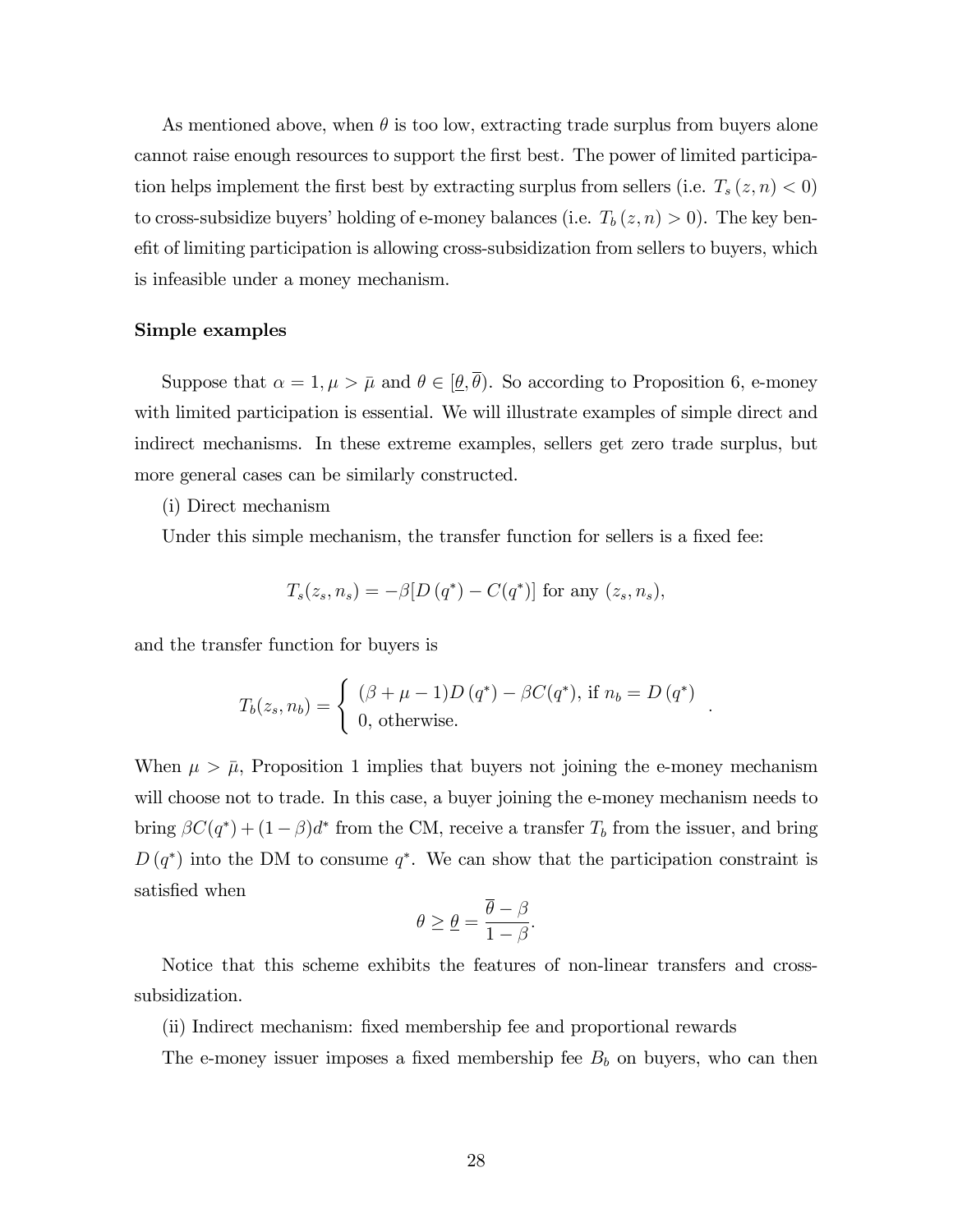collect interest on their money balances at the rate  $R$  in the end of the CM:

$$
R = \frac{\mu}{\beta} - 1,
$$
  
\n
$$
T_b = (2\beta - 1) D(q^*) - \beta C(q^*).
$$

Without paying  $B_b$ , a buyer cannot use e-money in the next DM. Similarly, in order to receive e-money in the next DM, a seller has to pay

$$
T_s = -\beta [D(q^*) - C(q^*)].
$$

The e-money issuer's budget is balanced. Obviously, sellers are indifferent between joining or not. Buyers have an incentive to join when

$$
T_b - D(q^*)\beta + \beta U(q^*) \ge 0,
$$

where  $\beta D(q^*)$  is the balance they need to bring to the DM so that, after the interest payment, they have real balance  $D(q^*)$  to finance the efficient quantity in the DM. One can show that this is positive when  $\theta \geq \overline{\theta}$ . Notice that this scheme also exhibits the features of piecewise linear transfers and cross-subsidization. This mechanism does not involve money. Appendix B considers an example involving money deposits. In that example, the e-money mechanism is designed to support the positive value of money in equilibrium.

#### Summary

In this section, we learned that:

- 1. When buyers have moderate bargaining power and the money growth rate is high, an e-money mechanism with limited participation is essential to implement the first best.
- 2. Given the money growth rate, an optimal e-money mechanism with limited participation is always more essential than any money mechanism; i.e. there are scenarios where the former, rather than the latter, can achieve the first best. In this case, cross-subsidization from sellers to buyers is an essential feature to implement the first best.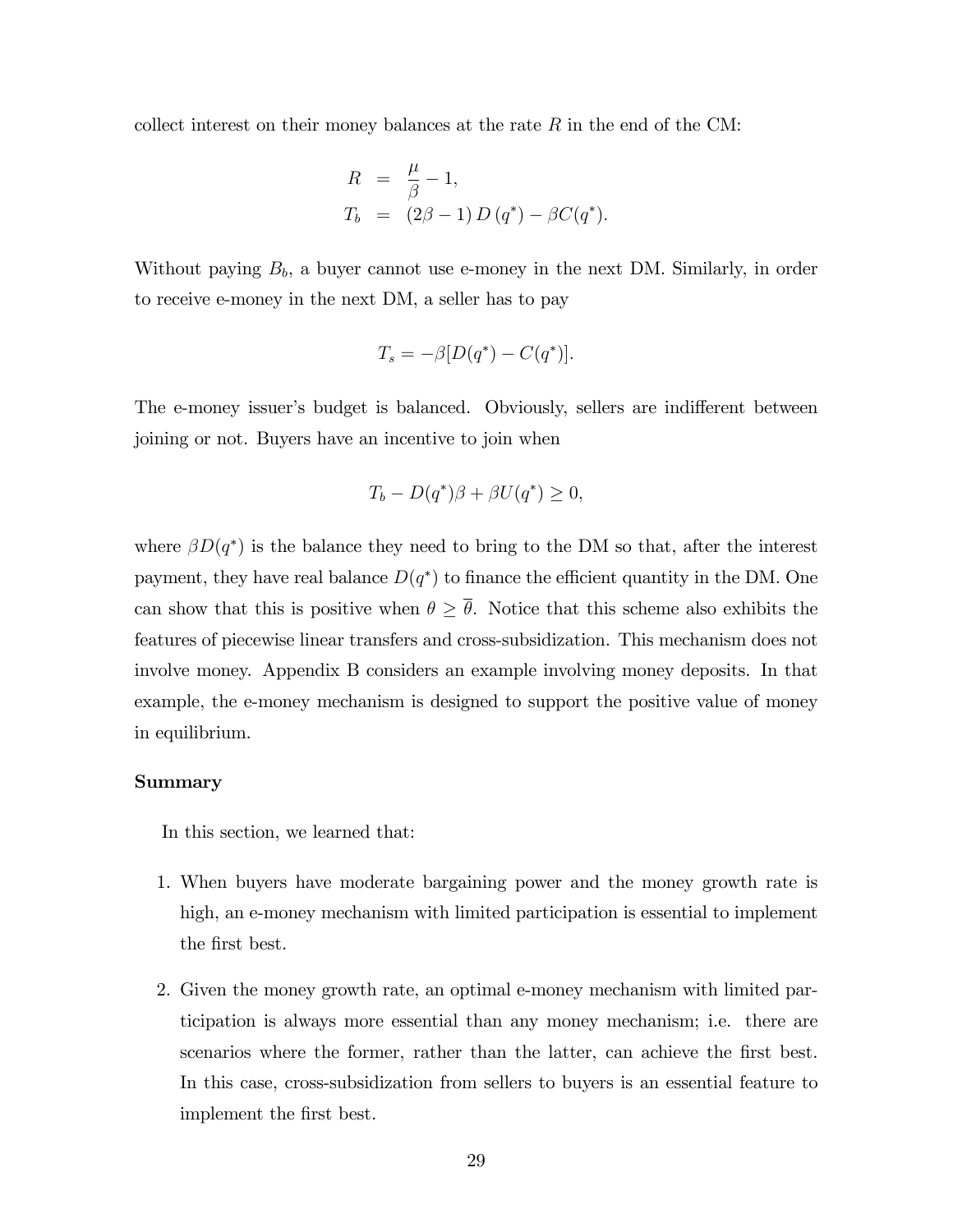3. The first best can be implemented by a simple indirect mechanism with fixed membership fees on buyers and sellers, and proportional rewards on buyers' balances.

## 5 Electronic Money with Limited Transferability

Next we consider limited transferability as an alternative feature of e-money. Suppose that the e-money issuer can no longer limit the participation of users, but has instead the power to block e-money transfers among agents in the DM. However, the e-money issuer again does not have any record-keeping technology, and therefore does not know the amount of e-money transferred or the true identities of the payer and payee. In the DM, a payer chooses whether to pay the e-money issuer  $\Delta_b$  units of e-money in order to transfer e-money to someone else. If this fee is not paid, then the e-money transfer will be blocked by the issuer. Similarly, a payee chooses whether to pay the e-money issuer  $\Delta_s$  units of e-money in order to receive e-money from someone else. Otherwise, the transfer is blocked. We interpret  $\Delta_b$  and  $\Delta_s$  as interchange fees. We focus on the case  $\Delta_b + \Delta_s \geq 0$ , in which otherwise buyers and sellers can fake DM trades (by sending and receiving an arbitrary small amount of e-money) to earn the transfer  $\Delta_b + \Delta_s$ from the e-money issuer. Notice that limited transferability is different from limited participation: in a mechanism with limited participation, agents need to pay fees to join the e-money mechanism, in order to use e-money in the DM; in a mechanism with limited transferability, agents first match in the DM and then decide whether to pay the interchange fees for using e-money as the means of payment, regardless of whether they have joined the e-money mechanism in advance. An important distinction is that a mechanism featuring limited participation collects fees only in the CM, while a mechanism featuring limited transferability can also collect fees in the DM. This distinction leads to different abilities to implement the first-best allocation.<sup>17</sup> In the CM, e-money is assumed to be freely transferable among agents.<sup>18</sup>

## CM and DM decision

<sup>&</sup>lt;sup>17</sup>Note that the money issuer does not need to be physically present in a bilateral match in order to collect the interchange fees. Instead, in the absence of a zero-sum constraint, part of the balances transferred can be destroyed automatically in the payment process.

<sup>&</sup>lt;sup>18</sup>Allowing the issuer to have the additional power to restrict transferability in the CM can only strengthen our findings.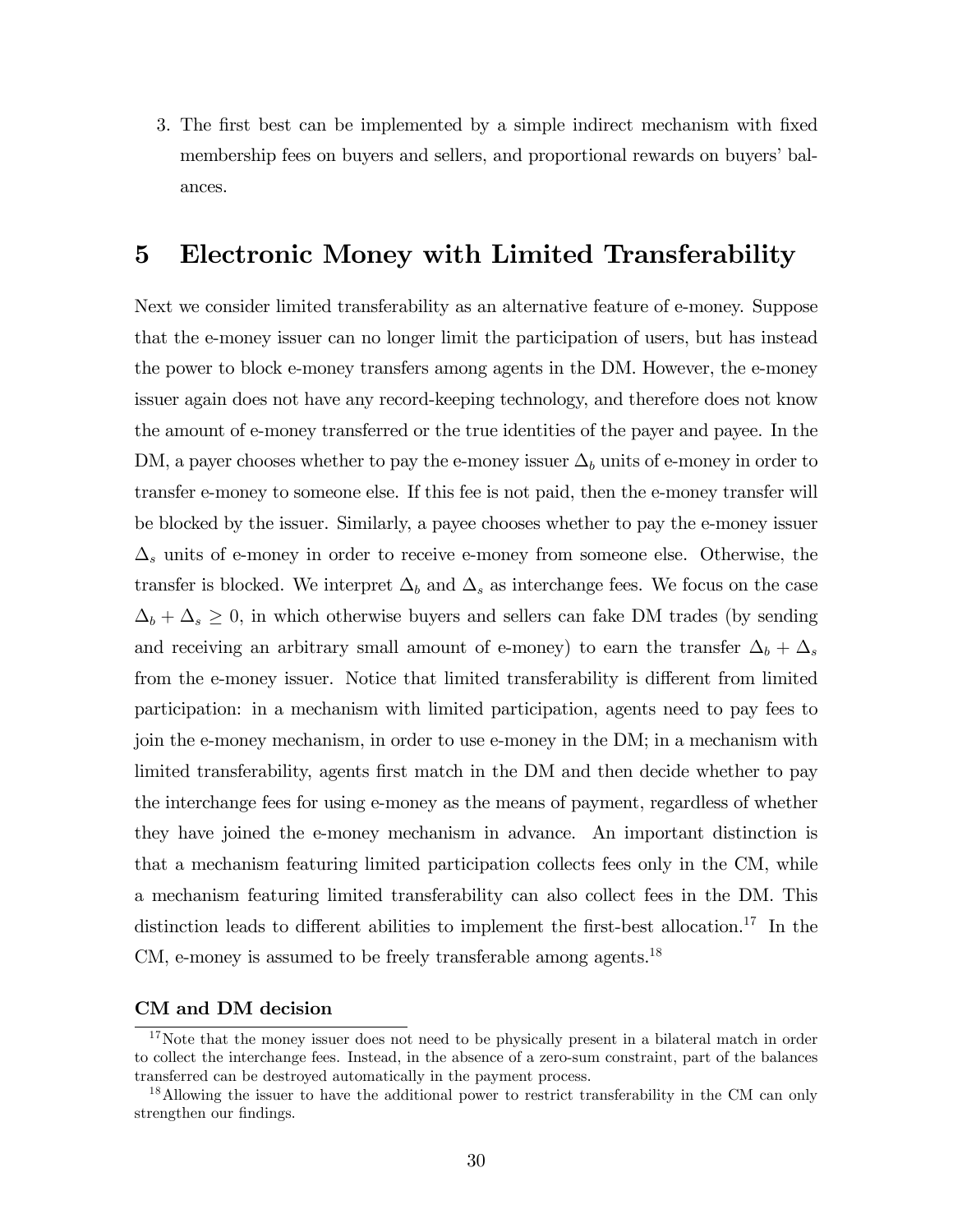An e-money mechanism  $\mathcal{M}_L$  featuring limited transferability consists of the emoney transfer functions based on the portfolio reported and fees in the DM, denoted as  $\mathcal{M}_L \equiv \{\Delta_b, \Delta_s, T_b(z, n), T_s(z, n)\}.$  In the DM, the buyer's value function under an e-money mechanism  $\mathcal{M}_L$ ,  $V_b(z, n)$ , is

$$
V_b(z,n) = \alpha \left[ U \left[ q \left( z, n \right) \right] + W_b \left[ z + n - d_z \left( z, n \right) - d_n \left( z, n \right) - I_{d_n(z,n) > 0} \Delta_b \right] \right] (25) + (1 - \alpha) W_b (z + n),
$$

where  $\{q(z, n), d_z(z, n), d_n(z, n)\}\$ is the bargaining solution as a function of the buyer's portfolio. It specifies that the buyer needs to pay  $d_z$  units of real money balances and  $d_n$  units of real e-money balances for q units of the DM goods produced by the seller.  $I_{d_n(z,n)>0}$  is an indicator function capturing the fact that the buyer needs to pay the fee  $\Delta_b$  whenever e-money payment is positive, or  $d_n(z, n) > 0$ .

 $W_b(a)$  is the CM value function of the buyer under an e-money mechanism  $\mathcal{M}_L$ , which is given by

$$
W_b(a) = a + \max_{\substack{z, \hat{z}, n, \hat{n} \\ e_b \in \{0, 1\}}} \{-\mu(z + n) + e_b T_b(\hat{z}, \hat{n}) + \beta V_b(z, n)\},
$$
\n(26)\n
$$
\text{s.t. } \hat{z} \le z, \hat{n} \le n.
$$

Unlike in the case of limited participation, the DM value function does not depend on the choice of  $e_b$ , because the e-money issuer cannot restrict the buyer's e-money transfer conditional on  $e_b$ .

In the DM, the value function,  $V_s(a)$ , of a seller who has joined an e-money mechanism  $\mathcal{M}_L$  is

$$
V_s(a) = \alpha \left[ -C \left[ q \left( z_b, n_b \right) \right] + W_s \left[ a + d_z \left( z_b, n_b \right) + d_n \left( z_b, n_b \right) - I_{d_n(z_b, n_b) > 0} \Delta_s \right] \right] (27) + (1 - \alpha) W_s(a).
$$

Again, the seller needs to pay a fee  $\Delta_s$  in order to receive the e-money payment  $d_n(z_b, n_b) > 0.$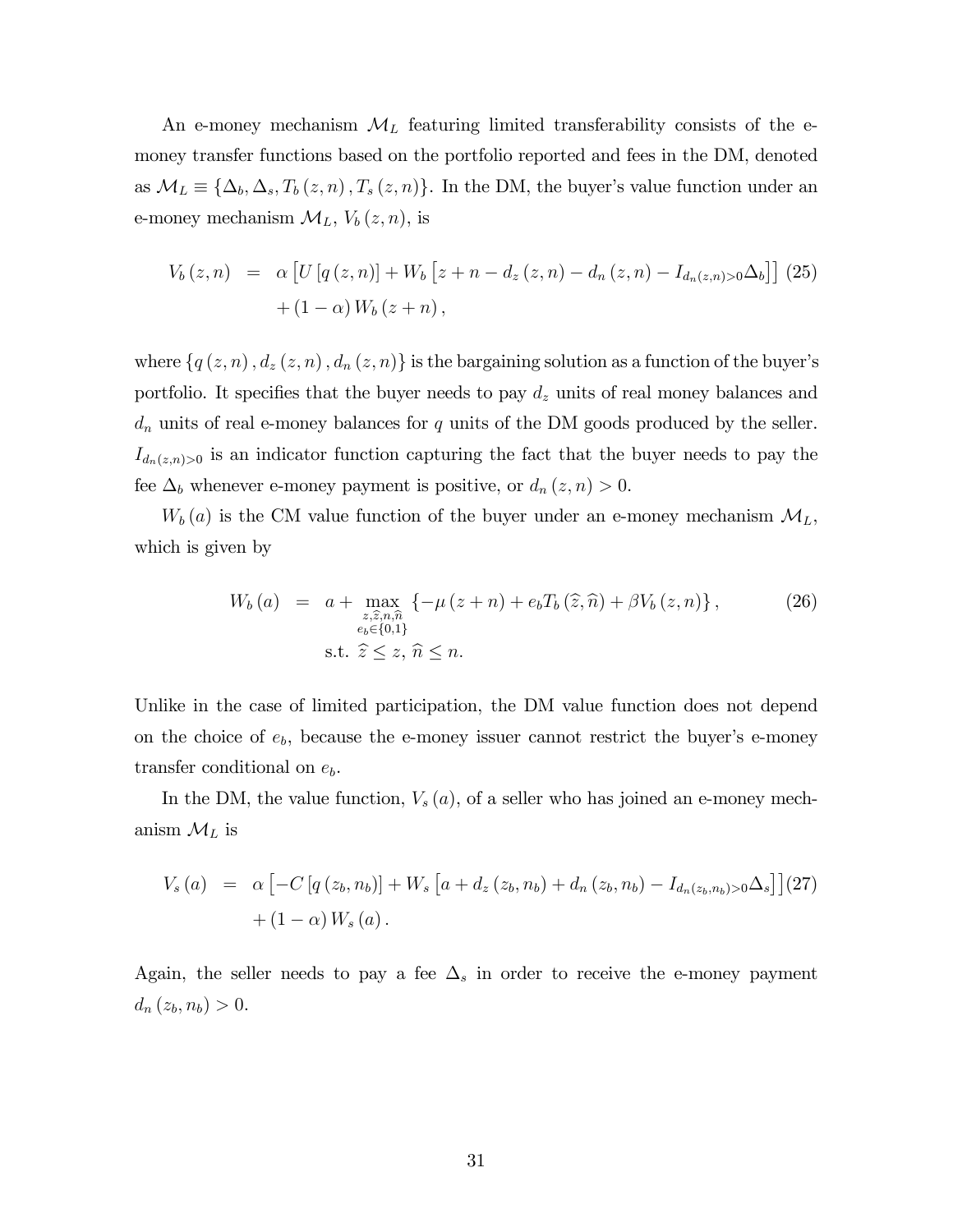In the CM, the seller's value function under an e-money mechanism  $\mathcal{M}_L$ ,  $W_s(a)$ , is

$$
W_s(a) = \max_{\substack{z,\hat{z},n,\hat{n} \\ e_s \in \{0,1\}}} \{a - \mu(z+n) + e_s T_s(\hat{z}, \hat{n}) + \beta V_s(z+n)\},
$$
\n
$$
\text{s.t. } \hat{z} \le z, \hat{n} \le n.
$$
\n
$$
(28)
$$

## Bargaining solution

Given the terms of trade  $(q, d_z, d_n)$ , the DM trade surpluses of the buyer and the seller are, respectively,

$$
S_b(q, d_z, d_n) = U(q) + W_b(z_b + n_b - d_z - d_n - I_{d_n>0}\Delta_b) - W_b(z_b + n_b),
$$
  
\n
$$
S_s(q, d_z, d_n) = -C(q) + W_s(a_s + d_z + d_n - I_{d_n>0}\Delta_s) - W_s(a_s)
$$
  
\n
$$
= -C(q) + W_s(d_z + d_n - I_{d_n>0}\Delta_s) - W_s(0).
$$

By linearity of  $W_s$ , the surplus does not depend on the seller's balances  $a_s$ . Under an e-money mechanism  $\mathcal{M}_L$ , the bargaining solution  $\{q(z_b, n_b), d_z(z_b, n_b), d_z(z_b, n_b)\}\$ is given by

$$
\max_{q,d_z,d_n} S_b(q,d_z,d_n) + S_s(q,d_z,d_n), \text{ s.t. } (29)
$$

$$
S_b(q, d_z, d_n) = \theta [S_b(q, d_z, d_n) + S_s(q, d_z, d_n)],
$$
  

$$
d_z \leq z_b,
$$
 (30)

$$
d_n + I_{d_n>0} \Delta_b \leq n_b, \tag{31}
$$

$$
I_{d_n>0}\Delta_s \leq d_n. \tag{32}
$$

Here, the first constraint is the pricing protocol. The second and third are, respectively, the buyer's liquidity constraints on money and e-money payments. The last constraint requires that the seller's e-money balance received be sufficient for financing the interchange fee imposed on the seller. Here, we assume that sellers cannot use their own balances to pay the fee.

Using the fact that  $W_b(a)$  and  $W_s(a)$  are linear, the bargaining problem (29) can be reformulated as

$$
\max_{q,d_z,d_n} \{ U(q) - C(q) - I_{d_n>0} (\Delta_b + \Delta_s) \}, \text{ s.t. (30), (31), (32), and} \tag{33}
$$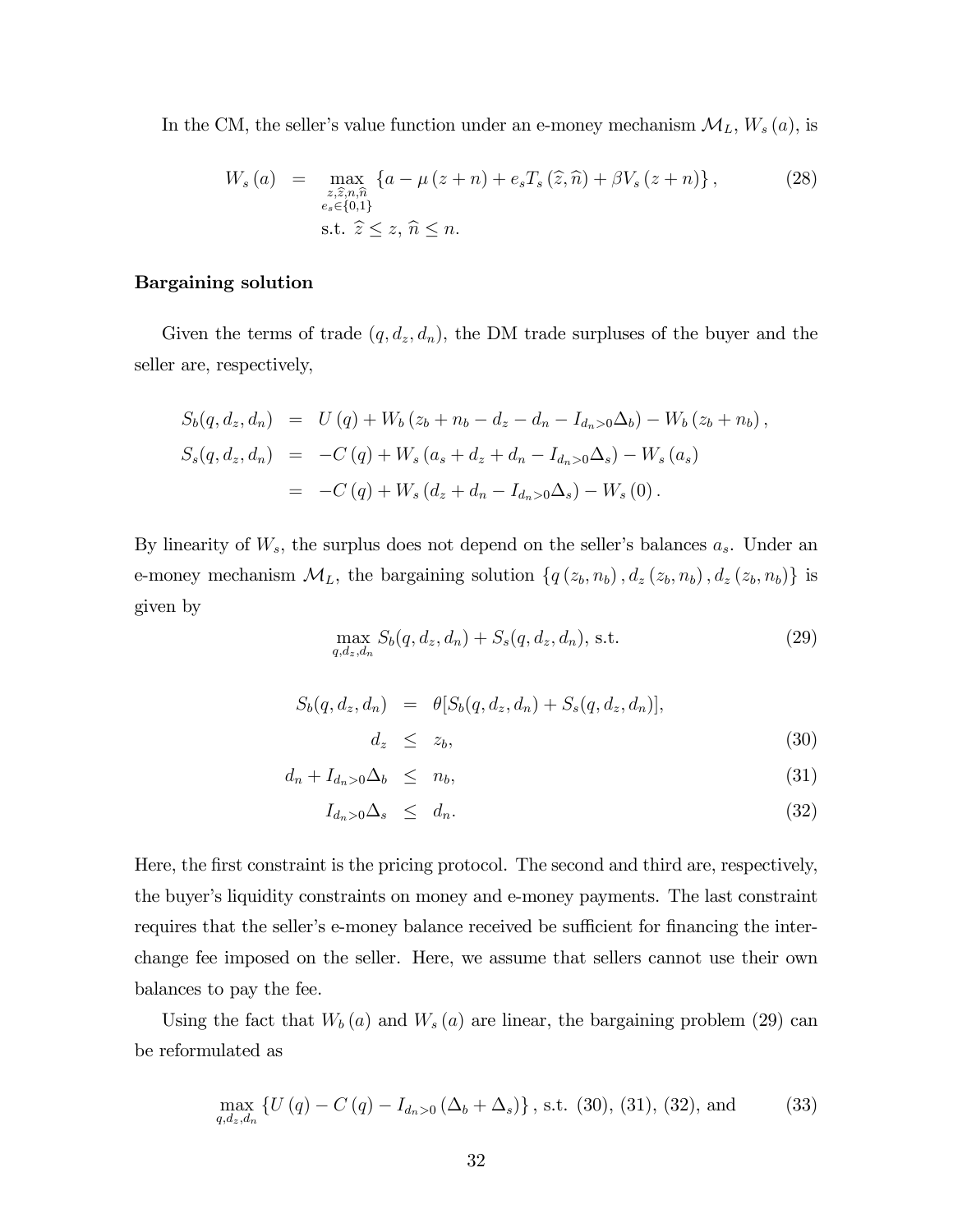$$
(1 - \theta) [U(q) - d_z - d_n - I_{d_n > 0} \Delta_b] = \theta [-C(q) + d_z + d_n - I_{d_n > 0} \Delta_s].
$$

Define  $\Delta \equiv \Delta_b + \Delta_s$ . It is straightforward to show the following lemma, which characterizes the bargaining solution under  $\mathcal{M}_L$ .

**Lemma 2** The bargaining solution  $\{q(z_b, n_b), d_z(z_b, n_b), d_n(z_b, n_b)\}\$  satisfies:

$$
d_z = \min\left\{z_b, \left(1-\theta\right)U^* + \theta C^*\right\},\
$$

$$
d_n + I_{d_n>0}\Delta_b = \begin{cases} \min\left\{n_b, (1-\theta)U^* + \theta C^* + \theta \Delta - d_z\right\}, \\ \text{if } n_b \ge \Delta \text{ and } U(q) - C(q) - \Delta \ge U(q(z_b)) - C(q(z_b)) \\ 0, \text{ otherwise} \end{cases}
$$

$$
D(q) = d_z + d_n + I_{d_n>0}(\Delta_b - \theta \Delta).
$$

The key difference from the bargaining solution in the previous section is that the buyer and the seller now have to share the total interchange fee  $\Delta$  according to their bargaining weights. In the presence of interchange fees, there is a pecking order of payment: using money before e-money to avoid paying the interchange fees. The interchange fees partially pass through to prices. From Lemma 2 the total payment made by the buyer is given by  $d_z + d_n + I_{d_n>0}\Delta_b = D(q) + I_{d_n>0}\theta\Delta$ , and the total payment received by the seller is given by  $d_z+d_n-I_{d_n>0}\Delta_s = D(q)-I_{d_n>0} (1 - \theta)\Delta$ . A higher buyer's bargaining power  $\theta$  will result in a higher pass-through of the interchange fees  $\Delta$  on the total payment made by the buyer.

## Incentive-compatibility for buyers

Using the linearity of  $W_b(a)$ , and ignoring the constant terms, one can reformulate the buyer's problem in the CM as

$$
\max_{\substack{\widehat{z},z,\widehat{n},n,\\e_s\in\{0,1\}}} \left\{ \begin{array}{l} -( \mu - \beta) \left( z + n \right) + e_b T_b \left( \widehat{z},\widehat{n} \right) \\ + \beta \alpha \left[ U \left[ q \left( z, n \right) \right] - d_z \left( z, n \right) - d_n \left( z, n \right) - I_{d_n > 0} \Delta_b \right] \end{array} \right\},\tag{34}
$$
\n
$$
\text{s.t. } \widehat{z} \le z, \widehat{n} \le n.
$$

**Definition 10** An allocation  $(q, z_b, z_s, n_b, n_s)$  is incentive compatible for buyers under an e-money mechanism  $\mathcal{M}_L$  if  $e_b = 1$ ,  $\hat{z} = z_b$ ,  $\hat{n} = n_b$ , and q solves (34).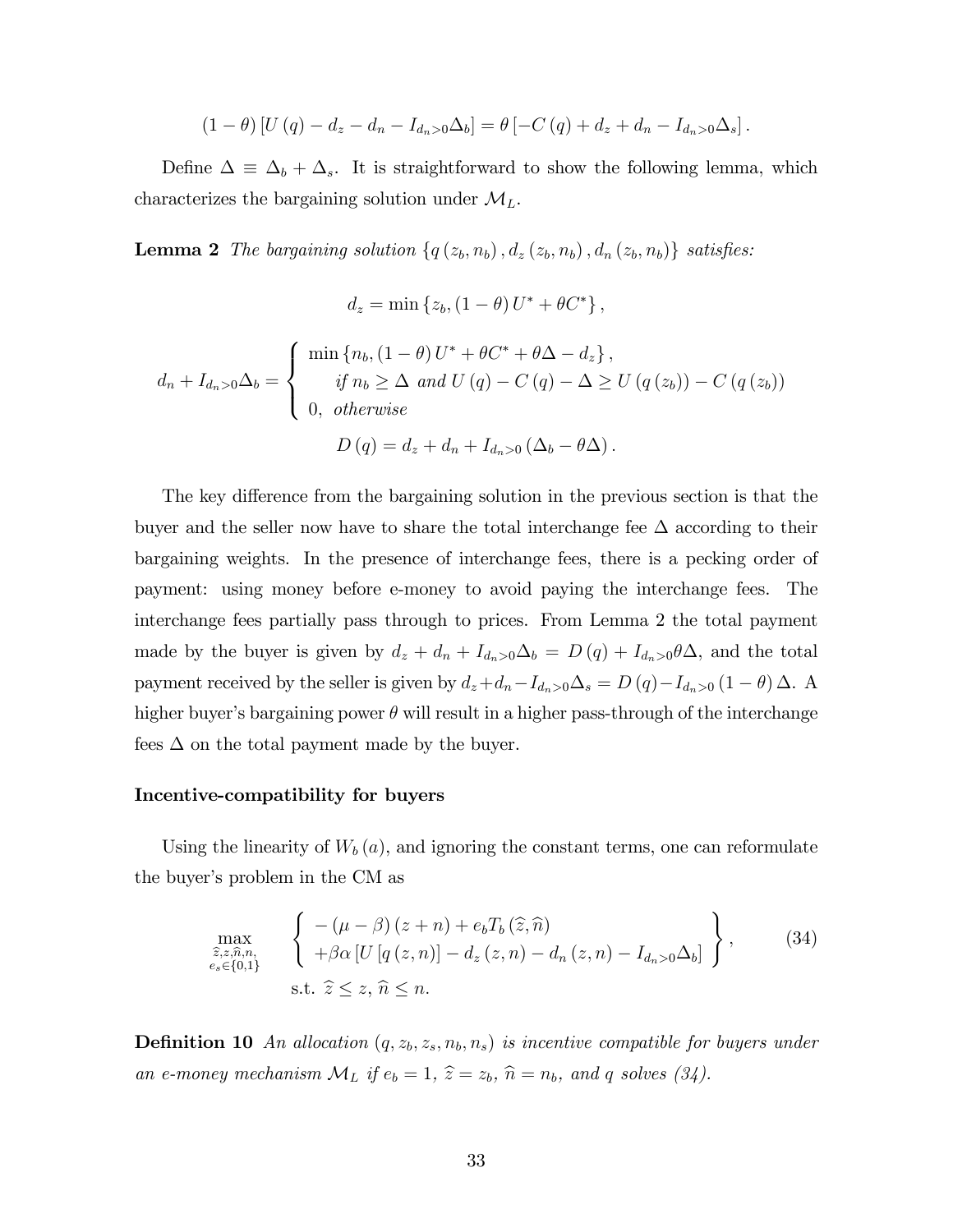Notice that a buyer who chooses to skip the mechanism  $\mathcal{M}_L$  in CM (i.e.,  $e_b = 0$ ) will not bring e-money to the DM, because money and e-money have the same inflation rate  $\mu$ , but using e-money involves an extra interchange fee  $\Delta_b$ , as shown in Lemma 2. Thus,  $e_b = 0$  implies  $n_b = d_n = 0$ . As before, to induce buyers to participate in the mechanism, it is necessary to have an incentive-compatible allocation  $(q, z_b, z_s, n_b, n_s)$ , where  $e_b = 1$  and  $d_n > 0$ , satisfies

$$
T_b(z_b, n_b) - \left[\mu - \beta (1 - \alpha)\right] \left[D\left(q\right) + \theta \Delta\right] + \beta \alpha U\left(q\right) \ge \max_{q'} \left\{-\left[\mu - \beta (1 - \alpha)\right] D\left(q'\right) + \beta \alpha U\left(q'\right)\right\}.
$$
\n(35)

#### Incentive-compatibility for sellers

Similarly, using the linearity of  $W_s(a)$ , and ignoring the constant terms, one can reformulate the seller's problem in the CM as

$$
\max_{\substack{\hat{z},z,\hat{n},n,\\e_s \in \{0,1\}}} \{(\beta - \mu)(z + n) + e_s T_s(\hat{z}, \hat{n})\},\tag{36}
$$
\n
$$
\text{s.t. } \hat{z} \le z, \hat{n} \le n.
$$

**Definition 11** An allocation  $(q, z_b, z_s, n_b, n_s)$  is incentive compatible for sellers under an e-money mechanism  $\mathcal{M}_E$  if  $e_s = 1$ ,  $\hat{z} = z = z_s$ ,  $\hat{n} = n = n_s$  solve (36).

To induce sellers to participate in the mechanism, it is necessary to have an incentivecompatible allocation  $(q, z_b, z_s, n_b, n_s)$  such that  $e_s = 1$  and it satisfies

$$
-(\mu - \beta)(z_s + n_s) + T_s(z_s, n_s) \ge 0.
$$
 (37)

## E-money issuer's budget constraint

**Definition 12** An e-money mechanism  $\mathcal{M}_L \equiv \{\Delta_b, \Delta_s, T_b(z, n), T_s(z, n)\}\$ is selffinanced with limited transferability under the allocation  $(q, z_b, z_s, n_b, n_s)$  if

$$
T_b(z_b, n_b) + T_s(z_s, n_s) = \alpha (\Delta_b + \Delta_s) + (\mu - 1) (n_b + n_s).
$$
 (38)

#### Implementability of first best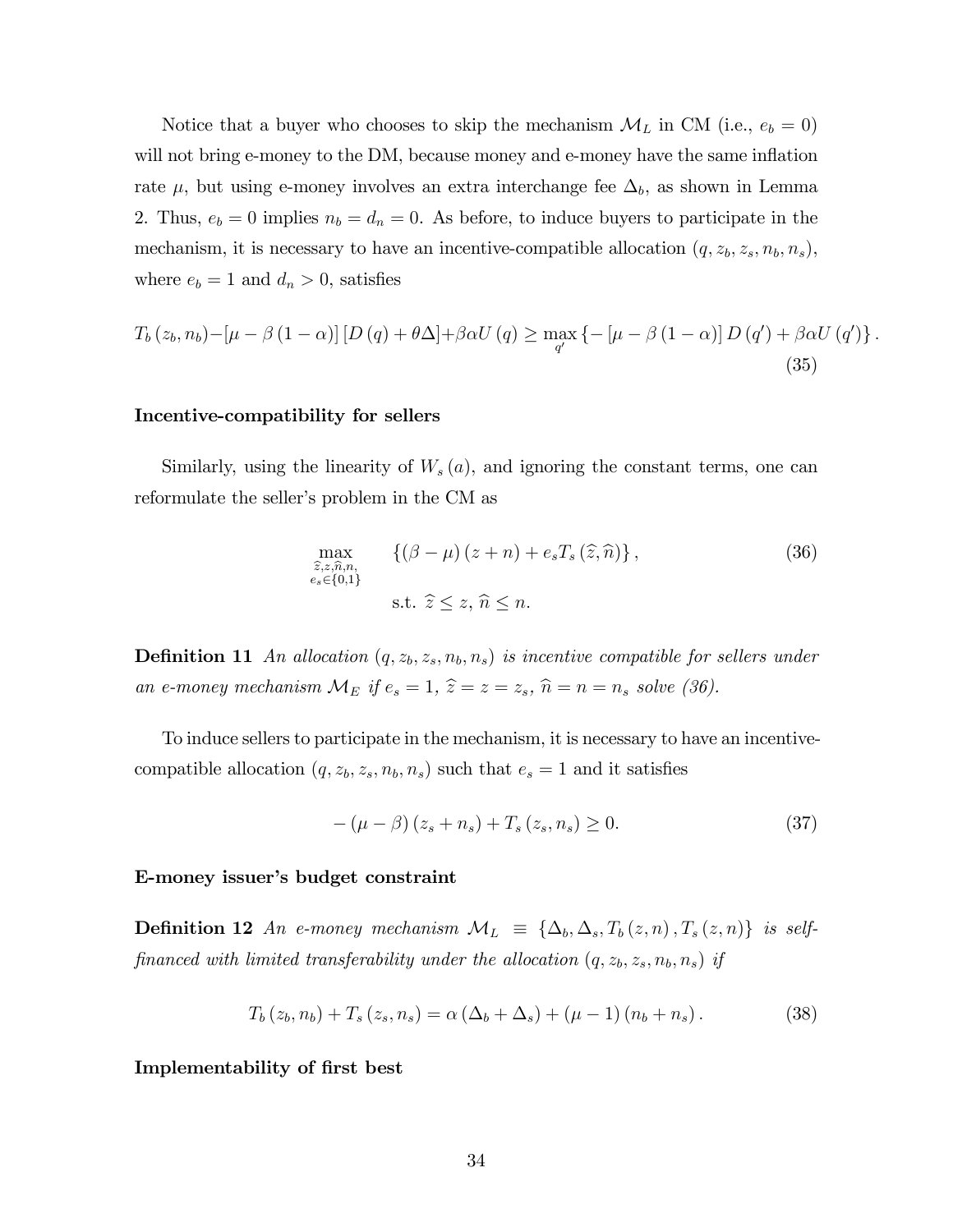**Definition 13** An e-money mechanism  $\mathcal{M}_L$  implements the first best with limited transferability if

a. there exists  $(z_b, z_s, n_b, n_s)$  such that the first-best allocation  $(q^*, z_b, z_s, n_b, n_s)$  is incentive compatible to buyers and sellers; and

b.  $\mathcal{M}_L$  is self-financed with limited transferability under the first-best allocation  $(q^*, z_b, z_s, n_b, n_s).$ 

As before, define  $\Phi(\theta)$  as the solution to

$$
(\beta + \alpha - 1) U(q^*) - \alpha C(q^*) = \max_{q} \left\{ \beta \alpha U(q) - \left[ \Phi - \beta (1 - \alpha) \right] D(q) \right\},\
$$

and set  $\Phi(\theta) = \infty$  if a solution  $\Phi \ge \beta$  does not exist. Notice that  $\Phi(\theta)$  is increasing in  $\theta$  for all finite  $\Phi(\theta)$ . The following proposition establishes when the optimal e-money mechanism featuring limited transferability is efficient.

**Proposition 8** There exists some  $\mu$  and an e-money mechanism  $\mathcal{M}_L$  that implements the first best with limited transferability if and only if either (a)  $\theta \geq \overline{\theta}$  or (b)  $(\beta + \alpha - 1) U(q^*) > \alpha C(q^*)$ . If (a) does not hold, then there exists  $\mathcal{M}_L$  implementing the first best if and only if  $\mu \geq \Phi(\theta)$ .

#### **Proof.** See the appendix.

This proposition shows that, to implement the first best using this e-money mechanism, buyers' bargaining power and inflation need to satisfy  $\mu \geq \Phi(\theta)$ . It is straightforward to show that  $\Phi(\theta)$  is increasing in  $\theta$ . The idea is that an increase in  $\theta$  raises the value of the buyers' outside option of non-participation. Higher inflation is needed to induce them to join the mechanism. Therefore, e-money featuring limited transferability can implement the first best when inflation is not too low. In particular, when  $\alpha = 1$ , condition (b) in Proposition 8 is always satisfied due to (15). In this case, the first-best allocation can be achieved for any  $\theta$ , when the inflation rate is sufficiently high.

#### Essentiality of limited transferability

We first derive conditions under which an optimal mechanism with limited transferability is at least as good as one with limited participation, and vice versa.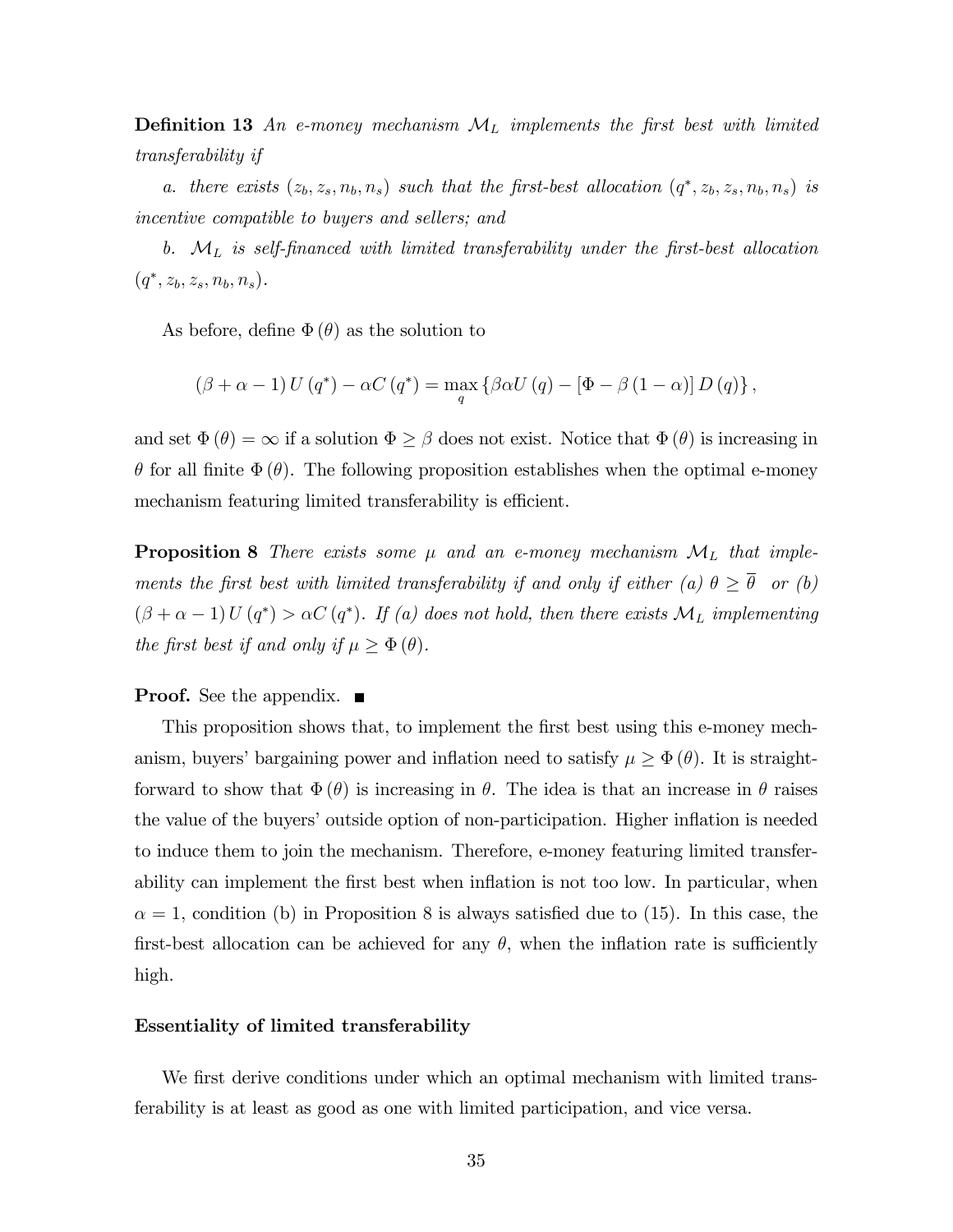**Proposition 9** (a) Suppose that  $\theta \leq \alpha$ . If there exists an e-money mechanism  $\mathcal{M}_E$ that implements the Örst best with limited participation, then there also exists an emoney mechanism  $\mathcal{M}_L$  that implements the first best with limited transferability under the same  $\mu$ .

(b) Suppose that  $\theta > \alpha$ . If there exists an e-money mechanism  $\mathcal{M}_L$  that implements the Örst best with limited transferability, then there also exists an e-money mechanism  $\mathcal{M}_E$  that implements the first best with limited participation under the same  $\mu$ .

#### **Proof.** See the appendix.  $\blacksquare$

Proposition 9 gives a sharp condition  $\theta \leq \alpha$  that is sufficient and necessary for limited transferability to be at least as essential as limited participation. Before interpreting this condition, we want to check whether there are situations where limited transferability is strictly more essential than limited participation, and vice versa. The answer is yes, for both. For example, when  $\alpha = 1$ , the condition in part (a) of Proposition 9 is satisfied. In this case, fixing the money growth rate, an optimal e-money mechanism featuring limited transferability is always at least as good as an optimal money mechanism in implementing the Örst-best allocation. More generally, combining Propositions 4, 8 and 9, we have the following result.

Proposition 10 (Essentiality of e-money with limited transferability) (a)  $If \alpha =$ 1 and  $\theta < \underline{\theta}$ , then the first-best allocation can be implemented by an e-money mechanism with limited transferability when  $\mu \geq \bar{\mu}$ . The first-best allocation cannot be implemented by any e-money mechanism with limited participation;

(b) If  $\theta \in (\alpha, \overline{\theta})$  and  $(\beta + \alpha - 1)U(q^*) < \alpha C(q^*)$ , then the first-best allocation can be implemented by an e-money mechanism with limited participation when  $\mu \geq \bar{\mu}$ . The Örst-best allocation cannot be implemented by any e-money mechanism with limited transferability.

#### **Proof.** Omitted here. ■

This proposition provides some parameter regions in which there are different orders of essentiality of e-money technologies. In general, limited transferability is more powerful than limited participation under low  $\theta$  and high  $\alpha$ . The opposite is true under high  $\theta$  and low  $\alpha$ . What is the intuition? On the one hand, the amount of interchange fees passed through to the buyer is  $\theta\Delta$ , so a low value of  $\theta$  means that the buyer bears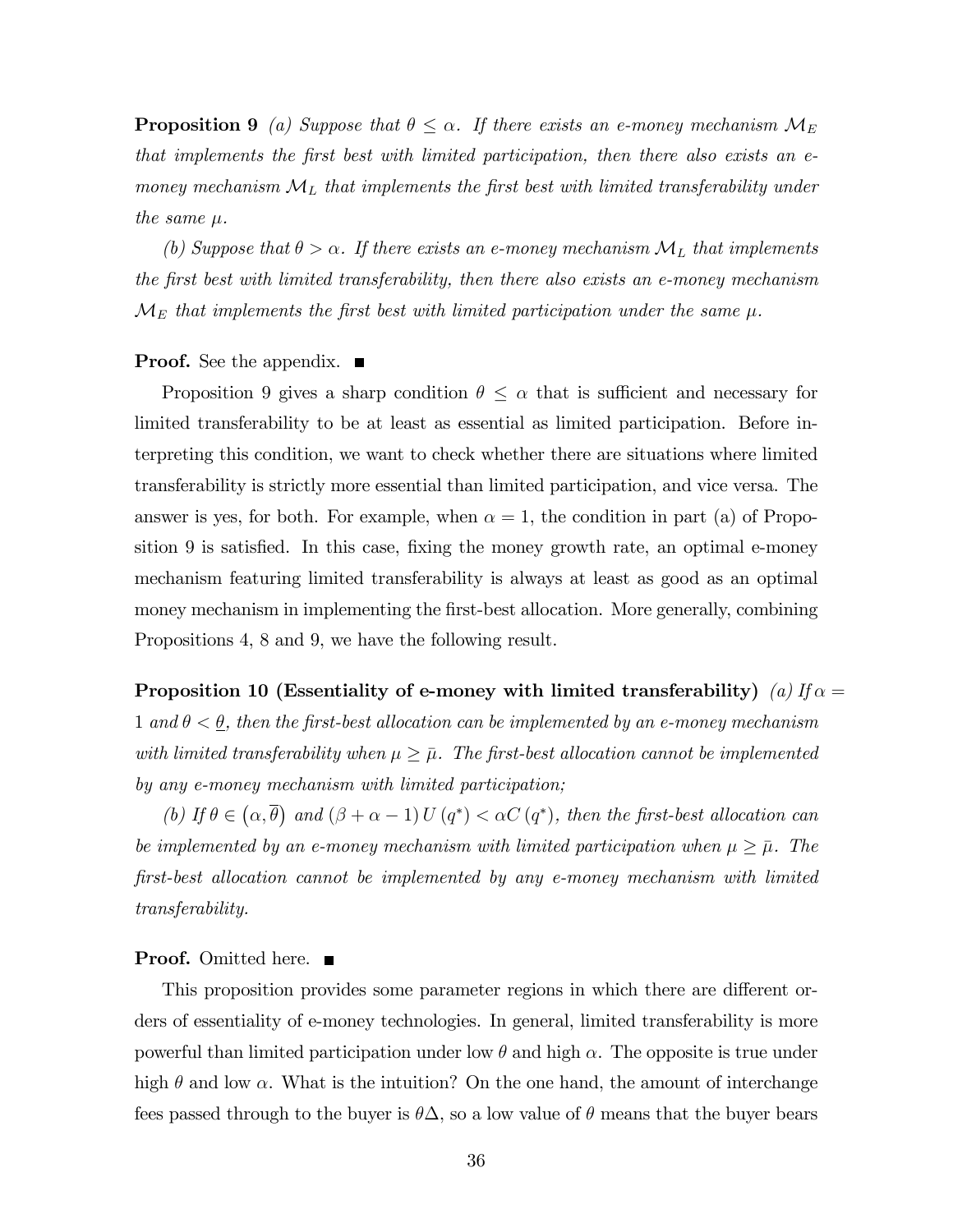a small interchange fee burden. On the other hand, recall that limited participation allows the issuer to use exclusion from period  $t+1$  DM as a threat to enforce fees in period t. That is why the maximum surplus extractable from a seller,  $\alpha\beta[D(q^*)-C(q^*)]$ , is discounted, since the fee is paid a period in advance. In contrast, the ability to limit transferability allows an issuer to extract the seller's trade surplus in period  $t$  DM by enforcing interchange fees in the same period. The maximum surplus extractable from a seller becomes  $\alpha[D(q^*)-C(q^*)]$ , without discounting. Therefore, the gain from postponing fee collection, which relaxes the seller's participation constraint, is stronger when  $\alpha$  is high. In sum, for high  $\alpha$  the buyer can be rewarded a large sum financed by the seller's surplus; for low  $\theta$  the buyer only bears a small interchange pass-through. As a result, under high  $\alpha$  and low  $\theta$  the technology limiting transferability can help induce buyers to bring sufficient balances to support the first-best allocation, which cannot be done by the technology limiting participation. But will postponing fee collection tighten the issuer's budget constraint? No, because the issuer can always create more e-money balances when needed. From the issuer's point of view, collecting the fee in the CM or in the following DM does not matter, as long as the money growth rate between two CM markets can be maintained at  $\mu$ . In particular, the issuer can temporarily create extra e-money balances in CM, and undo them later when interchange fees are collected in the following DM. Therefore, limited transferability allows the e-money issuer to postpone fee collection, maximizing surplus extraction, without tightening its budget constraint.<sup>19</sup>

### Characterization of optimal e-money mechanism

After establishing the essentiality of e-money, we now characterize the optimal emoney mechanism.

#### **Proposition 11** Given  $\mu$ ,

(a) if there exists an e-money mechanism with limited transferability  $\mathcal{M}_L = {\Delta_b, \Delta_s, T_b(z, n), T_s(z, n)},$  but not any e-money mechanism with limited participation  $\mathcal{M}_E$ , that implements the first best, then  $\Delta > 0$  and  $T_b(z_n, n_n) < 0$ .

<sup>&</sup>lt;sup>19</sup>Note that  $\partial \theta / \partial \beta > 0$ , implying that limited transferability is more essential relative to limited participation when the discount factor is low. A real-world interpretation is that charging interchange fees at the time of the transaction is more desirable relative to charging a membership fee in advance, when the frequency of membership fee payment is low (e.g. annual membership paid a year in advance).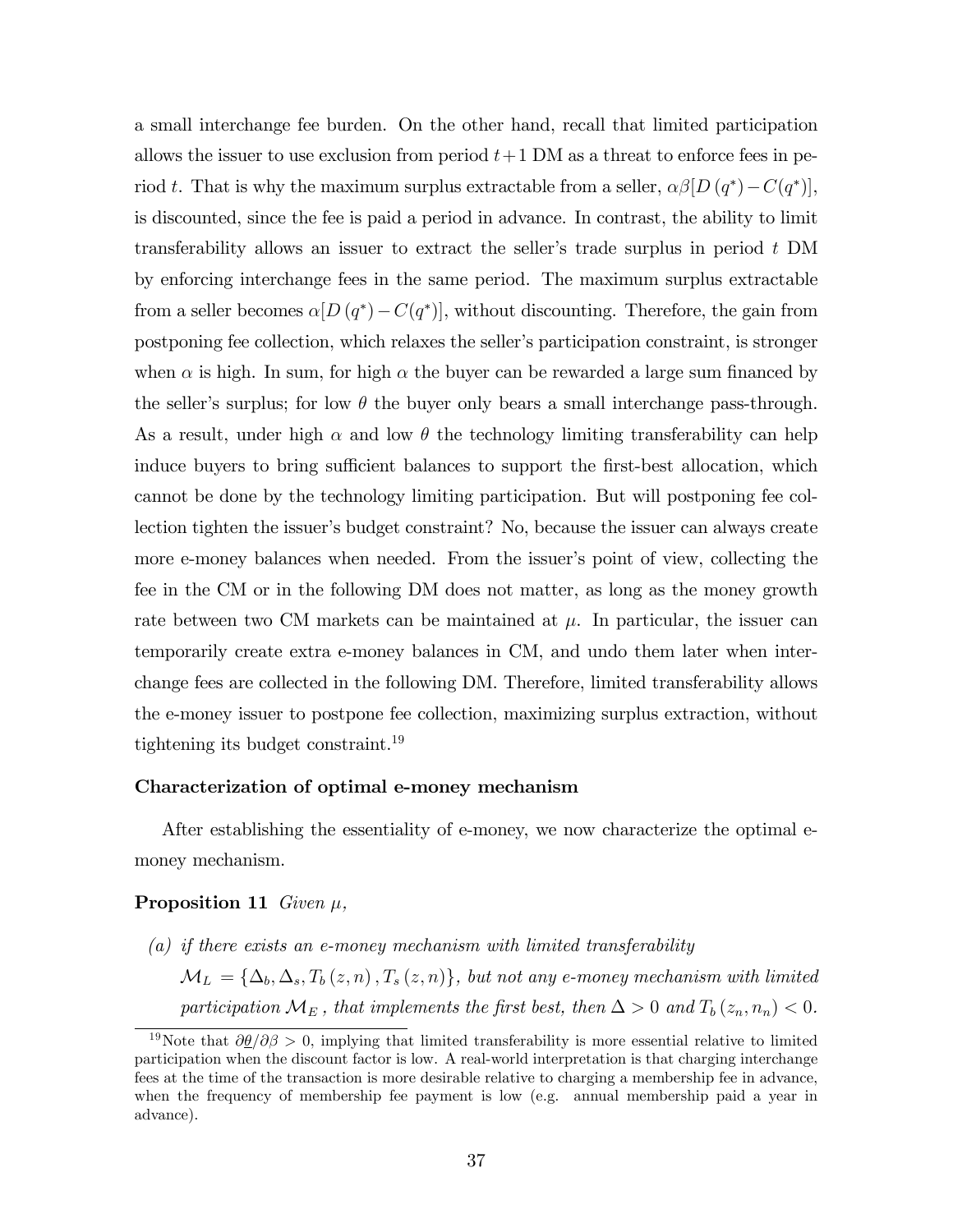(b) if there exists  $\mathcal{M}_E = \{T_b(z,n), T_s(z,n)\}\$  but not any  $\mathcal{M}_L$  that implements the first best, then  $T_s(z, n) > 0$  and  $T_b(z_n, n_n) < 0$ .

#### **Proof.** See the appendix. ■

As discussed above, to implement the first best, the issuer has to extract trade surplus in the DM ( $\Delta > 0$ ), which is then used to induce buyers to carry sufficient e-money balances in the CM  $(T_b(z_n, n_n) < 0)$ . Note that this scheme requires the issuer to temporarily expand the e-money supply in the CM (to pay buyers  $T_b(z_n, n_n)$ ) and later undo it in the DM (by charging fees  $\Delta$ ), ensuring constant money growth across periods.

#### Simple examples

Suppose that  $\mu > \bar{\mu}$ . We will illustrate examples of simple direct and indirect mechanisms. In these extreme examples, sellers get zero trade surplus, but more general cases can be similarly constructed.

(i) Direct mechanism

Under this simple mechanism, the transfer functions are

$$
T_b(z_s, n_b) = \begin{cases} \mu d_n^* - C(q^*), \text{ if } n_b = d_n^* \\ 0, \text{ otherwise.} \end{cases}
$$
  

$$
T_s(z_s, n_s) = 0, \text{ for any } (z_s, n_s),
$$

where  $d_n^* = D(q^*) + \theta \Delta_s$ , and the interchange fees are

$$
\Delta_b = 0,
$$
  

$$
\Delta_s = d^* - C(q^*).
$$

The budget constraint of the issuer is satisfied. Obviously, the seller's participation constraint is satisfied. When  $\mu > \bar{\mu}$ , Proposition 1 implies that buyers not joining the emoney mechanism will choose not to trade. In this case, a buyer has an incentive to join the e-money mechanism to bring  $d_n^*$  into the DM to consume  $q^*$  if  $-C(q^*) + \beta U(q^*) \ge$ 0, which is always satisfied. This scheme features cross-subsidization from sellers to buyers, with non-linear pre-trade transfers to buyers, and post-trade fees on sellers.

(ii) Indirect mechanism: Öxed membership fee, proportional rewards and interchange fee on merchants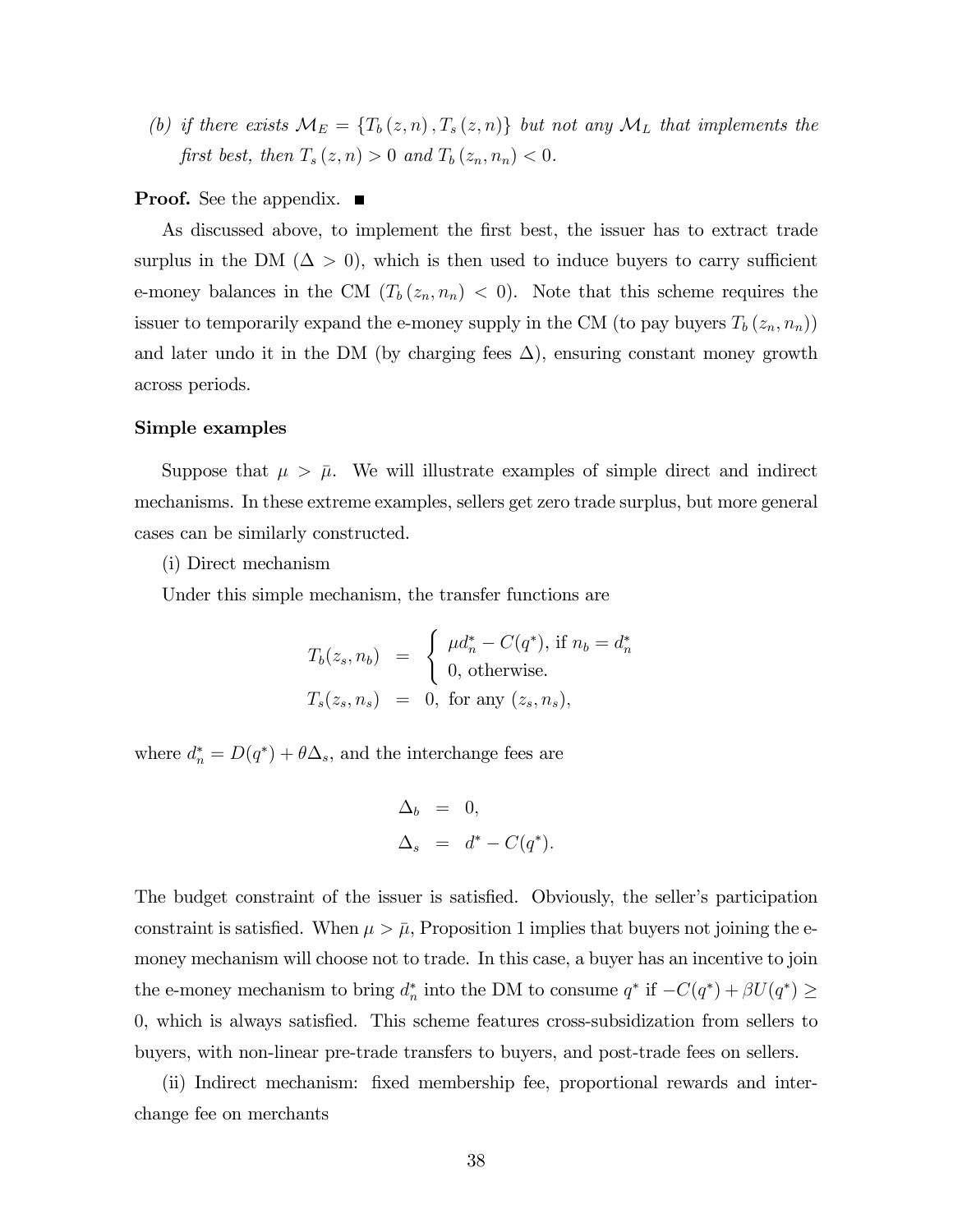The e-money issuer imposes a fixed membership fee  $B_b$  on buyers, who can then collect interest on their money balances at the rate  $R$  in the end of the CM:

$$
R = \frac{\mu}{\beta} - 1,
$$
  
\n
$$
B_b = C(q^*) - \beta d_n^*,
$$

where  $d_n^* = D(q^*) + \theta \Delta_s$ . Also, the seller has to pay an interchange fee

$$
\Delta_s = d_n^* - C(q^*).
$$

Obviously, sellers are indifferent between joining or not. The issuer's budget is balanced. Buyers have an incentive to join when

$$
-\beta d_n^* - B_b + \beta U(q^*) \ge 0,
$$

where  $\beta d_n^*$  is the balance they need to acquire in the CM so that, after interest payment, they have real balance  $d_n^*$  to finance the efficient quantity in the DM. One can show that this is positive when  $-C(q^*) + \beta U(q^*) \geq 0$ . This scheme features cross-subsidization from sellers to buyers, with piecewise linear pre-trade transfers to buyers, and posttrade fees on sellers. This mechanism does not involve money. Appendix C gives an example involving money deposits. In that example, the e-money mechanism is designed to support a positive value of money in equilibrium.

#### Summary

In this section, we learned that:

- 1. Given a money growth rate, an optimal e-money mechanism with limited transferability is always more essential than any money mechanism.
- 2. When buyers have low bargaining power and high frequency of trade, an e-money mechanism with limited transferability is more essential than any e-money mechanism with limited participation (and vice versa). In this case, cross-subsidization from sellers to buyers using interchange fees is an essential feature to implement the first best.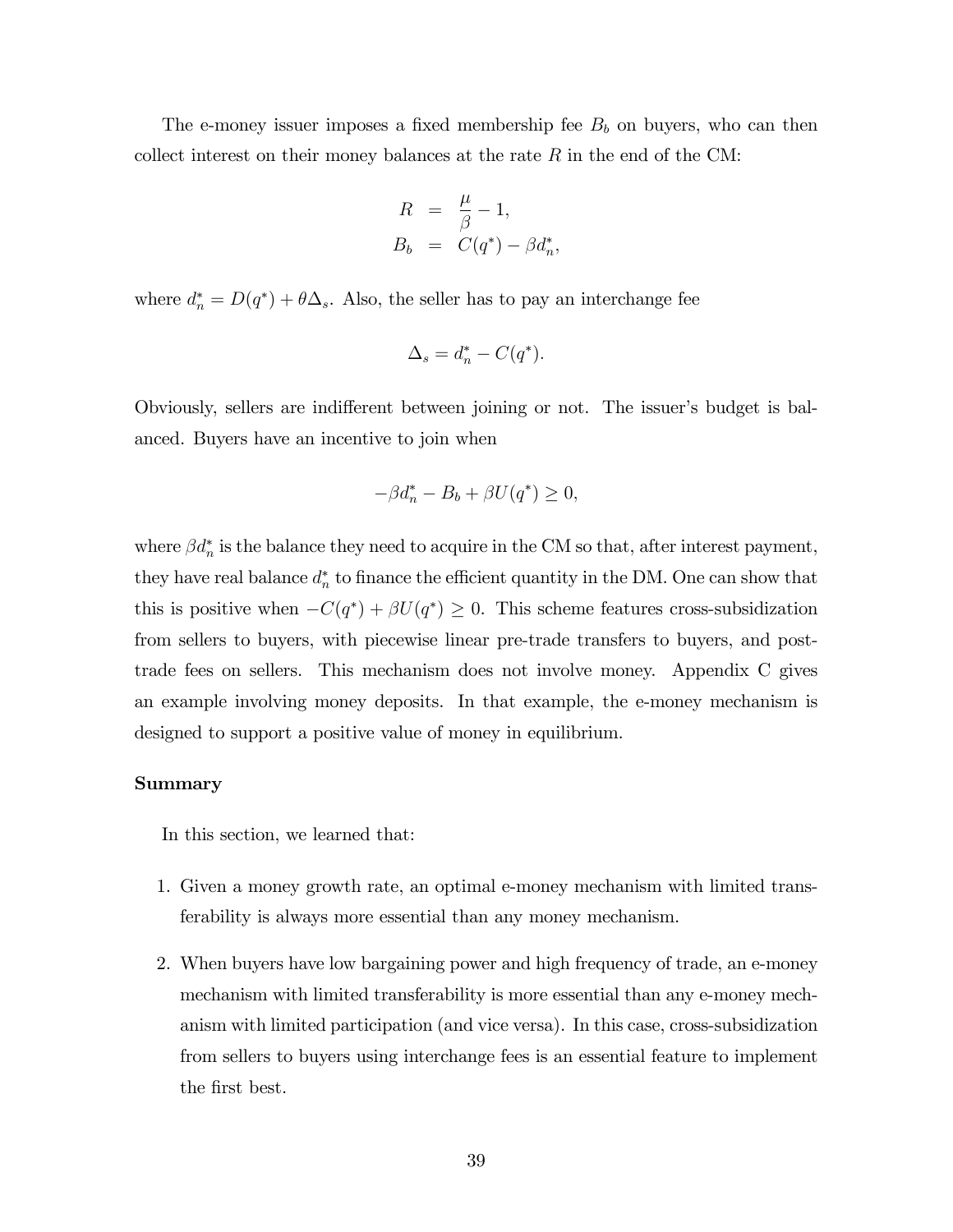3. The first best can be implemented by a simple indirect mechanism with fixed membership fees on buyers, proportional rewards on buyers' balances, and interchange fees on sellers.

## 6 Extension on Competitive Pricing

The above analysis only considers an environment with bilateral trading under the pricing protocol of proportional bargaining, which is convenient for capturing buyers' and sellers' bargaining powers and two-sided externalities. One may wonder if our result is robust in other trading environments. In particular, if agents conduct monetary trades in a centralized market and take competitive prices as given, they do not consider other agents' balances and adoption decisions, and do not have any bargaining power. Even in that environment, however, the curvatures of  $U$  and  $C$  imply that buyers' and sellers' surpluses remain positive. As a robustness check, we show in the appendix that all the main results on essentiality of various money and e-money mechanisms still hold, if we reinterpret agents' bargaining powers appropriately as the relative trade surplus at the first best under competitive pricing,  $\theta = [U(q^*) - C'(q^*) q^*] / [U(q^*) - C(q^*)]$ .

## 7 Discussion and Conclusion

Using the mechanism design approach, we have identified several essential features of e-money that help improve the efficiency of a monetary economy. First, unlike conventional cash, e-money systems can exclude participation. Second, unlike cash, e-money systems can restrict and block balance transfers and these transfers are not necessarily zero-sum bilaterally. Our model then predicts that an optimally designed e-money system with the above technologies can exhibit several features, including non-linear pricing, membership fees, interchange fees and rewards to buyers. This prediction does have some empirical support, since several successful real-world e-money systems also possess these features. For example, the Octopus card sets a non-linear fee structure, imposing fixed and variable fees on merchants, and offering rewards and discounts to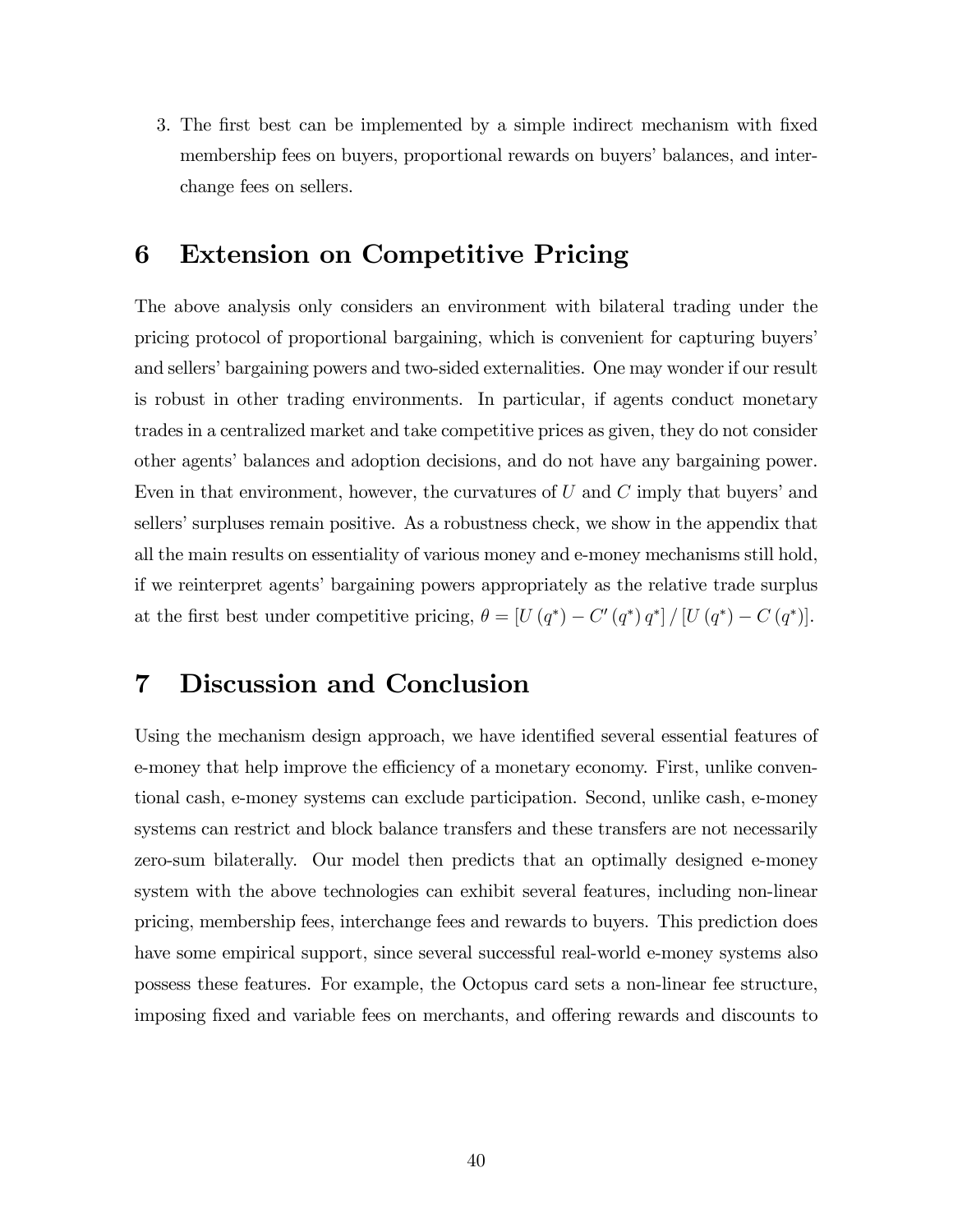consumers.<sup>20</sup> PayPal also charges merchants a fee on accepting payments.<sup>21</sup> According to our model, these pricing features are important components for incentivizing participants and cross-subsidizing across different types in order to support efficient economic outcomes.

The above implications provide useful lessons for policy-makers. First, e-money is fundamentally different from conventional money. Improved information and technologies as a result of the introduction of e-money allow more general fee structures and can increase efficiency. Second, pricing arrangements such as merchant and interchange fees can be essential components of an optimal payment system. Hence, fee regulation may distort the optimal mechanism and reduce welfare. For example, the Durbin Amendment to the Dodd-Frank Act limits the maximum permissible interchange fees for a debit card transaction based on issuers' costs associated with processing, clearance and settlement. Our theory suggests that imposing this type of regulation on e-money can be welfare reducing because the optimal fee is positive even in an environment in which the physical cost of payments is zero. Third, our theory suggests that different payment instruments emerge to mitigate different economic frictions. For example, there is a fundamental difference between money (including e-money) and credit because consumers need to acquire balances in advance in the former but not the latter case. The optimal design of a money-based payment system is different from that of a credit-based system, since they are subject to different incentive and feasibility constraints. For instance, limiting interchange fees can be optimal for some specific payment instruments but not all.

While our paper has provided novel economic and policy insights, we have abstracted from several interesting aspects. First, we did not model other potentially useful features of e-money such as convenience and transaction speed: while these features can enhance efficiency, they may not be essential for mitigating fundamental frictions in a monetary economy. Moreover, additional features of e-money can be easily incorporated into our environment. Second, we have assumed that there is no cost

 $20$ Merchants are subject to a fee structure involving a fixed deposit, a fixed monthly fee and a variable fee proportional to transaction value. Individual buyers need to pay a fixed deposit to obtain an Octopus card. Rewards are offered to cardholders, such as Octopus reward (at least  $0.5\%$  of spending) and discounts on selected products (e.g. transportation).

<sup>&</sup>lt;sup>21</sup>Under the basic arrangement, PayPal charges a  $2.9\%$  merchant fee plus \$0.30 per transaction, with volume discounts applied.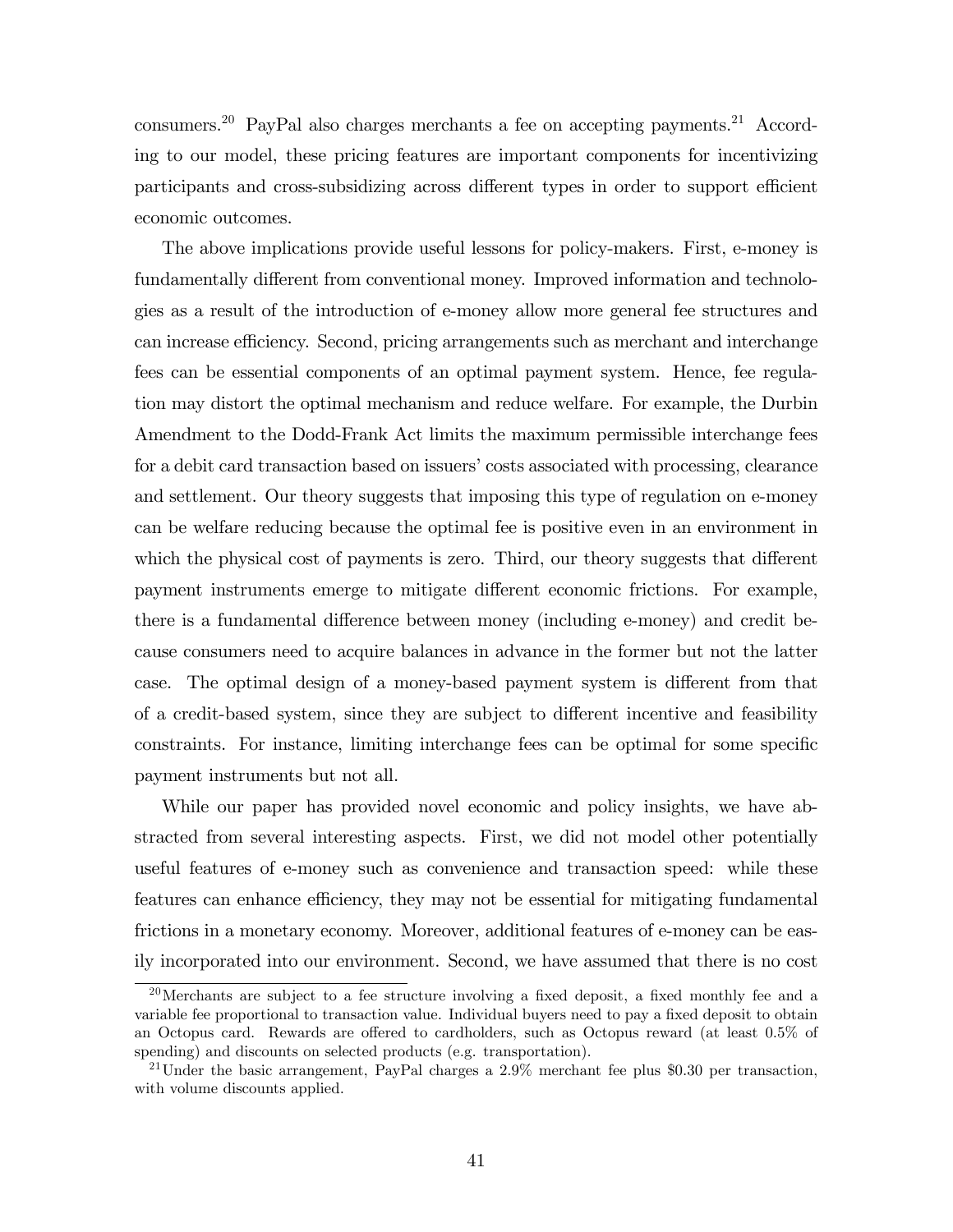of operating an e-money system to highlight the result that the optimal fee on sellers can be positive even in this extreme setting. In a more general environment, we expect that a similar pricing arrangement would remain optimal because it could help raise resources efficiently to finance the operation of the system. Third, our model focuses on a simple pricing protocol  $-$  proportional bargaining, because it can easily capture the split of trade surplus between the buyer and the seller. As shown, our finding can be generalized to other cases, including competitive pricing, where the parameter  $\theta$ can be mapped to the share of trade surplus allocated to the buyer under the first-best allocation. Fourth, we have assumed that trading status (i.e. buyers and sellers) is permanent because this is more realistic given the frequency of trade captured by the model. However, our findings will remain unchanged when types are random (especially when agents know their types before portfolio choice is made). Fifth, we have not studied the equilibrium outcome when e-money is issued or operated by private profit-maximizing agents. In a companion paper, Chiu and Wong  $(2014)$ , we investigate the potential inefficiency of the market provision of e-money. Finally, our model builds on a very standard environment used in the money search literature. Many alternative model variations (such as endogenous entry and endogenous matching) can be explored, but we leave those interesting analyses for future work.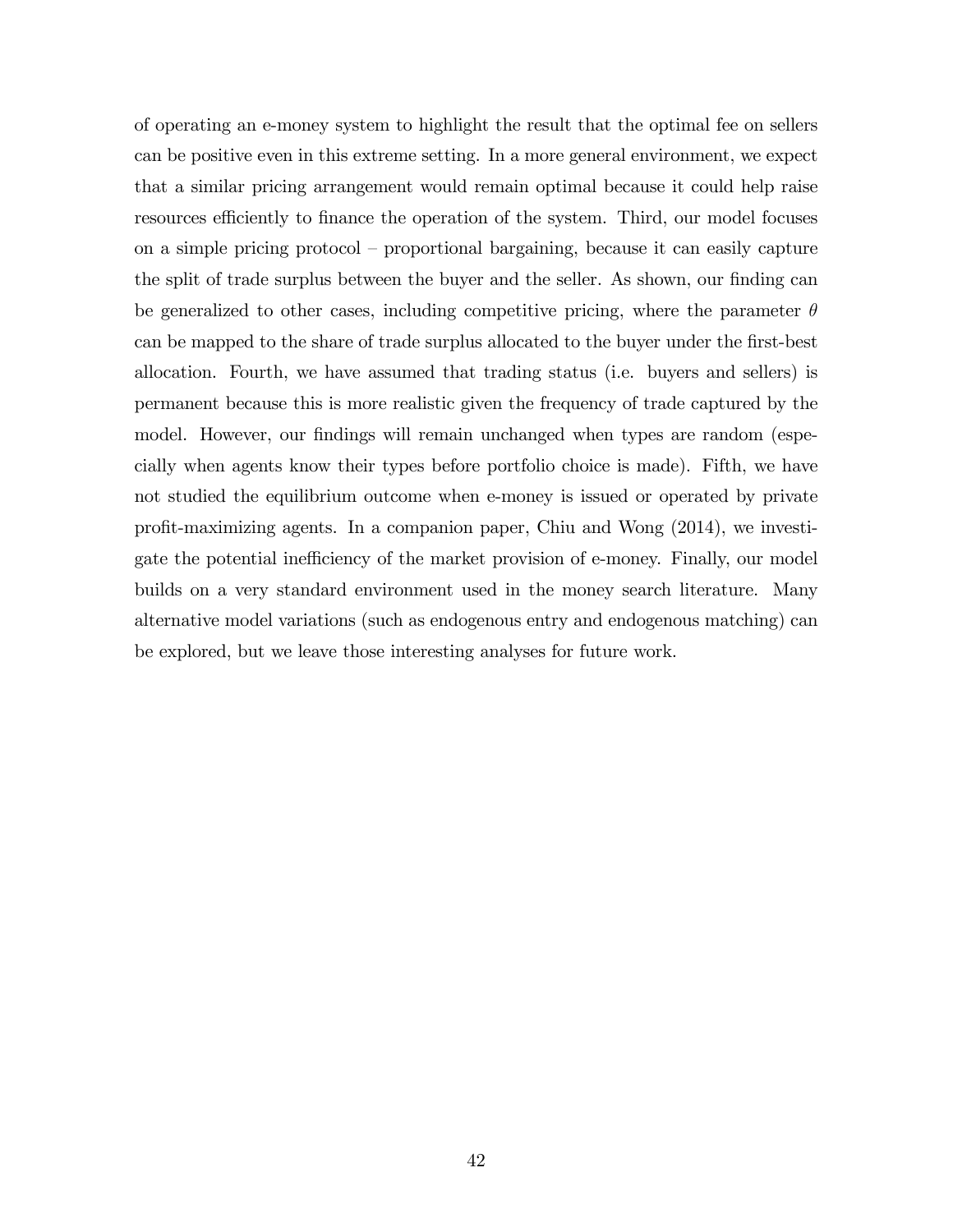## Appendix

## A Proof of Proposition 2

We sketch the proof for Proposition 2 as follows. First, we show that if  $\theta < \overline{\theta}$ , then there does not exist any money mechanism  $\mathcal M$  that implements the first best. Suppose that this is not the case, and denote  $(q^*, z_b, z_s)$  as the first-best allocation implemented. Since the equilibrium exists as the first-best allocation, we must have  $\mu \geq \beta$ . Denote  $\eta \equiv (\beta - \mu) z_s + T_s (z_s)$ . Since  $(q^*, z_b, z_s)$  is incentive compatible for sellers, from (13) we have  $\eta \geq 0$ . Substituting (14) into the definition of  $\eta$ , we have

$$
T_b(z_b) - \mu z_b = -\eta - (1 - \beta) z_s - z_b.
$$
 (A.1)

Since  $(q^*, z_b, z_s)$  is also incentive compatible for buyers, from (11) we have

$$
\max_{q'} \left\{ -\left[\mu - \beta \left(1 - \alpha\right)\right] D\left(q'\right) + \beta \alpha U\left(q'\right) \right\},\
$$
  

$$
\leq T_b(z_b) - \left[\mu - \beta \left(1 - \alpha\right)\right] z_b + \beta \alpha U\left(q^*\right),
$$
  

$$
= \underbrace{-\eta - \left(1 - \beta\right) z_s}_{\leq 0} + \left(\theta - \overline{\theta}\right) \left[1 - \beta \left(1 - \alpha\right)\right] \left[U\left(q^*\right) - C\left(q^*\right)\right] \leq 0,
$$

where we have substituted (A.1) and used the fact that

$$
\beta \alpha U (q^*) - [1 - \beta (1 - \alpha)] D (q^*),
$$
  
=  $\beta \alpha U (q^*) - [1 - \beta (1 - \alpha)] [(1 - \theta) U (q^*) + \theta C (q^*)],$   
=  $(\theta - \overline{\theta}) [1 - \beta (1 - \alpha)] [U (q^*) - C (q^*)] < 0.$ 

Since we have  $\max_{q'} \{-[\mu - \beta (1 - \alpha)] D (q') + \beta \alpha U (q')\} \ge 0$ , there is a contradiction.

On the other hand, if  $\theta \geq \overline{\theta}$ , we can construct a money mechanism M that implements the first best. Consider the following money mechanism:  $T_s(z) = 0$  for all z,  $\mu = \overline{\mu}$  and

$$
T_b(z) = \begin{cases} (\overline{\mu} - 1) D(q^*), \text{ if } z = D(q^*)\\ 0, \text{ otherwise.} \end{cases}
$$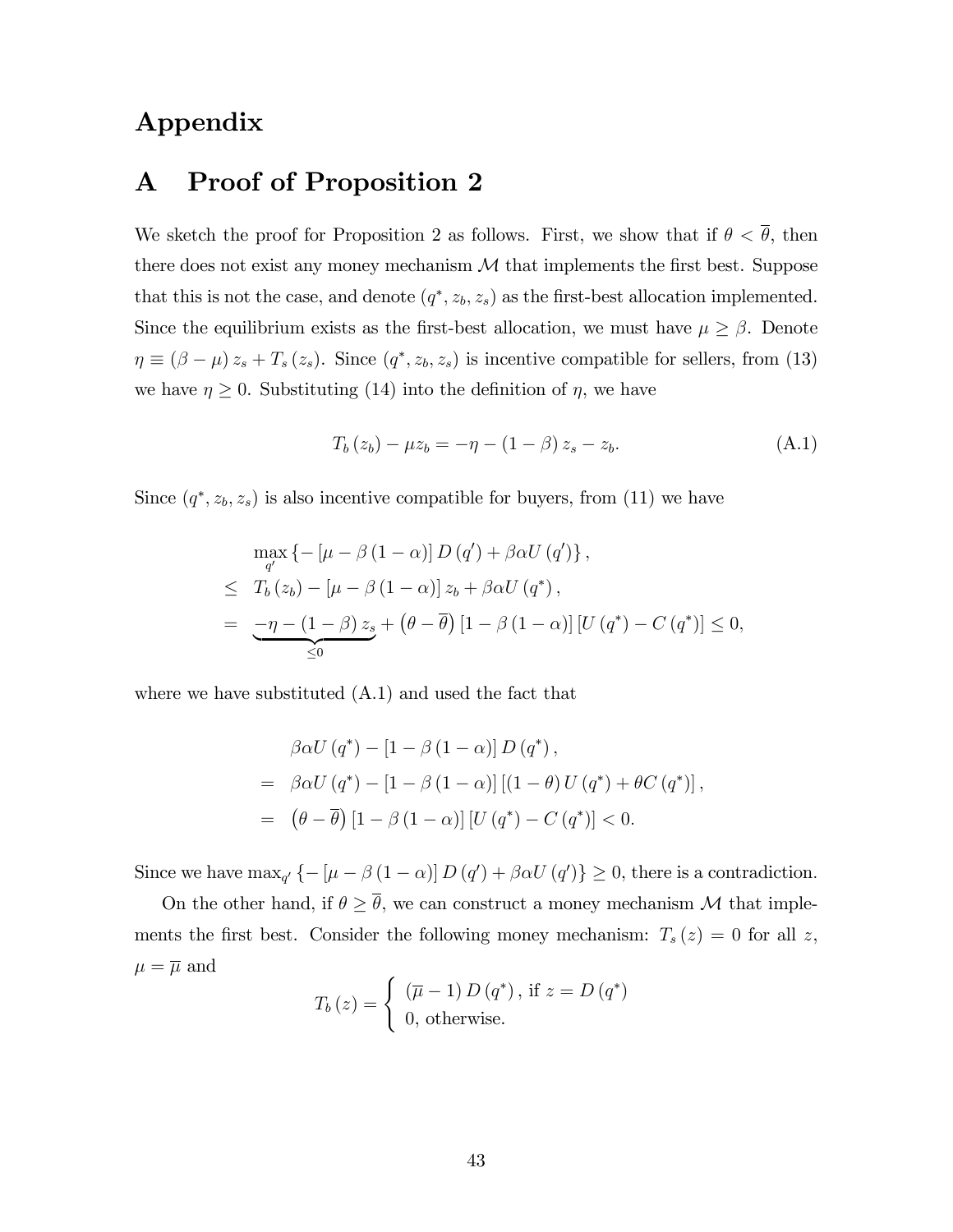# B Implementation by Indirect Mechanisms: Interest-Bearing Money

So far, we have exploited the power of the revelation principle and focused on the set of direct mechanisms that implements the first-best allocation when  $\theta \geq \overline{\theta}$ . In general, the reverse of the revelation principle is not true: it is possible to have some first-best allocations that can be implemented by a direct mechanism, such as the one constructed above, but not by indirect mechanisms. However, we will show in this section how an indirect mechanism based on the one proposed by Andolfatto (2010) can be used to implement the first best when  $\theta \geq \overline{\theta}$ .

As with the mechanism suggested by Andolfatto (2010), consider now the money issuer charges buyers a fixed membership fee  $B$  to collect interest on money at the rate R in the end of the CM. The mechanism has nothing to do with sellers. Thus, an Andolfatto's mechanism is indexed by a triple  $\mathcal{M}_A \equiv \{B, R, \mu\}$ . The optimization problem of a buyer in the CM under an Andolfattoís mechanism can be formulated as

$$
\max_{z',q,e \in \{0,1\}} \left\{ e \left[ -z' - B + \beta U(q) \right] + (1 - e) \left[ -\mu D(q) + \beta U(q) \right] \right\}, \text{ s.t.} \tag{B.1}
$$

$$
D(q) = \frac{1+R}{\mu}z'.
$$
\n(B.2)

In the equilibrium, we have  $z_b = z'$  and  $z_s = 0$ .

**Definition 14** An Andolfatto's mechanism  $\mathcal{M}_A \equiv \{B, R, \mu\}$  is self-financed under the allocation  $(q, d, z_b, 0)$  if

$$
Rz_b = B + (\mu - 1) z_b.
$$
 (B.3)

**Definition 15** An Andolfatto's mechanism  $\mathcal{M}_A$  implements the first best if a.  $z' = \frac{\mu d^*}{1+R} = z_b$ ,  $q = q^*$  and  $e = 1$  solves  $(B.1)$ ; and

b.  $\mathcal{M}_A$  is self-financed under the first-best allocation  $(q^*, d^*, z_b, 0)$ .

Define  $\mu_0$  as solution  $\mu = \mu_0$  solving

$$
-d^* + \beta U(q^*) = \max_{q'} \left\{-\mu D(q') + \beta U(q')\right\}.
$$
 (B.4)

The following lemma shows when  $\mu_0$  is well-defined.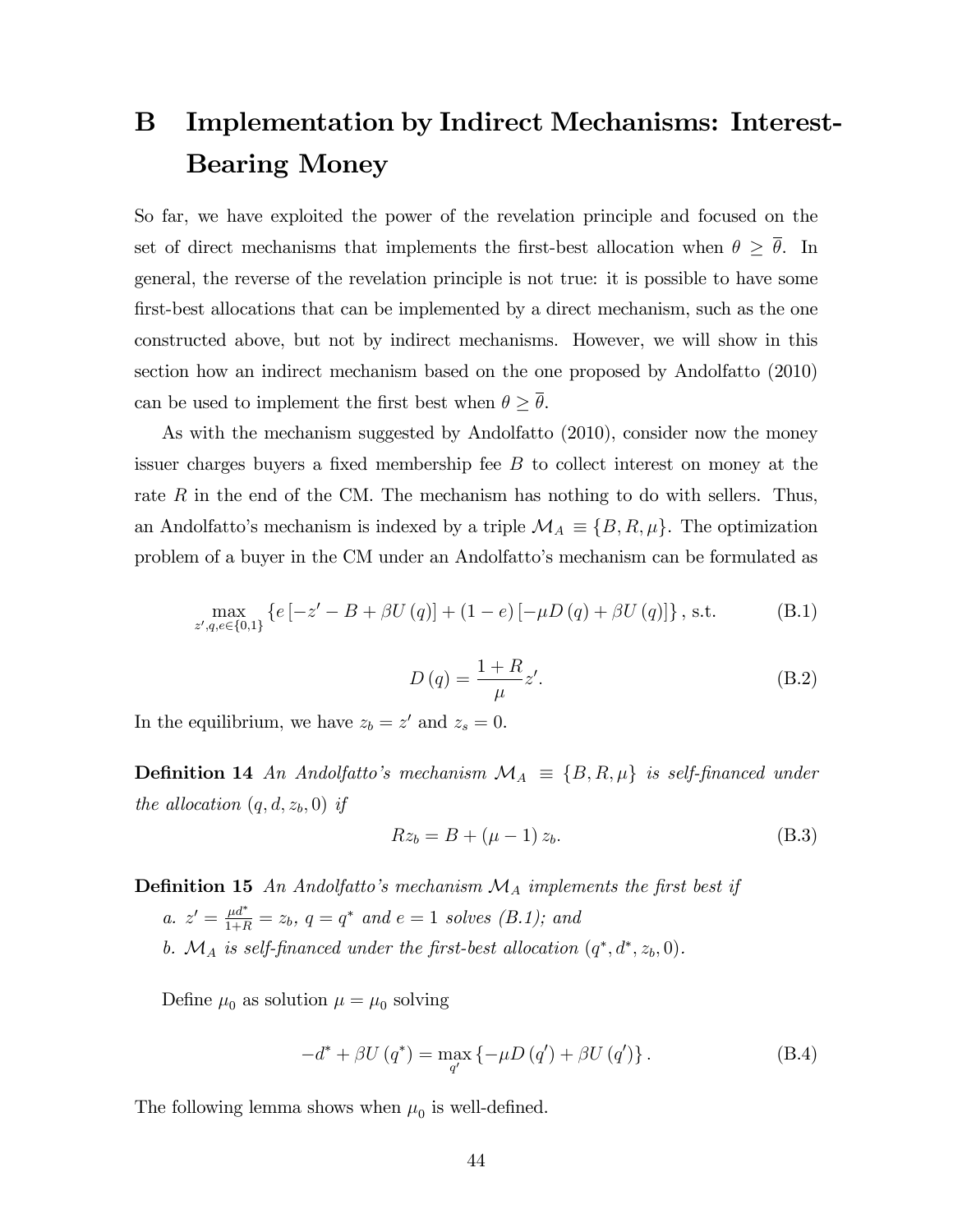**Lemma 3** There exists  $\mu_0$  solving (B.4) if and only if  $\theta \ge \theta$ . If such  $\mu_0$  exists then  $\mu_0 > 1$ .

**Proof.** Omitted here. ■

The following proposition characterizes the set of an Andolfatto's mechanism that implements the Örst best.

**Proposition 12** Suppose that  $\theta \geq \overline{\theta}$ . There exists an Andolfatto's mechanism that implements the first best, which is constructed as follows:

a.  $\mu \geq \mu_0$ ; b.  $R = \frac{\mu}{\beta} - 1$ ; and c.  $B = \mu (1 - \beta) d^*$ .

**Proof.** Omitted. ■

## C Proof of Proposition 4

First, we want to show that if  $\mu < \Theta(\theta)$  then there does not exist an e-money mechanism  $\mathcal{M}_E$  that implements the first best with limited participation. Suppose that this is not the case. Then there exists an e-money mechanism  $\mathcal{M}_{E}$  that implements the first best  $(q^*, z_b, z_s, n_b, n_s)$ . Define

$$
\eta \equiv T_s(z_s, n_s) - (\mu - \beta)(z_s + n_s) + \beta \alpha [D(q^*) - C(q^*) - d(z_b) + C[q(z_b)]].
$$

The fact that  $(q^*, z_b, z_s, n_b, n_s)$  is incentive compatible for sellers and buyers implies that  $\eta \geq 0$  and  $D(q^*) = z_b + n_b$ . Substituting (24) and  $D(q^*) = z_b + n_b$  to (23), we have

$$
T_b(z_b, n_b) - [\mu - \beta (1 - \alpha)] D(q^*) = -\eta - A - \beta \alpha C(q^*) - (1 - \beta) D(q^*), \quad (C.1)
$$

where

$$
A \equiv \beta \alpha [d(z_b) - C [q(z_b)]] + (\mu - \beta) z_s + (\mu - 1) z_b + (1 - \beta) n_s \ge 0.
$$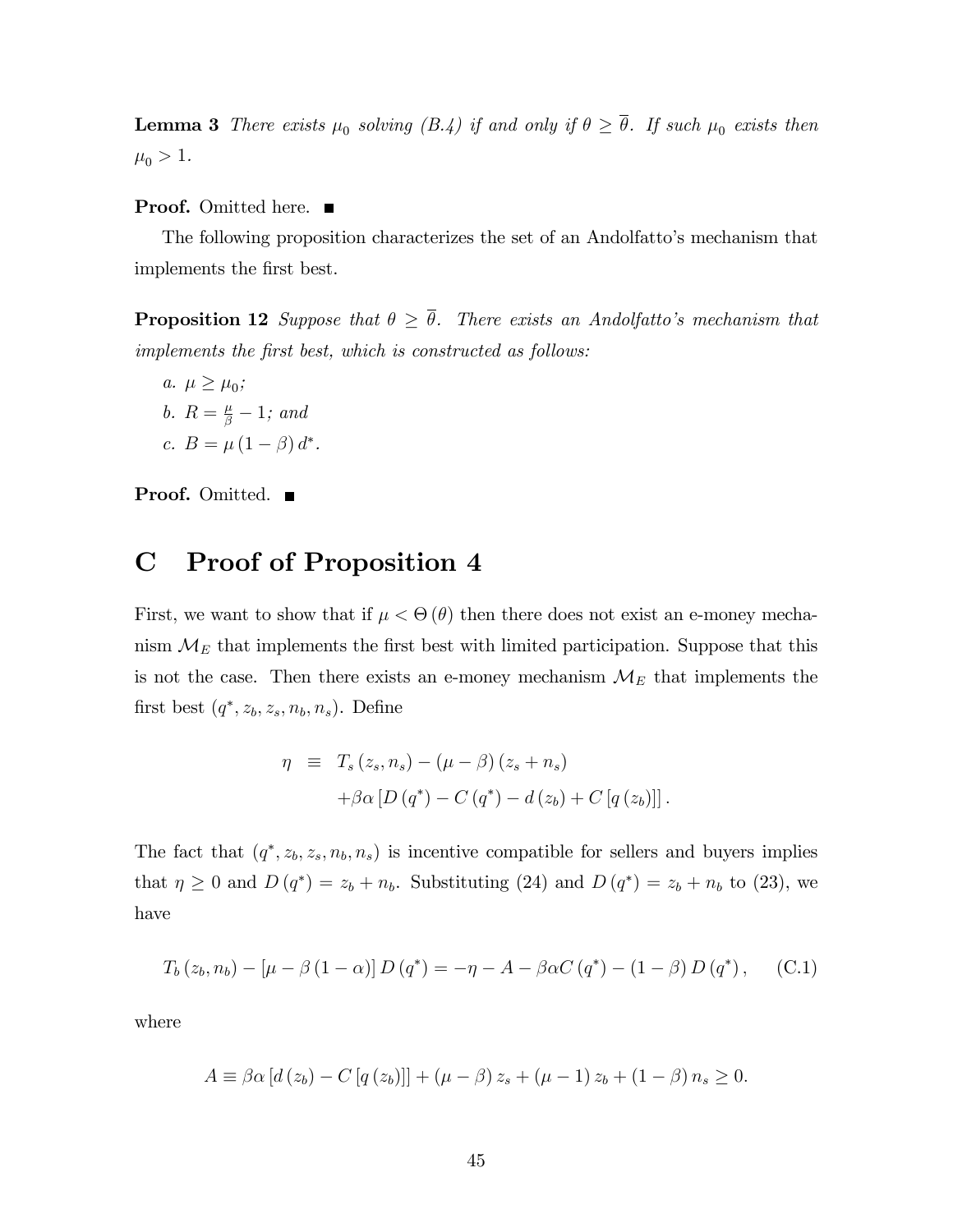Notice that the definition of  $\Theta(\theta)$  implies that  $\mu < \Theta(\theta)$  if and only if

$$
\left[\beta\alpha\left(1-\theta\right)+\left[1-\beta\left(1-\alpha\right)\right]\left(\theta-\overline{\theta}\right)\right]\left[U\left(q^*\right)-C\left(q^*\right)\right] < \max_{q} \left\{-\left[\mu-\beta\left(1-\alpha\right)\right]D\left(q\right)+\beta\alpha U\left(q\right)\right\}.\tag{C.2}
$$

Since  $(q^*, z_b, z_s, n_b, n_s)$  is also incentive compatible for buyers, from (21) we have

$$
\max_{q} \left\{ -\left[\mu - \beta \left(1 - \alpha\right)\right] D\left(q\right) + \beta \alpha U\left(q\right) \right\}
$$
\n
$$
\leq T_b(z_b, n_b) - \left[\mu - \beta \left(1 - \alpha\right)\right] D\left(q^*\right) + \beta \alpha U\left(q^*\right)
$$
\n
$$
= -\eta - A - (1 - \beta) D\left(q^*\right) + \beta \alpha \left[U\left(q^*\right) - C\left(q^*\right)\right]
$$
\n
$$
= -\eta - A + \left[\beta \alpha \left(1 - \theta\right) + \left(\theta - \overline{\theta}\right) \left[1 - \beta \left(1 - \alpha\right)\right]\right] \left[U\left(q^*\right) - C\left(q^*\right)\right]
$$
\n
$$
< -\eta - A + \max_{q} \left\{-\left[\mu - \beta \left(1 - \alpha\right)\right] D\left(q\right) + \beta \alpha U\left(q\right)\right\},
$$

where we have substituted (C.1), (C.2) and used the fact that  $D(q^*) - C(q^*) =$  $(1 - \theta) [U(q^*) - C(q^*)]$ . A contradiction.

On the other hand, if  $\mu \geq \Theta(\theta)$ , we can construct an e-money mechanism  $\mathcal{M}_{E}$  that implements the first best with limited participation. Since  $\mu \geq \Theta(\theta)$ , we have  $\varepsilon_0 \equiv$  $-(1 - \beta) D (q^*) + \beta \alpha [U (q^*) - C (q^*)] - \max_q \{-[\mu - \beta (1 - \alpha)] D (q) + \beta \alpha U (q)\} \ge 0.$ Fix any  $n_b > 0$  and  $z_b > 0$  such that  $n_b + z_b = D(q^*)$  and

$$
\beta\alpha\left[d\left(z_{b}\right)-C\left[q\left(z_{b}\right)\right]\right]+\left(\mu-1\right)z_{b}\leq\varepsilon_{0}.
$$

Consider the first-best allocation  $(q^*, z_b, 0, n_b, 0)$  and the following e-money mechanism  $\mathcal{M}_{E}$ :

$$
T_s(z, n) = \beta \alpha \left[ D \left( q^* \right) - C \left( q^* \right) - d \left( z_b \right) + C \left[ q \left( z_b \right) \right] \right],\tag{C.3}
$$

$$
T_b(z, n) = \begin{cases} -T_s(z_n, n_n) + (\mu - 1) n_b, \text{ if } z = z_b \text{ and } n = n_b \\ 0, \text{ otherwise} \end{cases}
$$
 (C.4)

Then it is straightforward to verify that  $(C.3)$  implies  $(23)$  and that  $(C.4)$  implies (24) under the first-best allocation  $(q^*, z_b, 0, n_b, 0)$  and  $\mathcal{M}_E$  constructed above. So  $(q^*, z_b, 0, n_b, 0)$  is incentive compatible for sellers under  $\mathcal{M}_E$ , and  $\mathcal{M}_E$  is self-financed with limited participation. Finally, substituting  $\mu d^* = z_b + n_b$ , and (C.4) into  $- [\mu - \beta (1 - \alpha)] D (q^*)$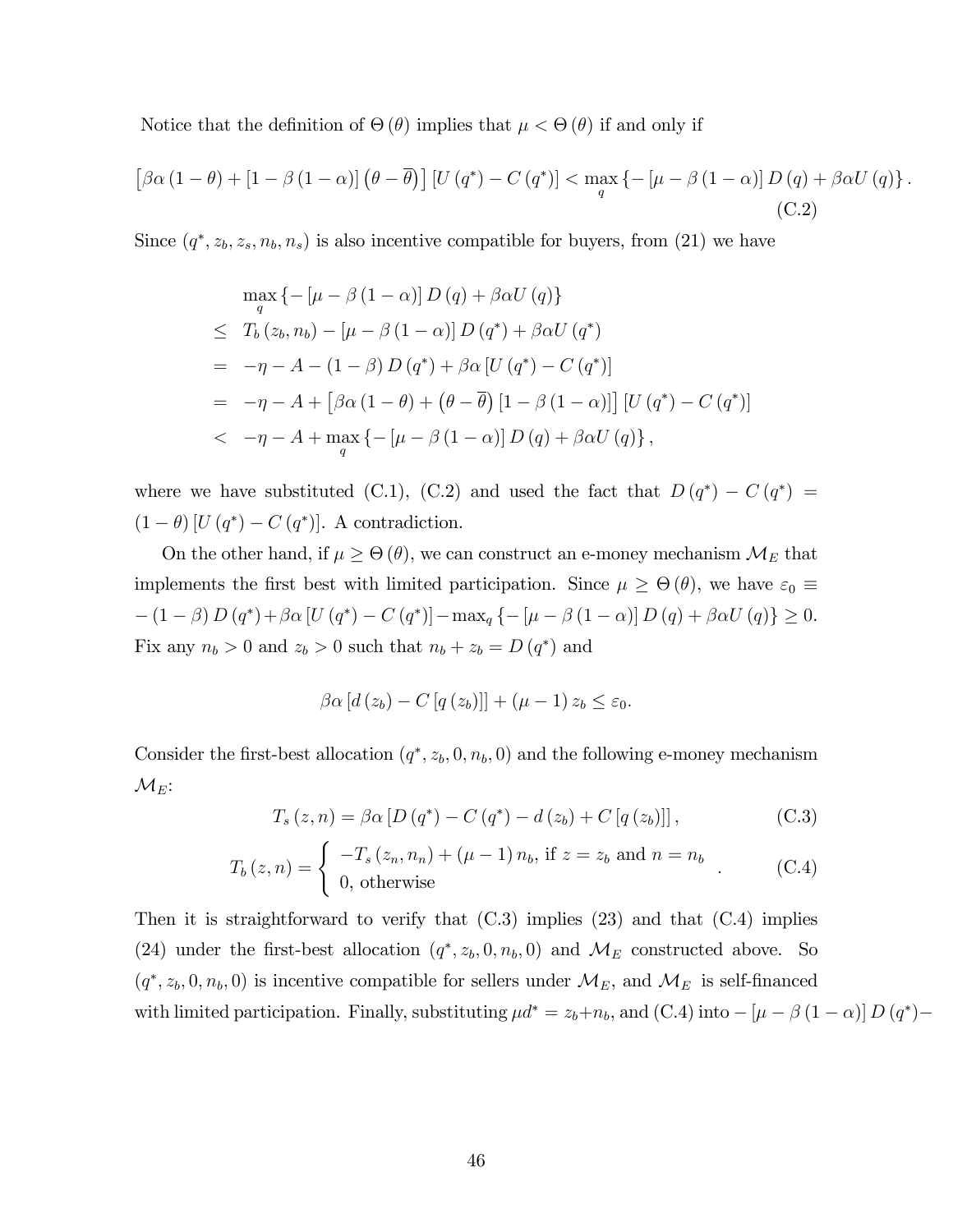$$
T_b(z_b, n_b) + \beta \alpha U(q^*) - \max_q \{-[\mu - \beta (1 - \alpha)] D(q) + \beta \alpha U(q)\},\
$$
 we have

$$
T_b(z_b, n_b) - \left[\mu - \beta (1 - \alpha)\right] D(q^*) + \beta \alpha U(q^*) - \max_q \left\{-\left[\mu - \beta (1 - \alpha)\right] D(q) + \beta \alpha U(q)\right\}
$$
  
\n
$$
= -\left[\mu - \beta (1 - \alpha)\right] D(q^*) + \left(\mu - 1\right) (z_b + n_b) + \beta \alpha \left[D(q^*) - C(q^*)\right] + \beta \alpha U(q^*)
$$
  
\n
$$
-\beta \alpha \left[d(z_b) - C\left[q(z_b)\right]\right] - \left(\mu - 1\right) z_b + \max_q \left\{-\left[\mu - \beta (1 - \alpha)\right] D(q) + \beta \alpha U(q)\right\}
$$
  
\n
$$
\geq -(1 - \beta) D(q^*) + \beta \alpha \left[U(q^*) - C(q^*)\right] - \max_q \left\{-\left[\mu - \beta (1 - \alpha)\right] D(q) + \beta \alpha U(q)\right\} - \varepsilon_0
$$
  
\n
$$
= \varepsilon_0 - \varepsilon_0 = 0.
$$

Therefore, (21) is satisfied given the first-best allocation  $(q^*, z_b, 0, n_b, 0)$  and  $\mathcal{M}_E$  constructed above. Thus  $(q^*, z_b, 0, n_b, 0)$  is also incentive compatible for buyers under  $\mathcal{M}_E$ , and  $\mathcal{M}_E$  implements the first best with limited participation.

## D Proof of Proposition 7

Suppose that this is not the case, i.e., there does not exist any money mechanism but an e-money mechanism  $\mathcal{M}_E = \{T_b(z, n), T_s(z, n)\}\$  that implements some firstbest allocation  $(q^*, z_b, z_s, n_b, n_s)$  with some  $\mu$  and  $T_s(z_n, n_n) \leq 0$ . Consider a firstbest allocation  $(q^*, z'_b, z'_s)$  under a money mechanism  $\mathcal{M} = \{T_b(z), T_s(z), \mu\}$ , where  $z'_b = z_b + n_b, z'_s = 0, T_s(z) = 0$  for all z, and

$$
T_b(z) = \begin{cases} T_b(z_n, n_b) + A, \text{ if } z = z'_b \\ 0, \text{ otherwise,} \end{cases}
$$

where

 $A \equiv (\mu - 1) (n_s + n_b + z_s + z_b) + T_s (z_n, n_n).$ 

Notice that  $A \geq 0$  due to the premise  $T_s(z_n, n_n) \geq 0$ . Then it is straightforward to verify that (13) is satisfied under the first-best allocation  $(q^*, z'_b, z'_s)$  with M, since  $z'_{s} = T_{s}(z) = 0$ . Also, notice that

$$
T_b(z_b) - \left[\mu - \beta (1 - \alpha)\right] d^* + \beta \alpha U(q^*)
$$
  
= 
$$
T_b(z_n, n_b) - \left[\mu - \beta (1 - \alpha)\right] D(q^*) + \beta \alpha U(q^*) - A
$$
  

$$
\geq \max_q \left\{-\left[\mu - \beta (1 - \alpha)\right] D(q) + \beta \alpha U(q)\right\} - A,
$$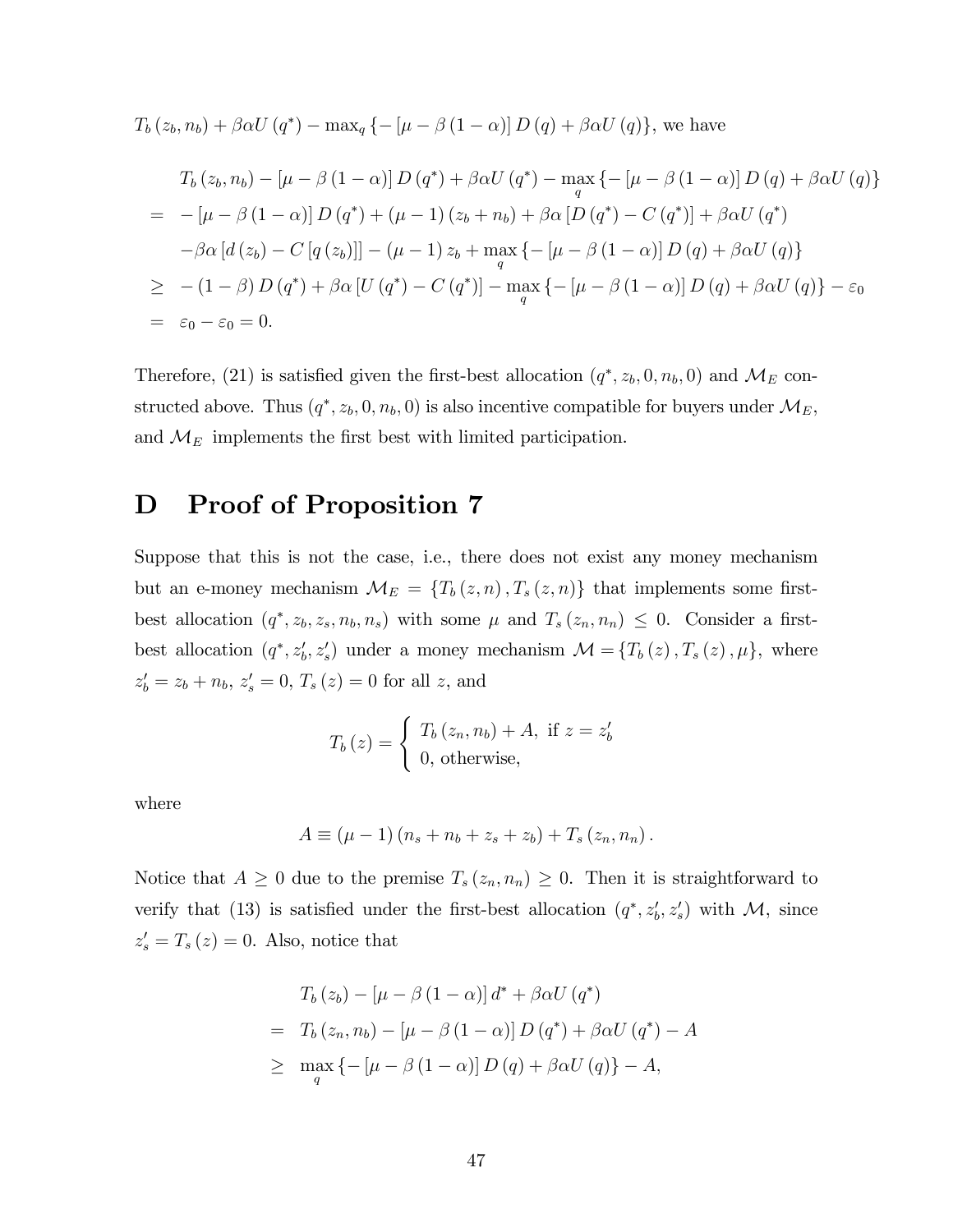where the last inequality comes from the fact that  $(q^*, z_b, z_s, n_b, n_s)$  is incentive compatible to buyers under  $\mathcal{M}_E$ . So (11) is satisfied under the first-best allocation  $(q^*, z'_b, z'_s)$ with  $M$ . Finally, it is straightforward to verify that  $(14)$  is satisfied under the first-best allocation  $(q^*, z'_b, z'_s)$  with M. Thus  $(q^*, z'_b, z'_s)$  is incentive compatible to buyers and sellers under  $M$ , and  $M$  is self-financed. This leads to a contradiction, since there exists a money mechanism M that implements the first best. Given  $\mu \geq 1$ , the result that  $T_s(z_n, n_n) < 0$  implies  $T_b(z_n, n_n) > 0$  from the e-money issuer's budget (24).

# E Implementation by Indirect Mechanisms with limited participation: Membership-Reward-Deposit E-money

Proposition 4 states that when  $\theta \geq \Theta(\theta, \mu)$ , there exists a non-empty set of direct mechanisms that implements the first-best allocation with limited participation. We are also interested in constructing some simple indirect mechanisms that can implement the Örst-best allocation with limited participation. Consider that the e-money issuer charges sellers a fixed membership fee  $B_s$  to use e-money in the coming DM. To use e-money, buyers have to maintain a deposit of at least  $z<sub>b</sub>$  units of real money balances, for a return in terms of a fixed reward  $-B_b$  units of real e-money balances, and a proportional reward at a rate  $R$  to load e-money in the CM. The deposit can be used in the DM. Thus, a membership-reward-deposit mechanism is indexed by  $\mathcal{M}_M \equiv$  $\{B_s, B_b, R, z_b\}$ . The optimization problem of a buyer in the CM under a membershipreward-deposit mechanism can be formulated as

$$
\max_{z',n',q,q',e_b \in \{0,1\}} \left\{ e\left[ -z' - n' + \beta U\left( q \right) \right] + (1-e)\left[ -\mu D\left( q' \right) + \beta U\left( q' \right) \right] \right\}, \text{ s.t.} \qquad \text{(E.1)}
$$

$$
D(q) = \frac{z'-B_b}{\mu} + \frac{1+R}{\mu}n',
$$
  

$$
z' \ge z_b.
$$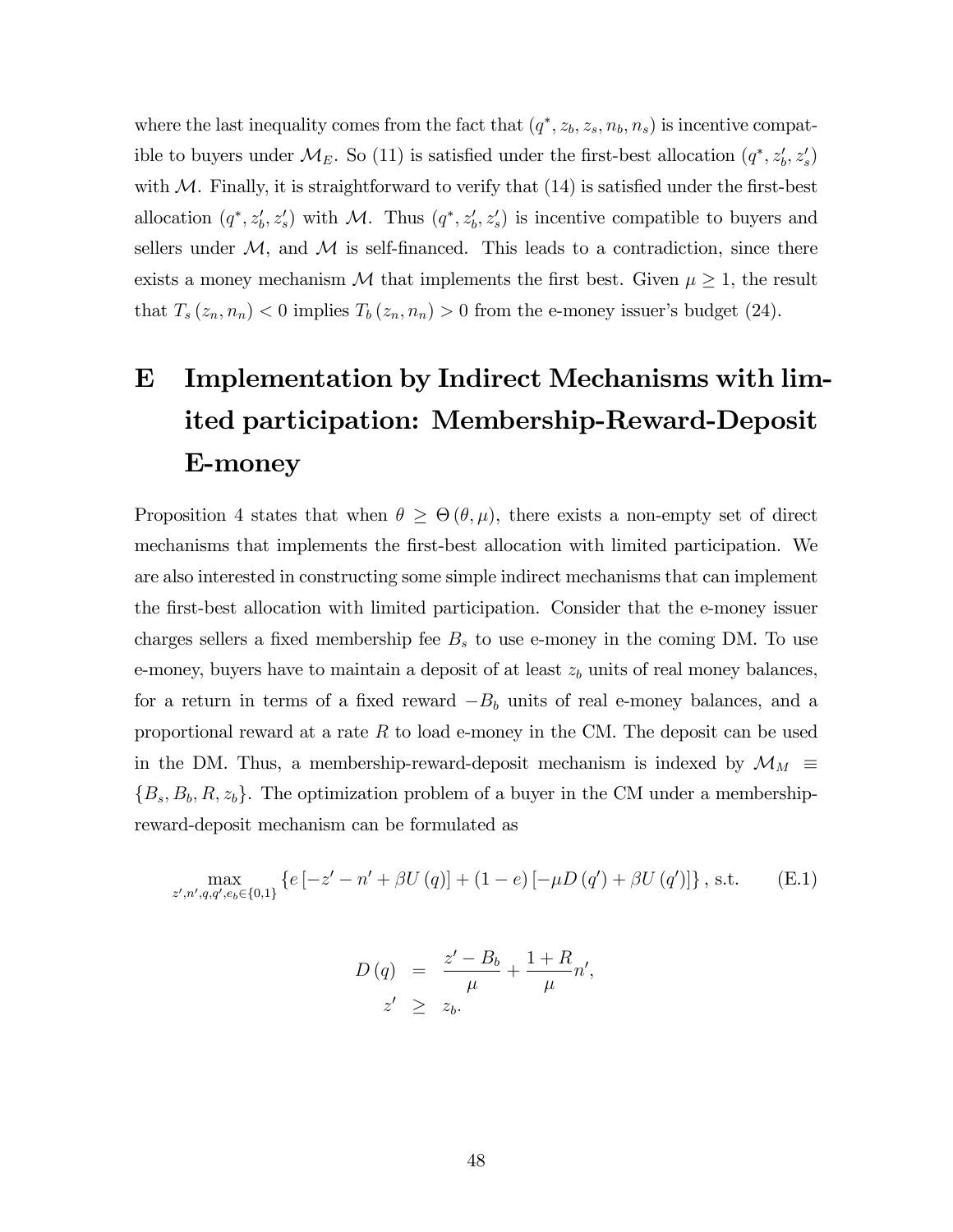The optimization problem of a seller in the CM under a membership-reward-deposit mechanism can be formulated as

$$
\max_{e_s \in \{0,1\}} \left\{ e \left[ -B_s + \beta \left[ d - C\left( q \right) \right] \right] + (1 - e) \beta \left[ d \left( \frac{z_b}{\mu} \right) - C \left[ q \left( \frac{z_b}{\mu} \right) \right] \right] \right\}.
$$
 (E.2)

**Definition 16** A membership-reward-deposit mechanism  $\mathcal{M}_M \equiv \{B_s, B_b, R, z_b\}$  is self-financed under the allocation  $(q, d, z_b, 0, n_b, 0)$  if

$$
0 = B_s + B_b - \frac{R}{1+R} (n_b + B_b) + (1 - \mu^{-1}) n_b.
$$
 (E.3)

**Definition 17** A membership-reward-deposit mechanism  $\mathcal{M}_M$  implements the first best if

- a.  $z' = z_b$ ,  $n' = \frac{n_b + B_b}{1 + B_b}$  $a_{1+R}^{b+B_b}$ ,  $q = q^*$  and  $e_b = 1$  solves  $(E.1);$ b.  $e_s = 1$  solves  $(E.2)$ ;
- c.  $\mathcal{M}_M$  is self-financed under the first-best allocation  $(q^*, d^*, z_b, 0, n_b, 0)$ .

Define  $\varepsilon_0 \equiv -(1 - \beta) d^* + \beta [U(q^*) - C(q^*)] - \max_q \{-\mu D(q) + \beta U(q)\},\$  where  $\varepsilon_0 \geq 0$  if and only if  $\theta \geq \Theta(\theta, \mu)$ . The following proposition characterizes the set of membership-reward-deposit mechanisms that implements the first best.

**Proposition 13** Suppose that  $\theta \ge \Theta(\theta, \mu)$  and that  $\mu \ge 1$ . There exists a membershipreward-deposit mechanism that implements the first best, which is constructed as follows:

a. 
$$
R = \frac{\mu}{\beta} - 1
$$
;  
\nb. any  $n_b > 0$  and  $z_b > 0$  such that  $n_b + z_b = \mu d^*$  and  $\beta \left[ d \left( \frac{z_b}{\mu} \right) - C \left[ q \left( \frac{z_b}{\mu} \right) \right] \right] +$   
\n $\left( 1 - \frac{1}{\mu} \right) z_b \leq \varepsilon_0$ ;  
\nc.  $B_s \in \left[ 0, \beta \left[ d^* - C \left( q^* \right) \right] + \left( 1 - \frac{1}{\mu} \right) z_b - \varepsilon_0 \right]$ ; and  
\nd.  $B_b = -\mu B_s/\beta - \left( 1 - \beta^{-1} \right) n_b$ .

Proof. First, notice that

$$
\beta [d^* - C (q^*)] + \left(1 - \frac{1}{\mu}\right) z_b - \varepsilon_0
$$
\n
$$
\geq \beta [d^* - C (q^*)] + \left(1 - \frac{1}{\mu}\right) z_b - \beta \left[d\left(\frac{z_b}{\mu}\right) - C \left[q\left(\frac{z_b}{\mu}\right)\right]\right] - \left(1 - \frac{1}{\mu}\right) z_b
$$
\n
$$
= \beta \left[d^* - C (q^*) - d\left(\frac{z_b}{\mu}\right) + C \left[q\left(\frac{z_b}{\mu}\right)\right]\right] \geq 0,
$$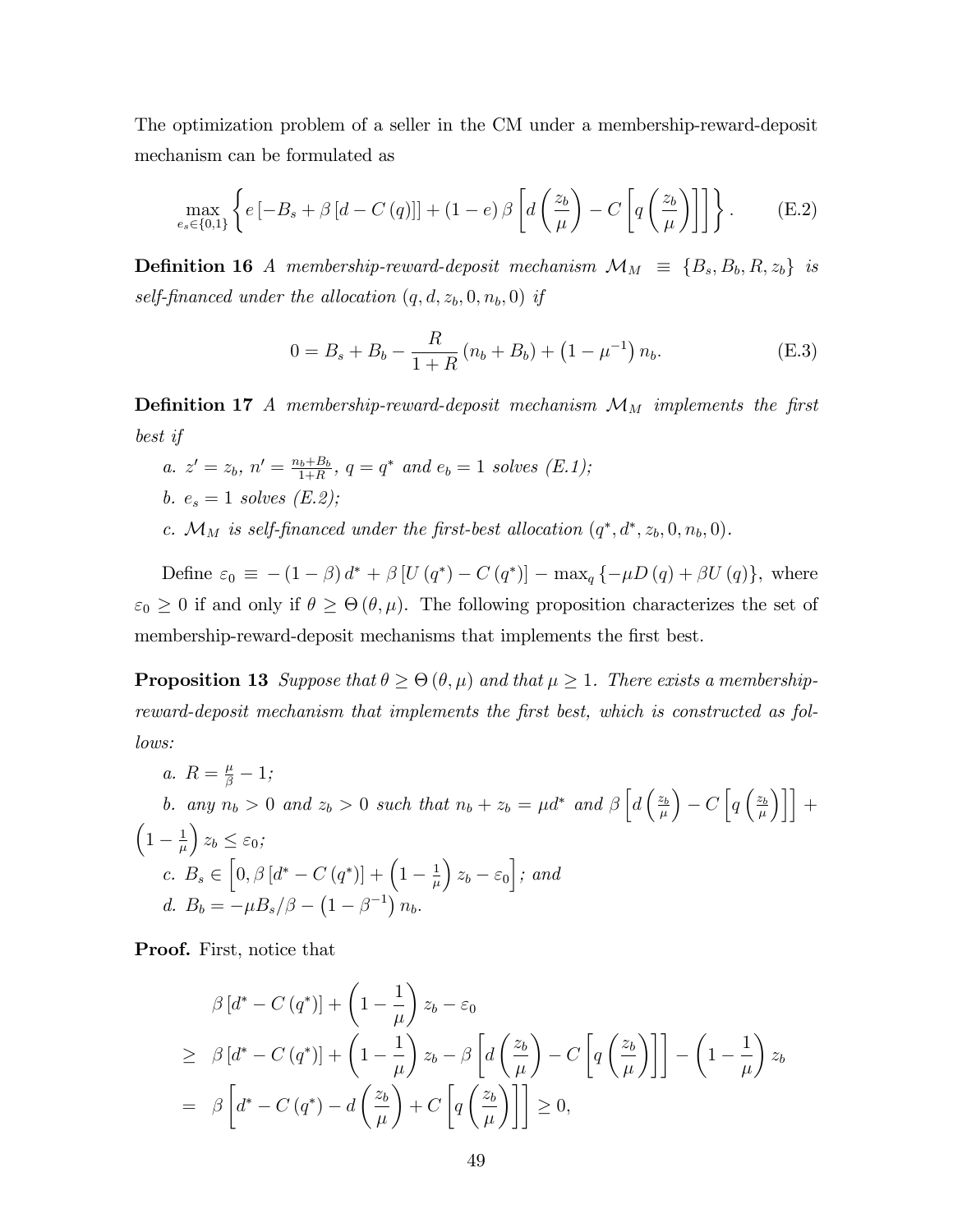so the set  $\left[0, \beta \left[ d^* - C\left( q^* \right) \right] + \left(1 - \frac{1}{\mu} \right) \right]$  $\mu$  $x_b - \varepsilon_0$  in (c) is well-defined. Combining (b) and (c), we have

$$
-B_s + \beta \left[ d^* - C\left( q^* \right) \right] \ge \beta \left[ d \left( \frac{z_b}{\mu} \right) - C \left[ q \left( \frac{z_b}{\mu} \right) \right] \right],
$$

so  $e_s = 1$  satisfies (E.2). Substituting  $D(q) = \frac{z'-B_b}{\mu} + \frac{1+R}{\mu}$  $\frac{+R}{\mu}n'$  into (E.1), we have (E.1) equivalent to

$$
\max_{\substack{z' \ge z_b, q, \\ q', e_b \in \{0, 1\}}} \left\{ e \left[ -\left( 1 - \frac{\beta}{\mu} \right) z' - \frac{\beta}{\mu} B_b + \beta \left[ U\left( q \right) - D\left( q \right) \right] \right] + (1 - e) \left[ -\mu D\left( q' \right) + \beta U\left( q' \right) \right] \right\},\tag{E.4}
$$

where  $n' = \frac{n_b + B_b}{1 + B}$  $a_1^{b_1+B_0}$ ,  $z' = z_b$  and  $q = q^*$  solve the above. Substituting (c) and (d) into Γ  $\left(1-\frac{\beta}{\mu}\right)$  $\mu$  $\Bigg) z_b - \frac{\beta}{\mu}$  $\frac{\beta}{\mu}B_b + \beta [U(q^*) - D(q^*)],$  we have

$$
-\left(1-\frac{\beta}{\mu}\right)z_{b}-\frac{\beta}{\mu}B_{b}+\beta\left[U\left(q^{*}\right)-D\left(q^{*}\right)\right]
$$
  
\n
$$
\geq -\left(\frac{1-\beta}{\mu}\right)(z_{b}+n_{b})+\beta\left[U\left(q^{*}\right)-C\left(q^{*}\right)\right]-\varepsilon_{0}
$$
  
\n
$$
=\max_{q}\left\{-\mu D\left(q\right)+\beta U\left(q\right)\right\}.
$$

So  $e_b = 1$  satisfies (E.1). Finally, the construction of  $B_b$  from (d) implies that (E.3) is satisfied. Thus, any membership-reward-deposit mechanism that satisfies  $(a)$  to  $(d)$ implements the first best.  $\blacksquare$ 

## F Proof of Proposition 8

In the interest of brevity, we show only the later part that if  $\theta < \overline{\theta}$ , then  $\mathcal{M}_L$  implements the first best if and only if  $\mu \geq \Phi(\theta)$ . The proof of the rest of Proposition 8 just follows the proof of Proposition 4. Define

$$
\eta \equiv T_s(z_s, n_s) - (\mu - \beta)(z_s + n_s).
$$

The fact that  $(q^*, z_b, z_s, n_b, n_s)$  is incentive compatible for sellers and buyers implies that  $\eta \geq 0$  and  $D(q^*) + \theta \Delta - \Delta_b = z_b + n_b$ . Substituting (38) and  $D(q^*) + \theta \Delta - \Delta_b = z_b + n_b$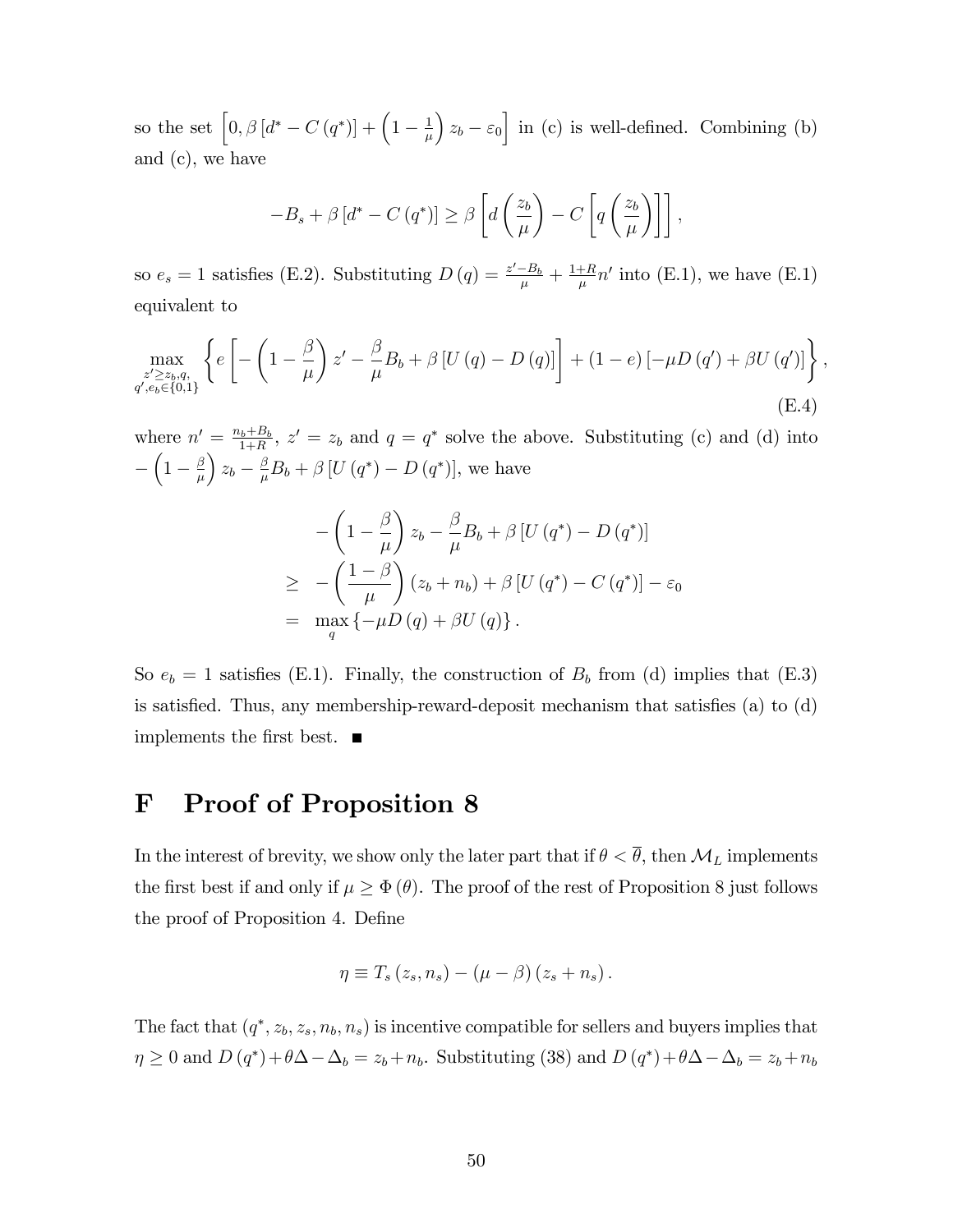into (37), we have

$$
T_b(z_b, n_b) - \left[\mu - \beta (1 - \alpha)\right] \left[D (q^*) + \theta \Delta\right] + \beta \alpha U (q^*)
$$
\n
$$
= -A - (1 - \beta) U (q^*) + \left[1 - \beta (1 - \alpha)\right] \theta \left[U (q^*) - C (q^*)\right]
$$
\n
$$
+ \left[\alpha - \theta \left[1 - \beta (1 - \alpha)\right]\right] \Delta,
$$
\n(F.1)

where

$$
A = \eta + \left(1 - \frac{1}{\mu}\right)\Delta_b + (\mu - 1) z_b + (\mu - \beta) z_s + (1 - \beta) n_s \ge 0.
$$

To show the "if" part, notice that there exists  $\mathcal{M}_L$  such that  $A = 0$  and  $\Delta =$  $U(q^*) - C(q^*)$ . Obviously, the corresponding  $(q^*, z_b, z_s, n_b, n_s)$  with  $A = 0$  is incentive compatible for sellers under  $\mathcal{M}_L$ . Also, the right-hand side of (F.1) becomes

$$
-(1 - \beta) U(q^*) + [1 - \beta (1 - \alpha)] \theta [U(q^*) - C(q^*)]
$$
  
+  $[\alpha - \theta [1 - \beta (1 - \alpha)]] [U(q^*) - C(q^*)],$   
=  $( \beta + \alpha - 1) U(q^*) - \alpha C(q^*) ,$   

$$
\geq \max_{q} {\beta \alpha U(q) - [\mu - \beta (1 - \alpha)] D(q)} ,
$$

where the last line uses the premise that  $\mu \geq \Phi(\theta)$ . Thus  $(q^*, z_b, z_s, n_b, n_s)$  is incentive compatible for buyers under  $\mathcal{M}_L$ , and hence implements the first best. Notice that the above part is true whether or not the premise  $\theta < \overline{\theta}$  is true, since the proof does not depend on the condition  $\theta < \overline{\theta}$ .

To show the "only if" part, suppose that there exists  $\mathcal{M}_L$  implementing the first best for some  $\mu$ . Then, (F.1) becomes

$$
\max_{q} \left\{ \beta \alpha U(q) - \left[ \mu - \beta (1 - \alpha) \right] D(q) \right\}
$$
  
\n
$$
\leq - (1 - \beta) U(q^*) + \left[ 1 - \beta (1 - \alpha) \right] \theta \left[ U(q^*) - C(q^*) \right]
$$
  
\n
$$
+ \left[ \alpha - \theta \left[ 1 - \beta (1 - \alpha) \right] \right] \Delta,
$$
  
\n
$$
= (\theta - \overline{\theta}) \left[ 1 - \beta (1 - \alpha) \right] \left[ U(q^*) - C(q^*) \right] + \left[ \alpha - \theta \left[ 1 - \beta (1 - \alpha) \right] \right] \Delta.
$$

Under the premise  $\theta < \overline{\theta}$ , the first term on the last line is negative; thus, the second term must be positive in order to not be less than the non-negative first line. Thus, we must have  $\alpha - \theta [1 - \beta (1 - \alpha)] > 0$ . Since  $\Delta \leq [U(q^*) - C (q^*)]$ , then the last line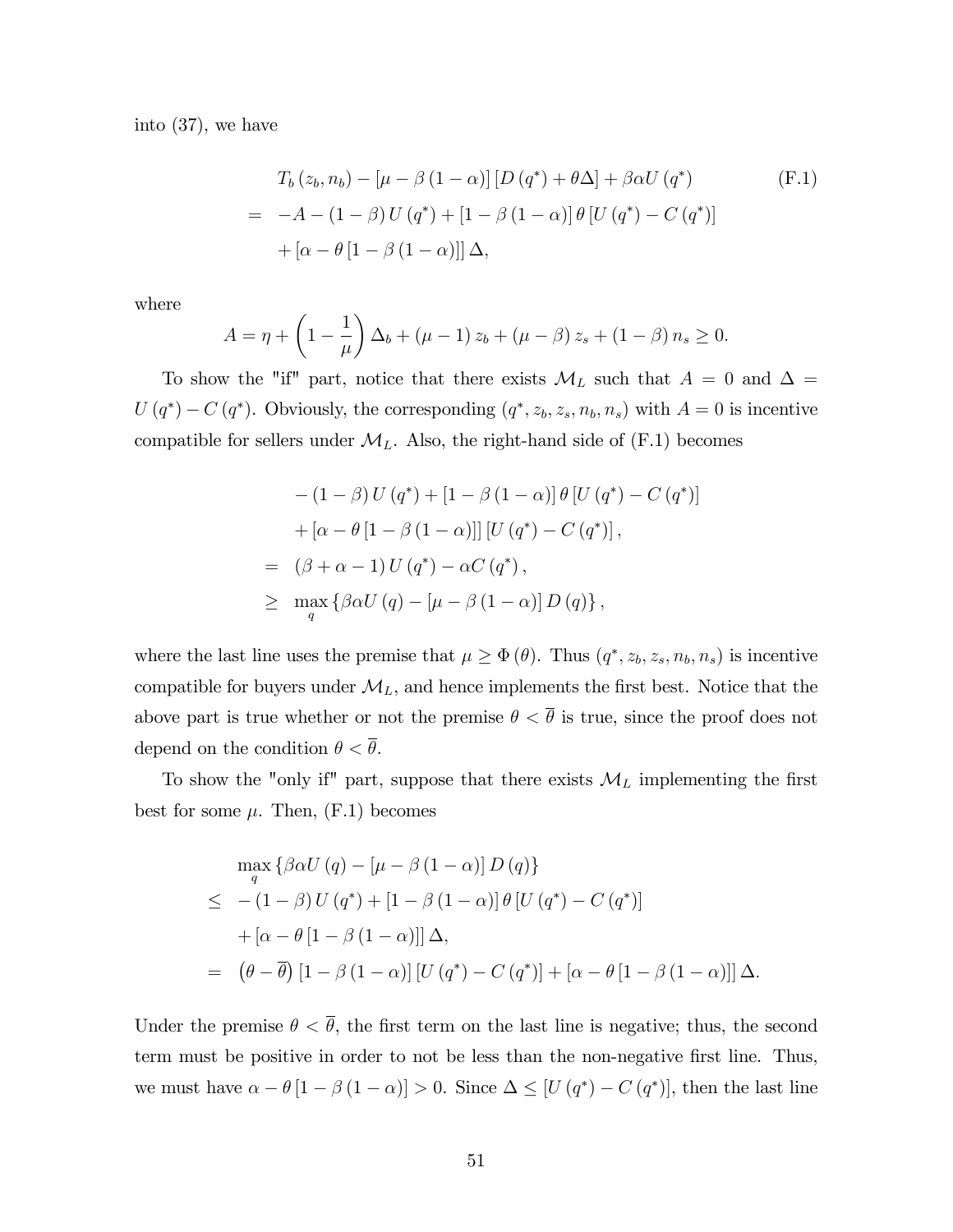is less than  $(\beta + \alpha - 1) U(q^*) - \alpha C(q^*)$ . Thus we have reached  $\mu \geq \Phi(\theta)$ .

## G Proof of Proposition 9

To prove (a), suppose that  $\mathcal{M}_E$  implements the first best. Then from the proof of Proposition 4 it is necessary to have

$$
\max_{q} \left\{ -[\mu - \beta (1 - \alpha)] D(q) + \beta \alpha U(q) \right\} \n\leq - (1 - \beta) D(q^*) + \beta \alpha [U(q^*) - C(q^*)], \n= - (1 - \beta) [(1 - \theta) U(q^*) + \theta C(q^*)] + \beta \alpha [U(q^*) - C(q^*)] \n- (\beta + \alpha - 1) U(q^*) + \alpha C(q^*) + (\beta + \alpha - 1) U(q^*) - \alpha C(q^*), \n= -[[1 - \beta \alpha - (1 - \beta) \theta] + (\beta + \alpha - 1)][U(q^*) - C(q^*)] - \beta C(q^*) \n+ (\beta + \alpha - 1) U(q^*) - \alpha C(q^*), \n\leq -\beta U(q^*) + (\beta + \alpha - 1) U(q^*) - \alpha C(q^*), \n\leq (\beta + \alpha - 1) U(q^*) - \alpha C(q^*),
$$

where the second-last inequality has used the premise that  $\theta \leq \alpha$ . Thus the last line implies that  $\mu \geq \Phi(\theta)$ . Then from the proof of Proposition 8 there exists an e-money mechanism  $\mathcal{M}_L$  that implements the first best for the given  $\mu$ .

To prove (b), suppose that  $\mathcal{M}_L$  implements the first best. Then from the proof of Proposition 8 we have

$$
\max_{q} \left\{ -\left[\mu - \beta \left(1 - \alpha\right)\right] D\left(q\right) + \beta \alpha U\left(q\right) \right\}
$$
\n
$$
\leq \left(\theta - \overline{\theta}\right) \left[1 - \beta \left(1 - \alpha\right)\right] \left[U\left(q^*\right) - C\left(q^*\right)\right] + \left[\alpha - \theta \left[1 - \beta \left(1 - \alpha\right)\right]\right] \Delta,
$$
\n
$$
\leq \left(\theta - \overline{\theta}\right) \left[1 - \beta \left(1 - \alpha\right)\right] \left[U\left(q^*\right) - C\left(q^*\right)\right] + \beta \alpha \left(1 - \theta\right) \left[U\left(q^*\right) - C\left(q^*\right)\right],
$$
\n
$$
= \left[\beta \alpha \left(1 - \theta\right) + \left[1 - \beta \left(1 - \alpha\right)\right] \left(\theta - \overline{\theta}\right)\right] \left[U\left(q^*\right) - C\left(q^*\right)\right],
$$

where the last inequality uses the fact that  $\Delta \in [0, U(q^*) - C(q^*)]$  and the fact that  $\theta > \alpha$  implies  $\beta \alpha (1 - \theta) > \alpha - \theta [1 - \beta (1 - \alpha)].$  Thus, we have  $\mu > \Theta(\theta)$ . Then by Proposition 4 there exists  $\mathcal{M}_E$  implementing the first best for the given  $\mu$  as well.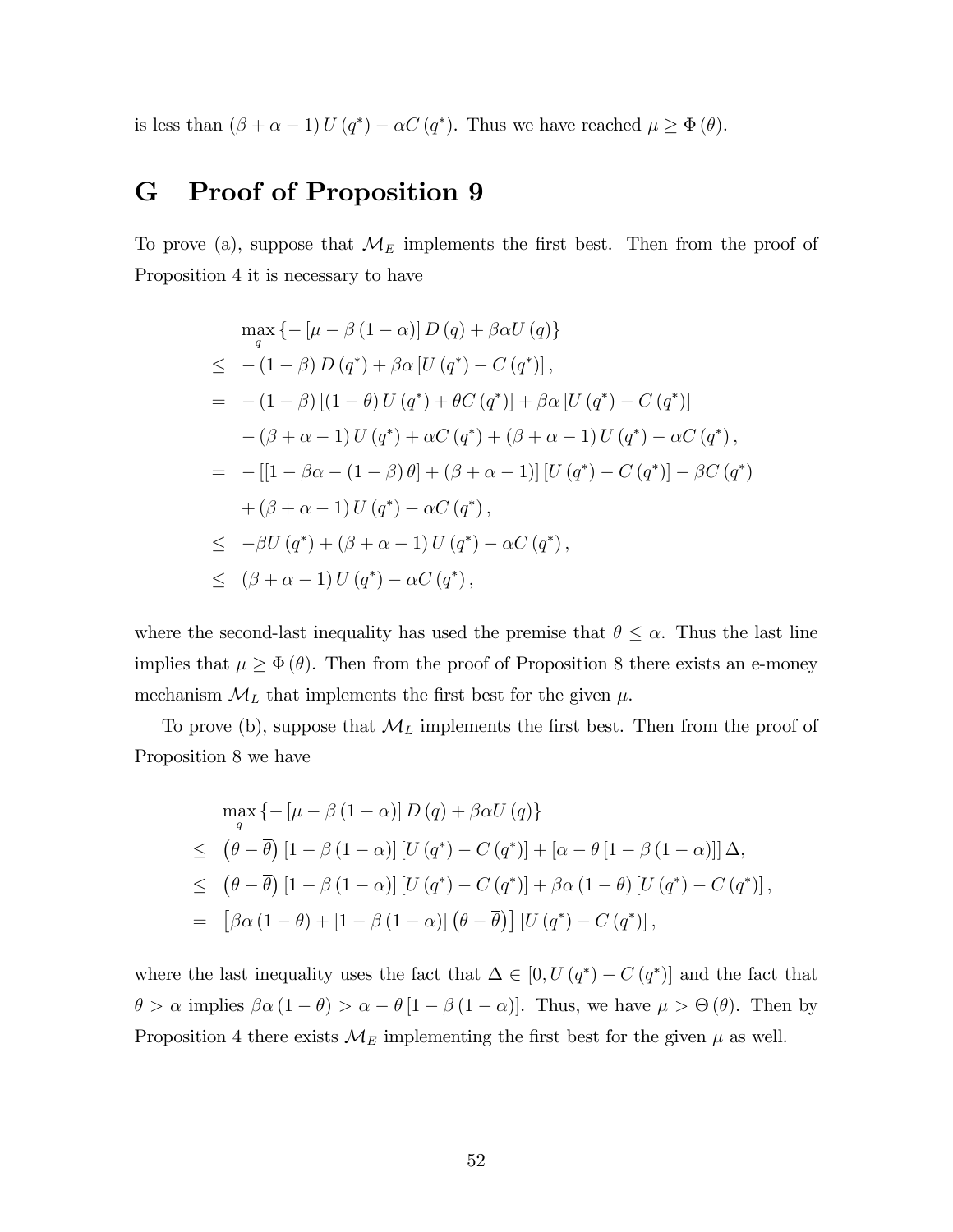## H Proof of Proposition 11

In the interest of brevity, we show only (a). Suppose that this is not the case, i.e., there exists an e-money mechanism  $\mathcal{M}_L = {\Delta_b, \Delta_s, T_b(z, n), T_s(z, n)}$  that implements some first-best allocation  $(q^*, z_b, z_s, n_b, n_s)$  with limited transferability under  $\Delta = 0$  and some  $\mu$ , but there does not exist any e-money mechanism  $\mathcal{M}_E = \{T_b(z, n), T_s(z, n)\}$ that implements the first-best allocation with limited participation under the same  $\mu$ . Given  $\Delta = 0$ , consider a money mechanism  $\mathcal{M}_L = \{T'_b(z), T'_s(z), \mu\}$  where

$$
T'_{s}(z) = \begin{cases} T_{s}(z_{s}, n_{s}), \text{ if } z = z_{s} + n_{s} \\ 0, \text{ otherwise} \end{cases}
$$

$$
T'_{b}(z) = T_{b}(z, n) + (\mu - 1)(z_{b} + z_{s}).
$$

Consider a first-best allocation  $(q^*, z'_b, z'_s)$  where  $z'_b = z_b + n_b$  and  $z'_s = z_s + n_s$ . Then it is straightforward to verify that (13) is satisfied under the first-best allocation  $(q^*, z'_b, z'_s)$ with  $M$ , since (13) and (37) are the same. Also, notice that

$$
T_b(z_b) - \left[\mu - \beta (1 - \alpha)\right] D\left(q^*\right) + \beta \alpha U\left(q^*\right)
$$
  
= 
$$
T_b(z_b, n_b) - \left[\mu - \beta (1 - \alpha)\right] D\left(q^*\right) + \beta \alpha U\left(q^*\right) + \left(1 - \mu^{-1}\right) (z_b + z_s)
$$
  

$$
\geq \max_q \left\{-\left[\mu - \beta (1 - \alpha)\right] D\left(q\right) + \beta \alpha U\left(q\right)\right\},
$$

where the last inequality comes from the fact that  $(q^*, z_b, z_s, n_b, n_s)$  is incentive compatible to buyers under  $\mathcal{M}_L$ . So (11) is satisfied under the first-best allocation  $(q^*, z'_b, z'_s)$ with  $M$ . Finally, it is straightforward to verify that  $(14)$  is satisfied under the first-best allocation  $(q^*, z'_b, z'_s)$  with M. Thus  $(q^*, z'_b, z'_s)$  is incentive compatible to buyers and sellers under  $M$ , and  $M$  is self-financed. This contradicts Proposition 5, since there exists a money mechanism  $\mathcal M$  that implements the first best but there does not exist any e-money mechanism  $\mathcal{M}_{E} = \{T_b(z, n), T_s(z, n)\}\$  that implements the first-best allocation with limited participation under the same  $\mu$ . Therefore, we establish  $\Delta > 0$ . Finally, notice that (9) is satisfied only if  $T_b(z_n, n_n) > 0$ . Thus, we prove Proposition 11.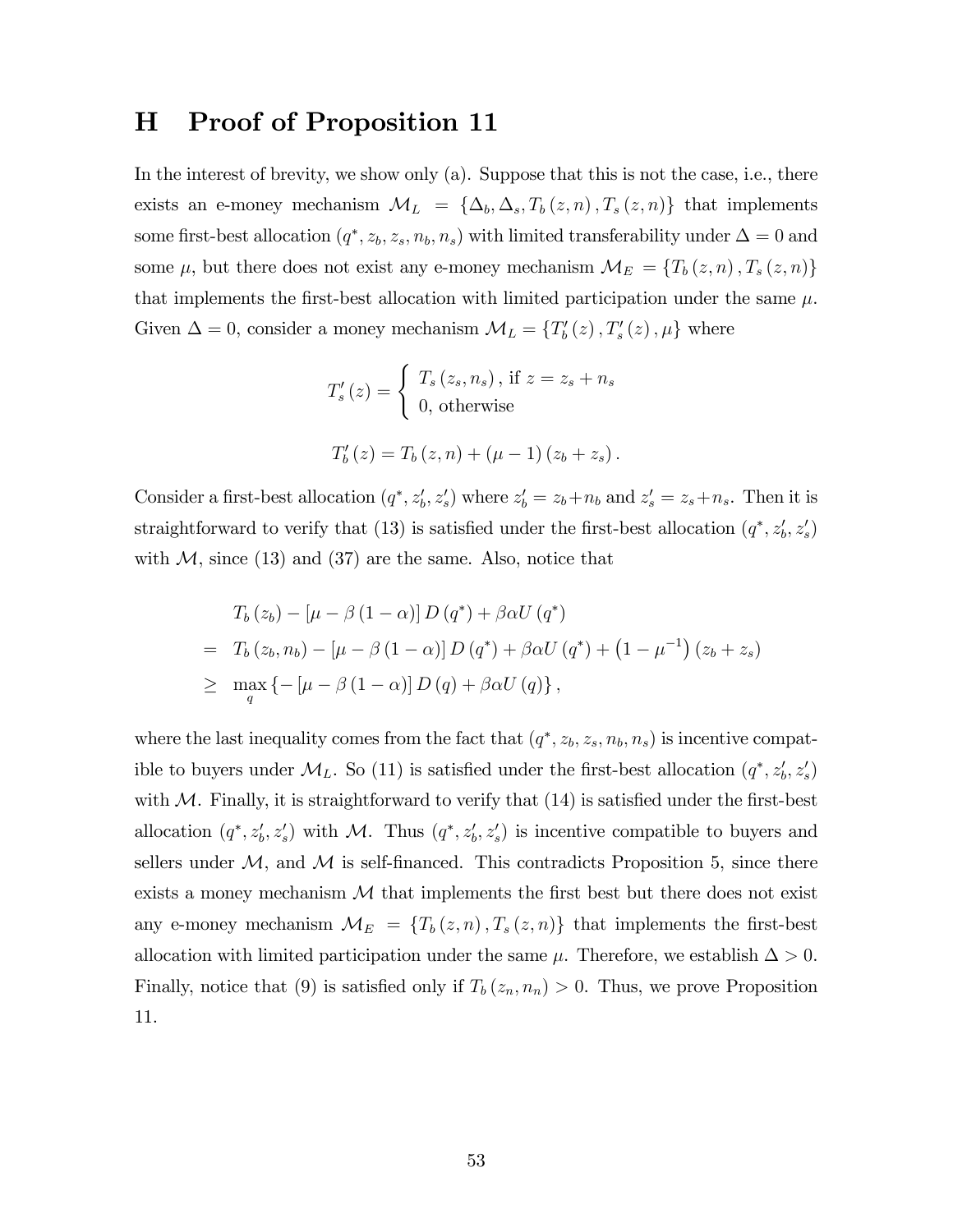# I Implementation by Indirect Mechanisms with Limited Transferability: Interchange-Reward-Deposit E-money

Proposition 8 states that when  $\mu \geq \Phi(\theta)$ , there exists a non-empty set of direct mechanisms that implements the first-best allocation with limited transferability. We are also interested in constructing some simple indirect mechanisms that can implement the Örst-best allocation with limited transferability. Consider that to use e-money, buyers have to maintain a deposit of at least z units of real money balances, for a return in terms of a fixed reward of  $-B$  units of real e-money balances, and a proportional reward at a rate  $R$  to load e-money in the CM. The deposit can be used in the DM. To receive any positive amount of e-money in the DM, the payee is charged a fixed interchange fee of  $\Delta$  units of real e-money balances from the e-money received. Thus, an interchange-reward-deposit mechanism is indexed by  $\mathcal{M}_I \equiv \{\Delta, B, R, z\}.$ The optimization problem of a buyer in the CM under an interchange-reward-deposit mechanism can be formulated as

$$
\max_{z',n',q,q',e_b \in \{0,1\}} \left\{ e\left[ -z'-n' + \beta U\left( q \right) \right] + (1-e)\left[ -\mu D\left( q' \right) + \beta U\left( q' \right) \right] \right\}, \text{ s.t.} \tag{I.1}
$$

$$
D(q) + \theta \Delta = \frac{z'-B}{\mu} + \frac{1+R}{\mu}n',
$$
  

$$
z' \geq z.
$$

**Definition 18** An interchange-reward-deposit mechanism  $\mathcal{M}_I \equiv \{\Delta, B, R, z\}$  is selffinanced under the allocation  $(q, d, z, n)$  if

$$
0 = \Delta + B - \frac{R}{1+R}(n+B) + (1 - \mu^{-1}) z.
$$
 (I.2)

**Definition 19** An interchange-reward-deposit mechanism  $\mathcal{M}_I$  implements the first best if

a.  $z' = z, n' = \frac{n+B_b}{1+R}$  $\frac{a+B_b}{1+R}$ ,  $q = q^*$  and  $e_b = 1$  solves  $(I.1)$ ; b.  $\mathcal{M}_I$  is self-financed under the first-best allocation  $(q^*, d^*, z, n)$ .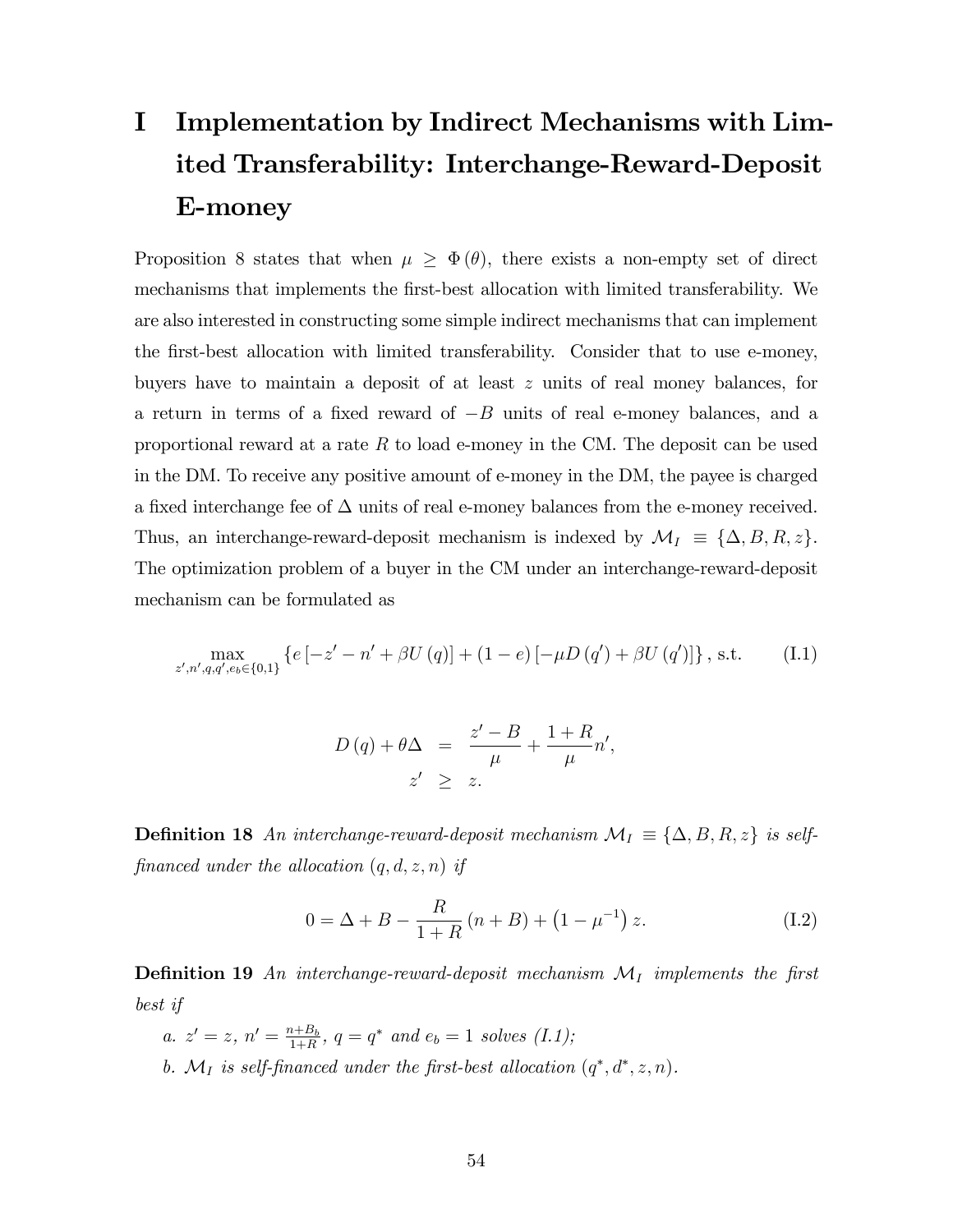Define  $\varepsilon_0 \equiv \beta U(q^*) - C(q^*) - \max_q \{-\mu D(q) + \beta U(q)\},\$  where  $\varepsilon_0 \geq 0$  if and only if  $\mu \geq \Phi(\theta)$ . The following proposition characterizes the set of interchange-rewarddeposit mechanisms that implements the first best.

**Proposition 14** Suppose that  $\mu \geq \Phi(\theta)$ . There exists an interchange-reward-deposit mechanism that implements the first best, which is constructed as follows:

a.  $R = \frac{\mu}{\beta} - 1;$ b. any  $\Delta \in [0, U(q^*) - C(q^*)]$ ,  $n > 0$  and  $z > 0$  such that  $n + z = \mu (d^* + \theta \Delta)$  and  $\sqrt{ }$  $1 -$ 1  $\mu$  $\overline{ }$  $z + (1 - \theta) [U(q^*) - C(q^*) - \Delta] \leq \varepsilon_0;$ c.  $B = -(1+R)\Delta - (1-\beta^{-1})n$ .

**Proof.** Substituting  $D(q) = \frac{z'-B}{\mu} + \frac{1+R}{\mu}$  $\frac{+R}{\mu}n'$  into (I.1), we have (I.1) equivalent to

$$
\max_{\substack{z' \geq z,q, \\ q', e_b \in \{0,1\}}} \left\{ e \left[ -\left(1 - \frac{\beta}{\mu}\right) z' - \frac{\beta}{\mu} B + \beta \left[ U\left(q\right) - D\left(q\right) \right] \right] + (1 - e) \left[ -\mu D\left(q'\right) + \beta U\left(q'\right) \right] \right\}.
$$

Then  $n' = \frac{n+B}{1+B}$  $\frac{n+B}{1+R}$ ,  $z' = z$  and  $q = q^*$  solve the above. Together with (c), we have

$$
-z'-n'+\beta U(q^*)
$$
  
= -z -  $\frac{n+B}{1+R}$  +  $\beta U(q^*)$   
= - $\left(1-\frac{1}{\mu}\right)z-(1-\theta)[U(q) - C(q^*) - \Delta] + \beta U(q) - C(q^*)$   
 $\geq -\varepsilon_0 + \beta U(q) - C(q^*)$   
=  $\max_{q} \{-\mu D(q) + \beta U(q)\}.$ 

So  $e_b = 1$  satisfies (I.1). Finally, the construction of B from (c) implies that (I.2) is satisfied. Thus, any interchange-reward-deposit mechanism satisfying (a) to  $(c)$ implements the first best.  $\blacksquare$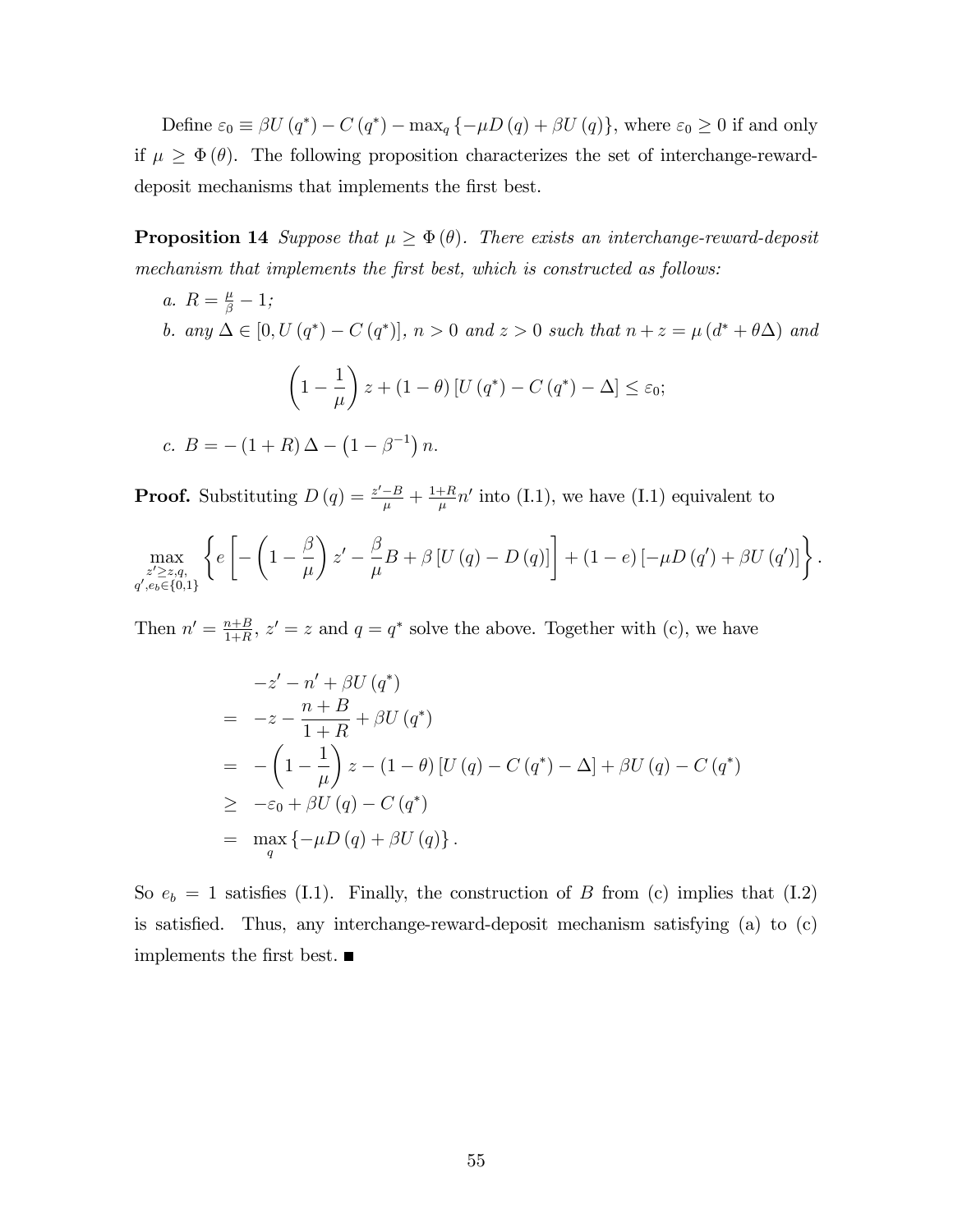## J Competitive Pricing

In this section we show that all the results under proportional bargaining extend to the environment with competitive pricing. In the DM, agents take a competitive price  $p$  as given. The seller's DM problem is given by

$$
\max_{q} \left\{ -C\left(q\right) + pq \right\}.
$$
\n(J.1)

Thus the equilibrium price is given by

$$
p = C'(q). \tag{J.2}
$$

We can rewrite the buyer's optimization problem in the CM as

$$
\max_{q} \left\{ -\left[\mu - \beta \left(1 - \alpha\right)\right] pq + \beta \alpha U\left(q\right) \right\}.
$$
\n(J.3)

The following proposition characterizes the equilibrium.

**Proposition 15** Under competitive pricing, a monetary equilibrium exists iff  $\mu \ge \beta$ . If  $\mu > \beta$ , then  $q < q^*$ ; if  $\mu \to \beta$ , then  $q = q^*$ .

**Proof.** A monetary equilibrium exists if  $q \in (0,\infty)$ . The first-order condition with respect to q evaluated at the equilibrium price  $p = C'(q)$  is then

$$
- \left[ \mu - \beta \left( 1 - \alpha \right) \right] C' \left( q \right) + \beta \alpha U' \left( q \right) = 0.
$$

Since  $q \leq q^*$  and hence  $C'(q) \leq U'(q)$ , the above has an interior solution of  $q \in (0,\infty)$ iff  $\mu \geq \beta$ . Notice that q is strictly decreasing in  $\mu$ . If  $\mu = \beta$ , we have  $C'(q) = U'(q)$ and hence  $q = q^*$ .

### J.1 Optimal Money Mechanism

It is straightforward to verify that, under competitive pricing, the buyer's CM problem under a money mechanism  $\mathcal M$  is given by

$$
\max_{q,\hat{z},e_b\in\{0,1\}}\left\{-e_bT_b\left(\hat{z}\right)-\left[\mu-\beta\left(1-\alpha\right)\right]pq+\beta\alpha U\left(q\right)\right\},\,\text{s.t.}\tag{J.4}
$$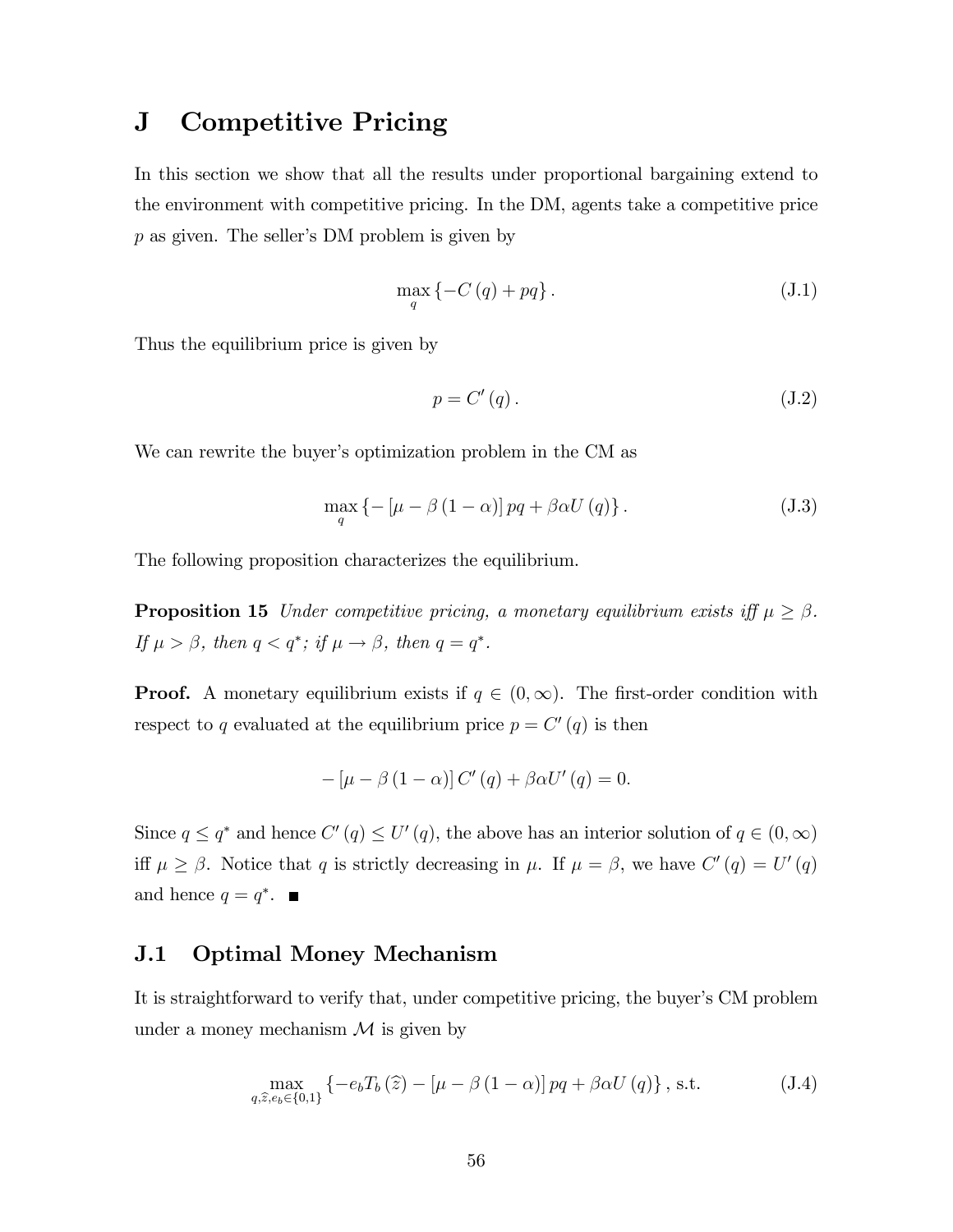$$
\widehat{z} \le \mu pq. \tag{J.5}
$$

To induce buyers to participate in the mechanism (i.e.  $e_b = 1$ ), it is necessary to have an incentive-compatible allocation  $(q, d, z_b, z_s)$  satisfying

$$
-T_b(z_b) - \left[\mu - \beta(1-\alpha)\right]C'(q)q + \beta\alpha U(q) \ge \max_{q'} \left\{-\left[\mu - \beta(1-\alpha)\right]C'(q)q' + \beta\alpha U(q')\right\}.
$$
\n(1.6)

Here, the LHS captures the payoff for participating in the mechanism at the equilibrium price  $p = C'(q)$  and  $d = pq$ , and the RHS captures the payoff for skipping it.

Similarly, using the linearity of  $W_s(z)$ , and ignoring the constant terms, one can reformulate the seller's problem in the CM as

$$
\max_{z',\hat{z},e_s \in \{0,1\}} \left\{-z'-e_s T_s\left(\hat{z}\right) + \frac{\beta}{\mu} z'\right\}, \text{ s.t. } \hat{z} \le z'.\tag{J.7}
$$

Here, a seller not participating in the mechanism has no reason to bring money and thus the additional payoff is zero. A seller who decides to participate and intends to have a post-transfer balance of z needs to bring  $z + T_s(\hat{z})$  from the CM, and report  $\hat{z} \leq z'$ , where the balance will have a continuation value  $\beta z'/\mu$ .

Notice that the value after choosing  $e_s = 0$  is zero. So to induce sellers to participate in the mechanism, it is necessary to have an incentive-compatible allocation  $(q, d, z_b, z_s)$ satisfying

$$
-z_s - T_s(z_s) + \frac{\beta}{\mu} z_s \ge 0.
$$
\n(J.8)

Here, the LHS captures the payoff for participating in the mechanism, and the RHS captures the payoff for skipping it.

With abuse of notation, define the share of buyer surplus at the first best as

$$
\theta \equiv \frac{U(q^*) - C'(q^*) q^*}{U(q^*) - C(q^*)}.
$$
\n(J.9)

The following proposition characterizes the implementability of the first-best allocation under an optimally designed money mechanism.

**Proposition 16** Under competitive pricing, there exists a money mechanism M that implements the first best if and only if  $\theta \geq \overline{\theta}$ .

**Proof.** We sketch the proof as follows. First, we show that if  $\theta < \overline{\theta}$  then there does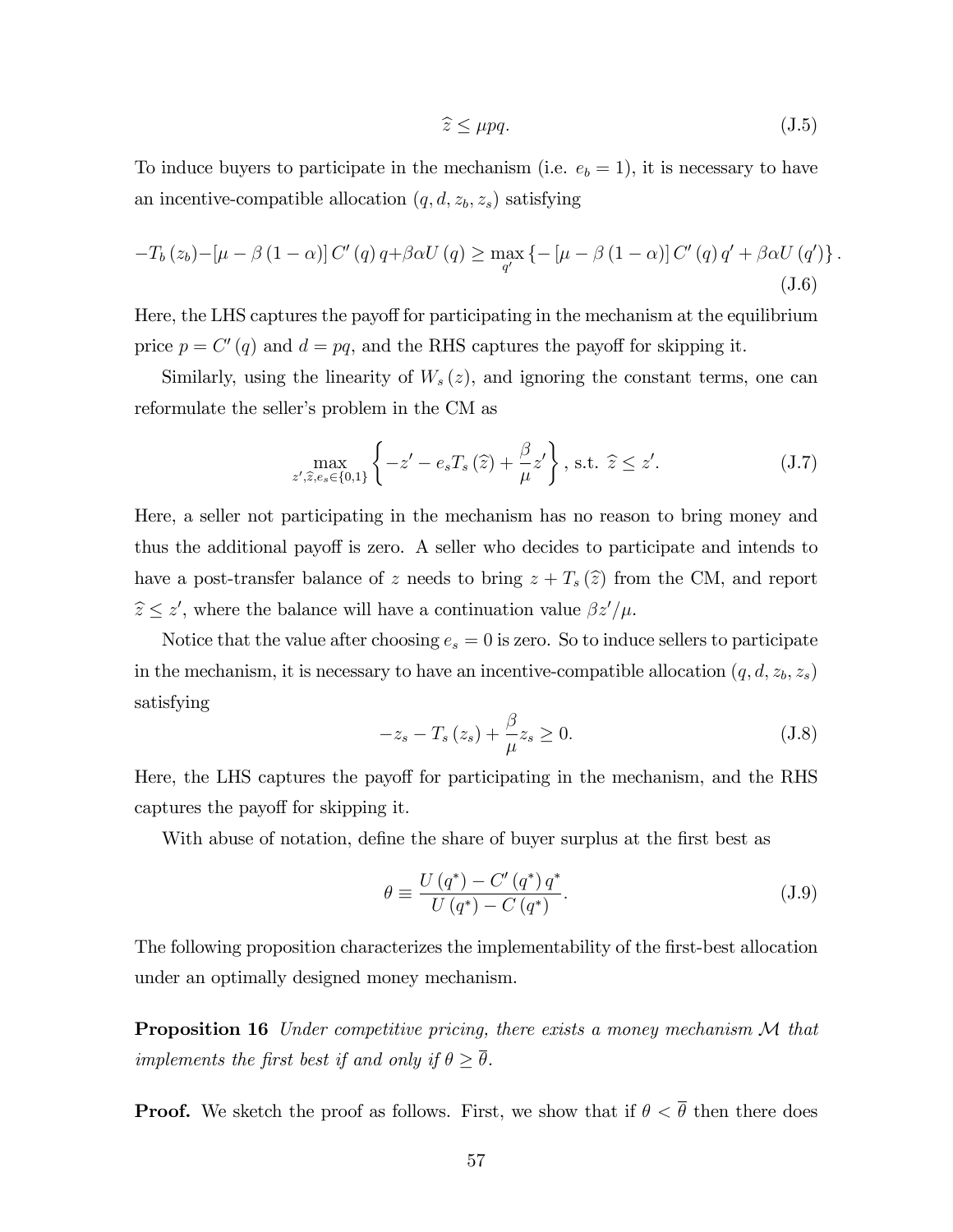not exist any money mechanism  $\mathcal M$  that implements the first best. Suppose that this is not the case. Denote  $(q^*, d^*, z_b, z_s)$  as the first-best allocation implemented with  $p = C'(q^*)$ . Since the equilibrium exists as the first-best allocation, we must have  $\mu \ge \beta$ . Denote  $\eta \equiv -\left(1 - \frac{\beta}{\mu}\right)$  $\mu$  $(z_s - T_s(z_s))$ . Since  $(q^*, d^*, z_b, z_s)$  is incentive compatible for sellers, we have  $\eta \geq 0$ . The fact that  $(q^*, d^*, z_b, z_s)$  is incentive compatible for buyers implies that  $\mu d^* = z_b$ . Substituting  $\mu d^* = z_b$  into the definition of  $\eta$ , we have

$$
-T_b(z_b) - \mu d^* = -\eta - \frac{1-\beta}{\mu}z_s - d^*.
$$
 (J.10)

Since  $(q^*, d^*, z_b, z_s)$  is also incentive compatible for buyers, we have

$$
\max_{q'} \left\{ -\left[\mu - \beta \left(1 - \alpha\right)\right] pq' + \beta \alpha U\left(q'\right) \right\},\
$$
\n
$$
\leq -T_b(z_b) - \left[\mu - \beta \left(1 - \alpha\right)\right] d^* + \beta \alpha U\left(q^*\right),\
$$
\n
$$
= -\eta - \frac{1 - \beta}{\mu} z_s + \left(\theta - \overline{\theta}\right) \left[1 - \beta \left(1 - \alpha\right)\right] \left[U\left(q^*\right) - C\left(q^*\right)\right] \leq 0,
$$
\n
$$
\leq 0
$$

where we have used the fact that

$$
\beta \alpha U(q^*) - [1 - \beta (1 - \alpha)] d^*,
$$
  
=  $\beta \alpha U(q^*) - [1 - \beta (1 - \alpha)][(1 - \theta) U(q^*) + \theta C(q^*)],$   
=  $(\theta - \overline{\theta}) [1 - \beta (1 - \alpha)] [U(q^*) - C(q^*)] < 0.$ 

Since we have  $\max_{q'} \{-[\mu - \beta (1 - \alpha)] pq' + \beta \alpha U (q')\} \ge 0$ , there is a contradiction.

On the other hand, if  $\theta \geq \overline{\theta}$ , we can construct a money mechanism M that implements the first best. Consider the following money mechanism:  $T_s(z) = 0$  for all z,  $\mu = \overline{\mu}$  and

$$
T_b(z) = \begin{cases} (1 - \overline{\mu}) d^*, \text{ if } z = \overline{\mu} d^* \\ 0, \text{ otherwise.} \end{cases}
$$

**Proposition 17** Under competitive pricing, if a money mechanism  $\mathcal{M} \equiv \{T_b(z), T_s(z), \mu\}$ implements the first best, then  $\mu > 1$ .

**Proof.** Suppose that there exists a mechanism  $\mathcal{M} \equiv \{T_b(z), T_s(z), \mu\}$  that implements the first best with  $\mu \leq 1$ . Then from the proof of the previous proposition, we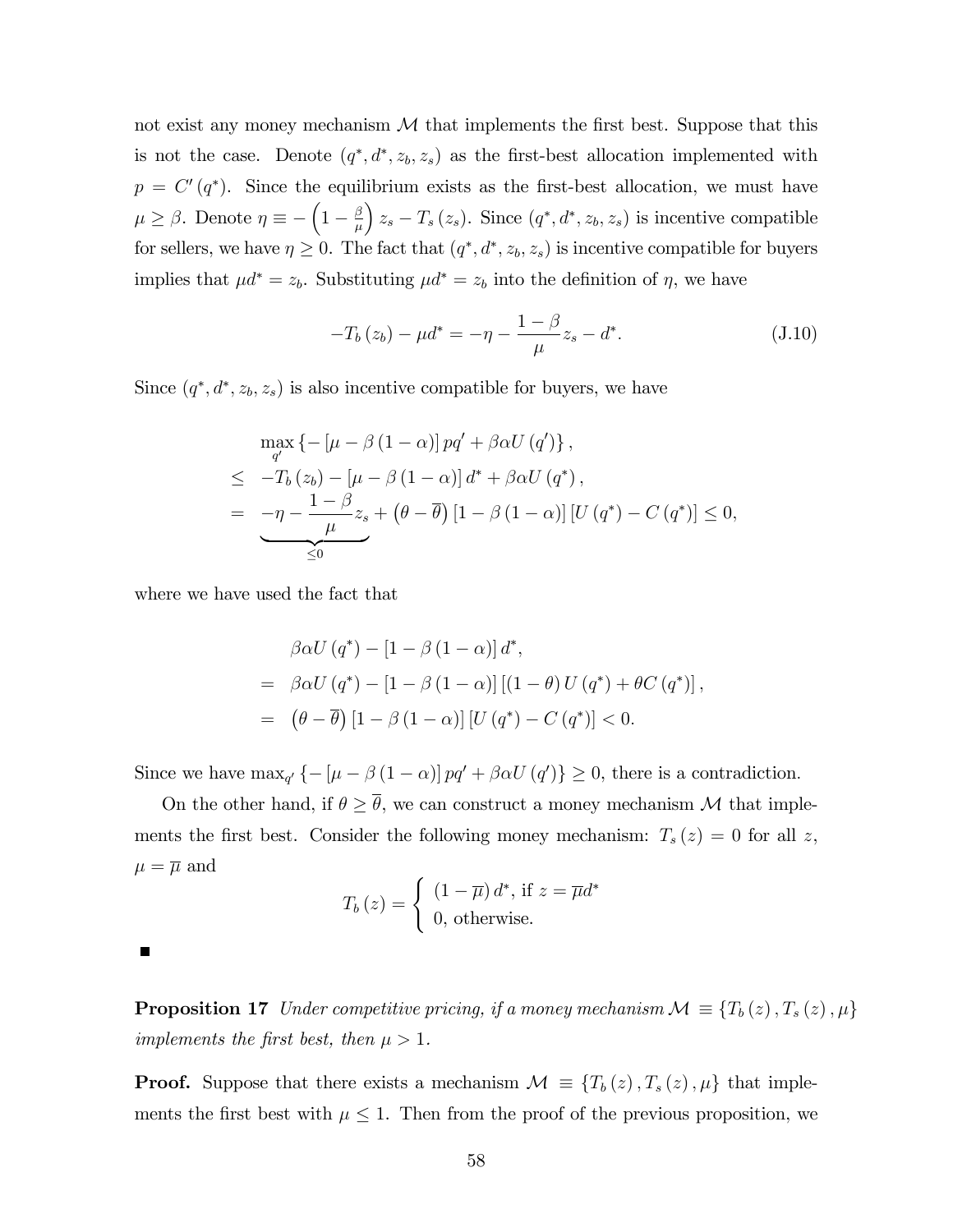have

$$
-[1 - \beta (1 - \alpha)] C' (q^*) q^* + \beta \alpha U (q^*)
$$
  
\n
$$
\geq -T_b (z_b) - [\mu - \beta (1 - \alpha)] d^* + \beta \alpha U (q^*),
$$
  
\n
$$
\geq \max_{q'} \{-[\mu - \beta (1 - \alpha)] C' (q^*) q' + \beta \alpha U (q')\},
$$
  
\n
$$
\geq \max_{q'} \{-[1 - \beta (1 - \alpha)] pq' + \beta \alpha U (q')\},
$$

which is a contradiction, since  $q^*$  is the maximizer to the last line only if  $\beta = 1$ .

## J.2 Electronic Money with Limited Participation

In this section we consider the e-money mechanism  $\mathcal{M}_E$  with limited participation without money, but with the e-money growth rate exogenously given by  $\mu$ . It is straightforward to verify that under competitive pricing with an e-money mechanism  $\mathcal{M}_E$ , the buyer's problem in the CM under  $e_s = 1$  is

$$
\max_{e_b \in \{0,1\}, \hat{n}, q} \left\{ -\left[\mu - \beta \left(1 - \alpha\right)\right] pq - e_b T_b \left(\hat{n}\right) + \beta \alpha U \left(q\right) \right\}, \text{ s.t.} \tag{J.11}
$$
\n
$$
\hat{n} \le \mu pq.
$$

To induce buyers to participate in the mechanism, it is necessary to have an incentivecompatible allocation  $(q, d, n_b, n_s)$  satisfying

$$
-T_b(n_b) - \left[\mu - \beta (1 - \alpha)\right] C'(q) q + \beta \alpha U(q) \ge \max_{q'} \left\{-\left[\mu - \beta (1 - \alpha)\right] C'(q) q' + \beta \alpha U(q')\right\}.
$$
\n(J.12)

Here, the LHS captures the payoff for joining the e-money mechanism at the equilibrium price  $p = C'(q)$ , and the RHS captures the payoff for skipping it.

Similarly, using the linearity of  $W_s(a)$ , and ignoring the constant terms, one can reformulate the seller's problem in the CM under  $e_b = 1$  as

$$
\max_{\substack{e_s \in \{0,1\}, \\ \hat{n}, n', q}} \left\{-z'-n'-e_sT_s(\hat{n}) + \beta\left(\frac{n'}{\mu}\right) + \beta\alpha e_s\left[pq - C\left(q\right)\right]\right\}, \text{ s.t.} \qquad (J.13)
$$
\n
$$
\hat{n} \le n'.
$$

Again, a seller joining the e-money mechanism (i.e.  $e_s = 1$ ) has to bring extra balances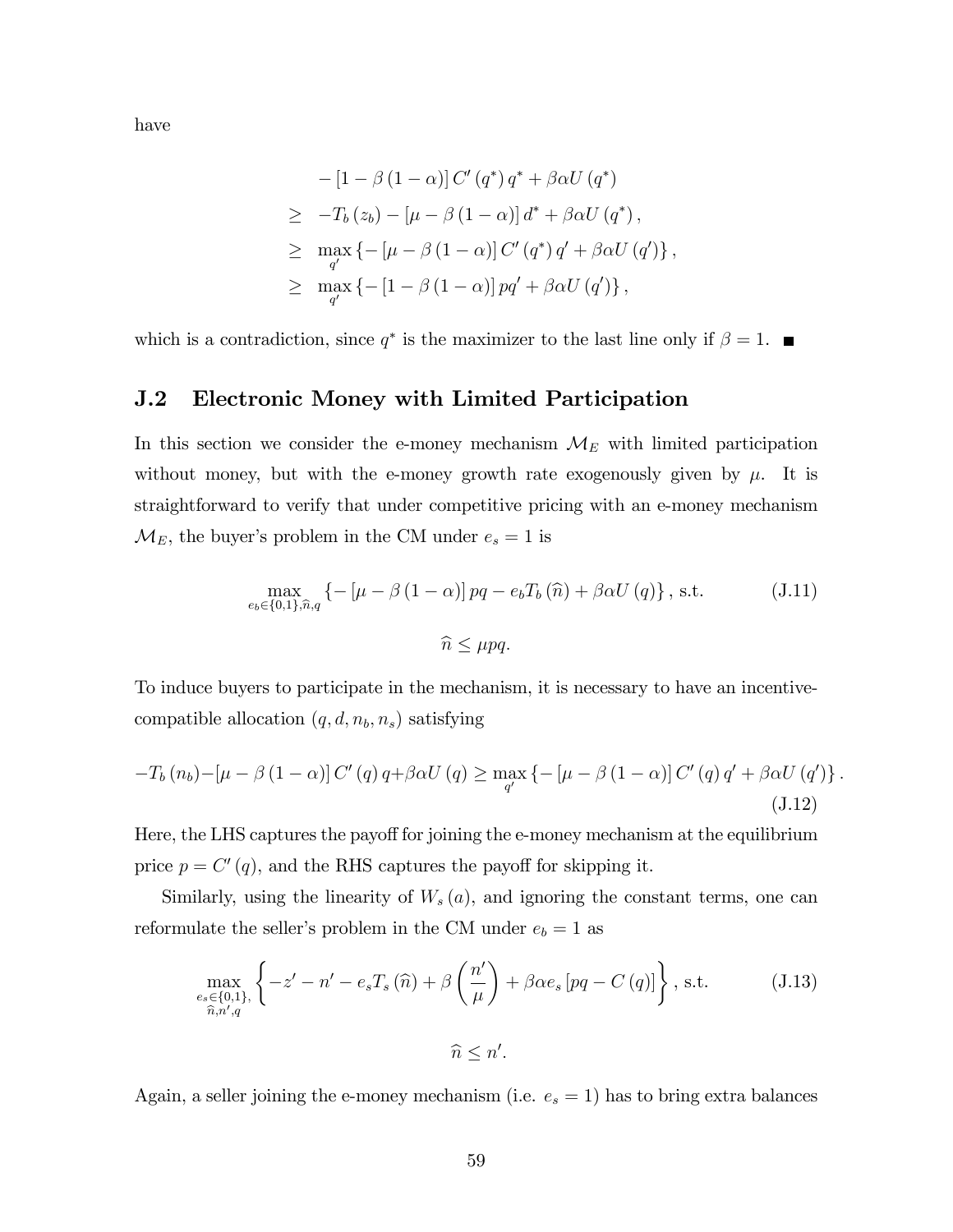to pay for the transfer  $T_s(\hat{n})$ .

To induce sellers to participate in the mechanism, it is necessary to have an incentivecompatible allocation  $(q, d, n_b, n_s)$  satisfying

$$
-T_s\left(n_s\right) - \left(1 - \frac{\beta}{\mu}\right)n_s + \beta\alpha \left[C'\left(q\right)q - C\left(q\right)\right] \ge 0,\tag{J.14}
$$

where the LHS captures the payoff for participating in the e-money mechanism, and the RHS captures the payoff for skipping it.

Define  $\Theta$  as the solution to

$$
-\left(1-\beta\right)U\left(q^*\right)+\left[\beta\alpha+\left(1-\beta\right)\theta\right]\left[U\left(q^*\right)-C\left(q^*\right)\right]=\max_{q}\left\{\beta\alpha U\left(q\right)-\left[\Theta-\beta\left(1-\alpha\right)\right]C'\left(q^*\right)q\right\},\
$$

and set  $\Theta = \infty$  if a solution  $\Theta \geq \beta$  does not exist. The following proposition establishes the condition under which the first best can be achieved by an optimal e-money mechanism with limited participation.

**Proposition 18** Under competitive pricing, there exists an e-money mechanism  $M_E$ that implements the first best with limited participation if and only if  $\mu \geq \Theta$ .

**Proof.** First, we want to show that if  $\mu < \Theta$ , then there does not exist an e-money mechanism  $\mathcal{M}_E$  that implements the first best with limited participation. Suppose that this is not the case, then there exists an e-money mechanism  $\mathcal{M}_{E}$  that implements a first best  $(q^*, d^*, n_b, n_s)$ . Define

$$
\eta \equiv -\left(1 - \frac{\beta}{\mu}\right) n_s - T_s (n_s) + \beta \alpha \left[d^* - C (q^*)\right].
$$

The fact that  $(q^*, d^*, n_b, n_s)$  is incentive compatible for sellers and buyers implies that  $\eta \geq 0$  and  $\mu d^* = n_b$ . Then we have

$$
-\left[\mu-\beta\left(1-\alpha\right)\right]d^* - T_b\left(n_b\right) = -\eta - \left(\frac{1-\beta}{\mu}\right)n_s - \beta\alpha C\left(q^*\right) - \left(1-\beta\right)d^*.\tag{J.15}
$$

Notice that the definition of  $\Theta$  implies that  $\mu < \Theta$  if and only if

$$
\left[\beta\alpha\left(1-\theta\right)+\left[1-\beta\left(1-\alpha\right)\right]\left(\theta-\overline{\theta}\right)\right]\left[U\left(q^*\right)-C\left(q^*\right)\right] < \max_{q} \left\{-\left[\mu-\beta\left(1-\alpha\right)\right]C'\left(q^*\right)q+\beta\alpha U\left(q\right)\right\}.\tag{J.16}
$$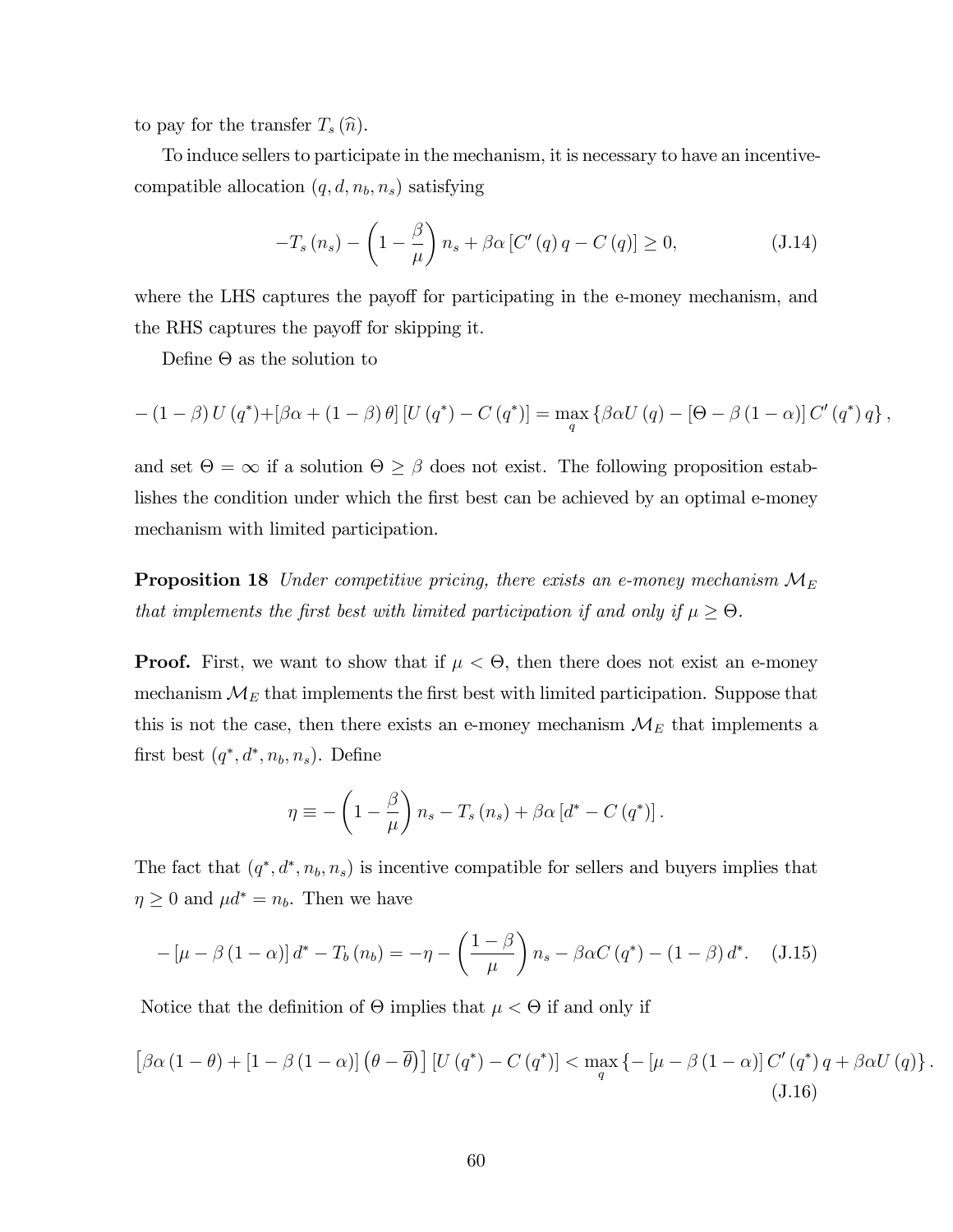Since  $(q^*, d^*, n_b, n_s)$  is also incentive compatible for buyers, we have

$$
\max_{q} \left\{ -\left[\mu - \beta \left(1 - \alpha\right)\right] C'\left(q^*\right) q + \beta \alpha U\left(q\right) \right\}
$$
\n
$$
\leq -T_b \left(n_b\right) - \left[\mu - \beta \left(1 - \alpha\right)\right] d^* + \beta \alpha U\left(q^*\right)
$$
\n
$$
= -\eta - \left(\frac{1 - \beta}{\mu}\right) n_s - \left(1 - \beta\right) d^* + \beta \alpha \left[U\left(q^*\right) - C\left(q^*\right)\right]
$$
\n
$$
= -\eta - \left(\frac{1 - \beta}{\mu}\right) n_s + \left[\beta \alpha \left(1 - \theta\right) + \left(\theta - \overline{\theta}\right) \left[1 - \beta \left(1 - \alpha\right)\right]\right] \left[U\left(q^*\right) - C\left(q^*\right)\right]
$$
\n
$$
< -\eta - \left(\frac{1 - \beta}{\mu}\right) n_s + \max_{q} \left\{-\left[\mu - \beta \left(1 - \alpha\right)\right] D\left(q\right) + \beta \alpha U\left(q\right)\right\}.
$$

A contradiction.

On the other hand, if  $\mu \geq \Theta$ , we can construct an e-money mechanism  $\mathcal{M}_E$  that implements the first best with limited participation. Since  $\theta \geq \Theta$ , we have  $\varepsilon_0 \equiv$  $-(1 - \beta) d^* + \beta \alpha [U(q^*) - C(q^*)] - \max_q \{-[\mu - \beta (1 - \alpha)] C'(q^*) q + \beta \alpha U(q) \} \ge 0.$ Consider the first-best allocation  $(q^*, d^*, n_b, 0)$  and the following e-money mechanism  $\mathcal{M}_{E}$ :

$$
T_s(n) = \beta \alpha \left[ d^* - C\left( q^* \right) \right],\tag{J.17}
$$

$$
T_b(n) = \begin{cases} -T_s(n_s) - \left(1 - \frac{1}{\mu}\right) n_b, \text{ if } z = z_b \text{ and } n = n_b \\ 0, \text{ otherwise} \end{cases}
$$
 (J.18)

Then it is straightforward to verify that  $(q^*, d^*, n_b, 0)$  is incentive compatible for sellers under  $\mathcal{M}_E$ , and that  $\mathcal{M}_E$  is self-financed with limited participation. Finally, substitut- $\log \mu d^* = n_b \text{ into } -[\mu - \beta (1 - \alpha)] d^* - T_b(n_b) + \beta \alpha U(q^*) - \max_q \{-[\mu - \beta (1 - \alpha)] C'(q^*) q + \beta \alpha U(q) \},$ we have

$$
-[\mu - \beta (1 - \alpha)] d^* - T_b (n_b) + \beta \alpha U (q^*) - \max_q \{-[\mu - \beta (1 - \alpha)] C' (q^*) q + \beta \alpha U (q) \}
$$
  
= 
$$
-[\mu - \beta (1 - \alpha)] d^* + \left(1 - \frac{1}{\mu}\right) n_b + \beta \alpha [d^* - C (q^*)] + \beta \alpha U (q^*)
$$
  
+ 
$$
\max_q \{-[\mu - \beta (1 - \alpha)] C' (q^*) q + \beta \alpha U (q) \}
$$
  

$$
\geq -(1 - \beta) d^* + \beta \alpha [U (q^*) - C (q^*)] - \max_q \{-[\mu - \beta (1 - \alpha)] C' (q^*) q + \beta \alpha U (q) \} - \varepsilon_0
$$
  
= 
$$
\varepsilon_0 - \varepsilon_0 = 0.
$$

Thus  $(q^*, d^*, n_b, 0)$  is also incentive compatible for buyers under  $\mathcal{M}_E$ , and  $\mathcal{M}_E$  implements the first best with limited participation.  $\blacksquare$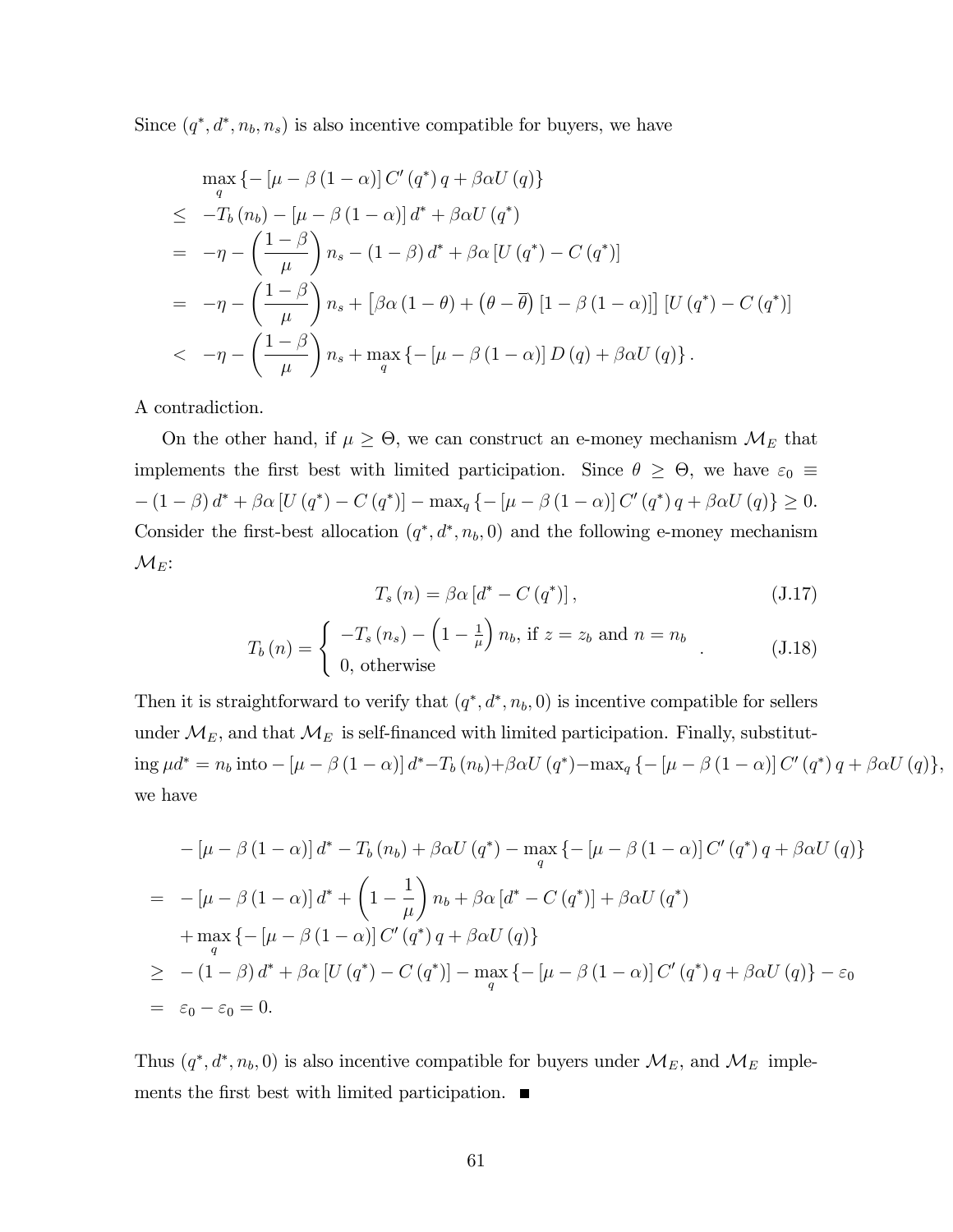Proposition 19 Under competitive pricing, if there exists a money mechanism M that implements the first best with  $\mu$ , then there also exists an e-money mechanism  $\mathcal{M}_E$  that implements the first best with limited participation under the same  $\mu$ .

**Proof.** Since  $M$  implements the first best, from the proof before it is necessary to have

$$
0 \leq -[1 - \beta (1 - \alpha)] d^* + \beta \alpha U (q^*) - \max_{q} \{ -[\mu - \beta (1 - \alpha)] C' (q^*) q + \beta \alpha U (q) \}
$$
  
\n
$$
= -(1 - \beta) d^* + \beta \alpha \theta [U (q^*) - C (q^*)] - \max_{q} \{ -[\mu - \beta (1 - \alpha)] C' (q^*) q + \beta \alpha U (q) \}
$$
  
\n
$$
\leq -(1 - \beta) d^* + \beta \alpha [U (q^*) - C (q^*)] - \max_{q} \{ -[\mu - \beta (1 - \alpha)] C' (q^*) q + \beta \alpha U (q) \}
$$
  
\n
$$
= (1 - \beta) [1 - \beta (1 - \alpha)] [U (q^*) - C (q^*)] (\theta - \Theta).
$$

Thus we have  $\theta \geq \Theta$ , and therefore from the previous proposition there exists an e-money mechanism  $\mathcal{M}_E$  that implements the first best.  $\blacksquare$ 

**Proposition 20** If  $\theta \in [\underline{\theta}, \overline{\theta})$ , then under competitive pricing, first-best allocation

 $(i)$  cannot be implemented by any money mechanism;

(ii) can be implemented by an e-money mechanism with limited participation under some  $\mu$ .

**Proof.** Omitted here. ■

**Proposition 21** Given  $\mu$ , under competitive pricing if there exists an e-money mechanism with limited participation  $\mathcal{M}_{E} = \{T_b(n), T_s(n)\}\$ , but not any money mechanism  $\mathcal{M} = \{T_b(z), T_s(z), \mu\}$ , that implements the first best, then  $T_s(n) > 0$  and  $T_b(n) < 0$ .

**Proof.** Omitted here. ■

## J.3 Electronic Money with Limited Transferability

In this section we consider the e-money mechanism  $\mathcal{M}_L$  with limited transferability, again without money but with the e-money growth rate exogenously given by  $\mu$ . As before, to induce buyers to participate in the mechanism, it is necessary to have an incentive-compatible allocation  $(q, d_z, d_n, n_b, n_s)$ , where  $e_b = 1$  and  $d_n > 0$ , satisfying

$$
-T_b(n_b) - \left[\mu - \beta (1 - \alpha)\right] C'(q) q + \beta \alpha U(q) \ge \max_{q'} \left\{-\left[\mu - \beta (1 - \alpha)\right] C'(q) q' + \beta \alpha U(q')\right\}.
$$
\n(J.19)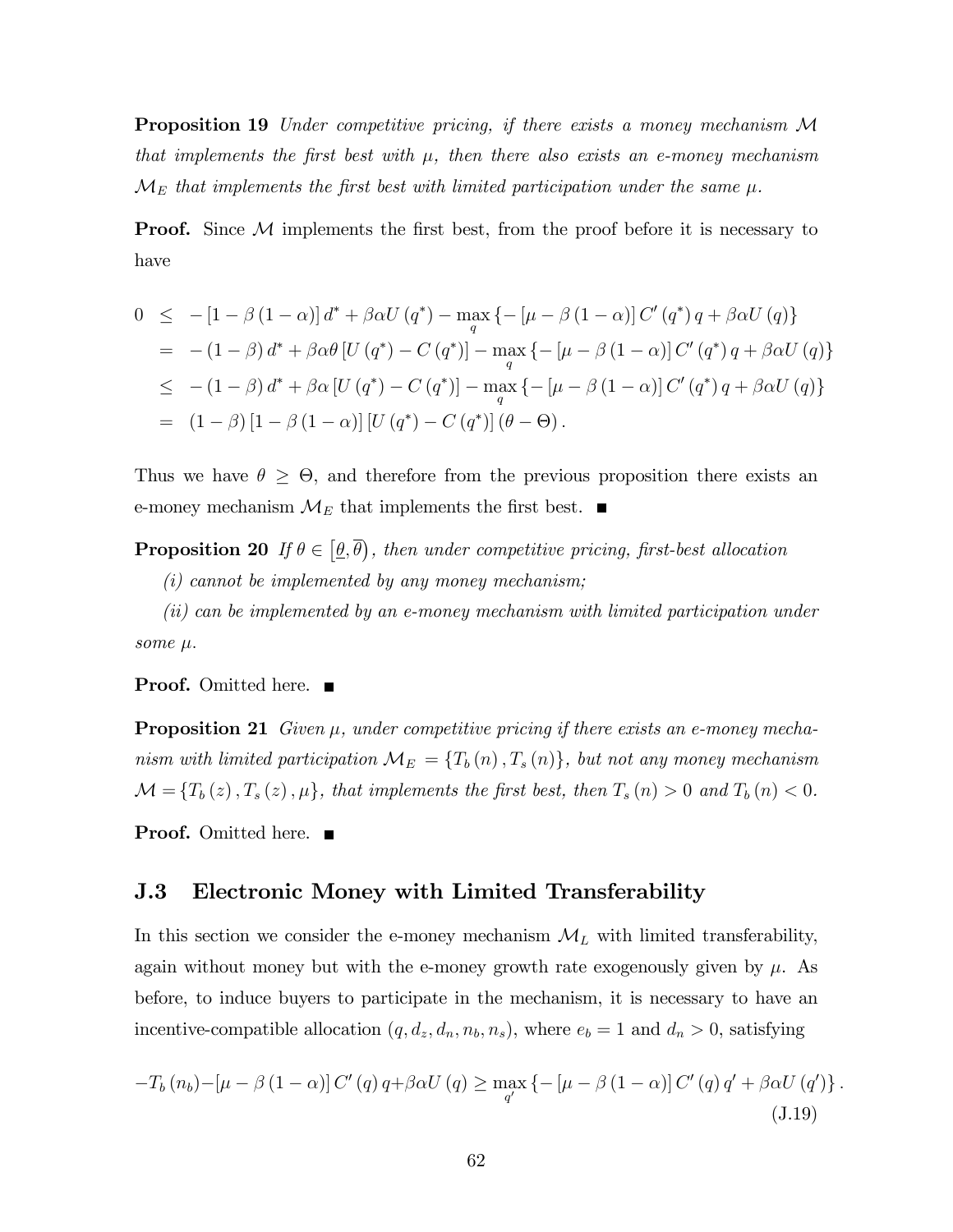Similarly, to induce sellers to participate in the mechanism, it is necessary to have an incentive-compatible allocation  $(q, d_z, d_n, n_b, n_s)$  such that,  $e_s = 1$ , satisfying

$$
-\left(1-\frac{\beta}{\mu}\right)n_s - T_s\left(n_s\right) \ge 0. \tag{J.20}
$$

As before, define  $\Phi$  as the solution to

$$
(\beta + \alpha - 1) U (q^*) - \alpha C (q^*) = \max_{q} \{ \beta \alpha U (q) - [\Phi - \beta (1 - \alpha)] C' (q^*) q \},
$$

and set  $\Phi = \infty$  if a solution  $\Phi \ge \beta$  does not exist. The following proposition establishes when the optimal e-money mechanism featuring limited transferability is efficient.

**Proposition 22** Under competitive pricing, there exists some  $\mu$  and an e-money mechanism  $\mathcal{M}_L$  that implements the first best with limited transferability if and only if either (a)  $\theta \ge \theta$  or (b)  $(\beta + \alpha - 1)U(q^*) > \alpha C(q^*)$ . If (a) does not hold, then there exists  $\mathcal{M}_L$  implementing the first best if and only if  $\mu \geq \Phi$ .

**Proof.** In the interest of brevity, we show only the latter part that if  $\theta < \overline{\theta}$ , then  $\mathcal{M}_L$ implements the first best if and only if  $\mu \geq \Phi$ . Define

$$
\eta \equiv -\left(1 - \frac{\beta}{\mu}\right) n_s - T_s \left(n_s\right).
$$

The fact that  $(q^*, d^*, n_b, n_s)$  is incentive compatible for sellers and buyers implies that  $\eta \geq 0$  and  $\mu(d^* + \Delta_b) = n_b$ . The issuer's budget is

$$
0 = \alpha \left( \Delta_b + \Delta_s \right) + T_b \left( n_b \right) + T_s \left( n_s \right) + \left( 1 - \frac{1}{\mu} \right) \left( n_b + n_s \right). \tag{J.21}
$$

Substituting  $\mu(d^* + \Delta_b) = n_b$  and the issuer's budget, we have

$$
- \left[ \mu - \beta \left( 1 - \alpha \right) \right] \left( d^* + \Delta_b \right) - T_b \left( n_b \right) + \beta \alpha U \left( q^* \right)
$$
  
=\n
$$
- \left[ 1 - \beta \left( 1 - \alpha \right) \right] \left( d^* + \Delta_b \right) + \alpha \Delta + T_s \left( n_s \right) + \left( 1 - \frac{1}{\mu} \right) n_s + \beta \alpha U \left( q^* \right)
$$
  
=\n
$$
- \eta - \left( 1 - \beta \right) U \left( q^* \right) + \left[ 1 - \beta \left( 1 - \alpha \right) \right] \theta \left[ U \left( q^* \right) - C \left( q^* \right) \right]
$$
  
+ \left[ \alpha - \theta \left[ 1 - \beta \left( 1 - \alpha \right) \right] \right] \Delta.

To show the "if" part, notice that there exists  $\mathcal{M}_L$  such that  $\Delta = U(q^*) - C(q^*)$ . Obviously, the corresponding  $(q^*, d_z, d_n, n_b, n_s)$  with  $A = 0$  is incentive compatible for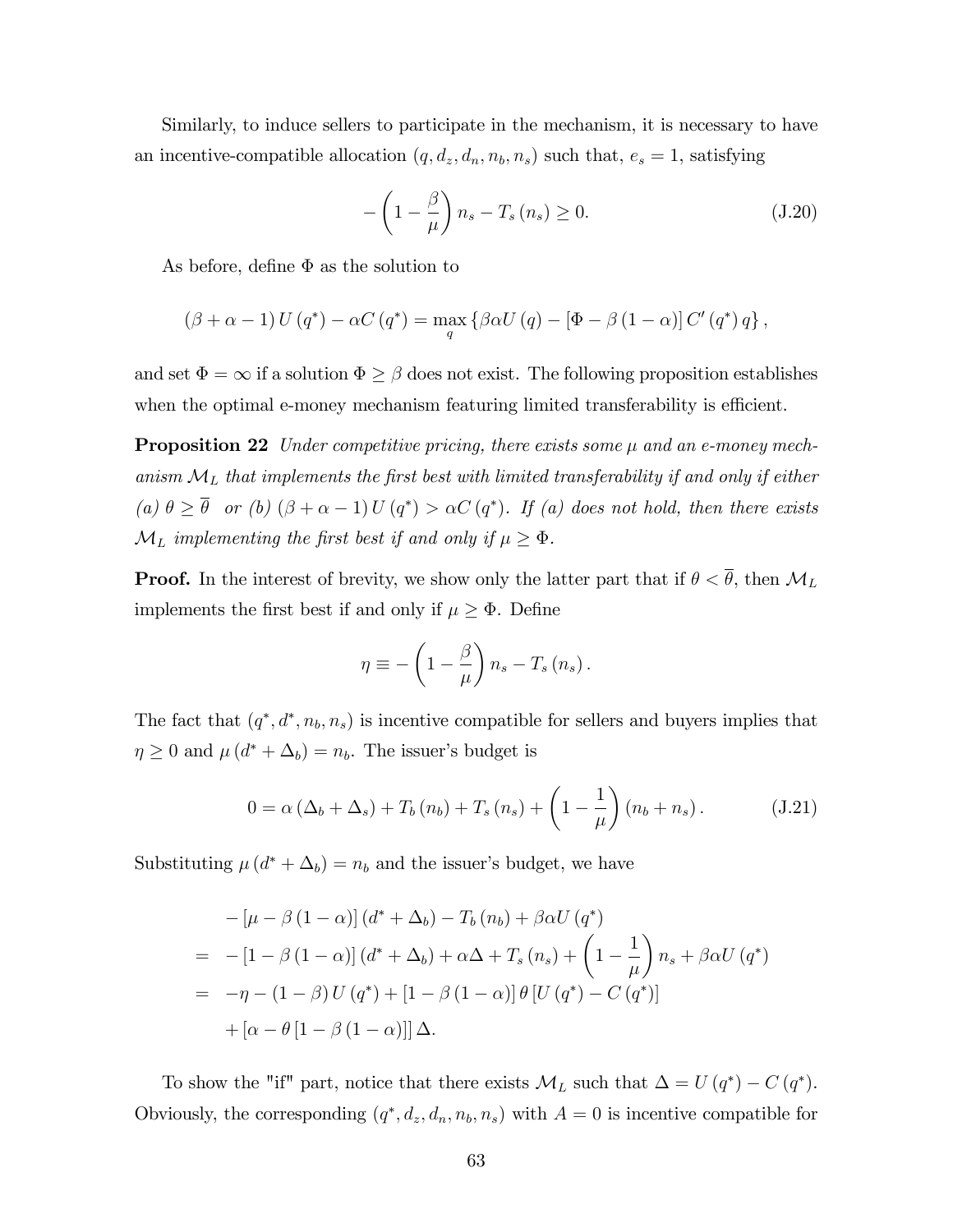sellers under  $\mathcal{M}_L$ . Then we have

$$
-(1 - \beta) U(q^*) + [1 - \beta (1 - \alpha)] \theta [U(q^*) - C(q^*)]
$$
  
+ 
$$
[\alpha - \theta [1 - \beta (1 - \alpha)]] [U(q^*) - C(q^*)],
$$
  
= 
$$
(\beta + \alpha - 1) U(q^*) - \alpha C(q^*),
$$
  

$$
\geq \max_q {\beta \alpha U(q) - [\mu - \beta (1 - \alpha)] C'(q^*) q},
$$

where the last line uses the premise that  $\mu \geq \Phi(\theta)$ . Thus  $(q^*, d_z, d_n, z_b, z_s, n_b, n_s)$  is incentive compatible for buyers under  $\mathcal{M}_L$ , and hence implements the first best. Notice that the above part is true whether or not the premise  $\theta < \overline{\theta}$  is true, since the proof does not depend on the condition  $\theta < \overline{\theta}$ .

To show the "only if" part, suppose there exists  $\mathcal{M}_L$  implementing the first best for some  $\mu$ . Then, we have

$$
\max_{q} \left\{ \beta \alpha U(q) - \left[ \mu - \beta (1 - \alpha) \right] C'(q^*) q \right\}
$$
  
\n
$$
\leq - (1 - \beta) U(q^*) + \left[ 1 - \beta (1 - \alpha) \right] \theta \left[ U(q^*) - C(q^*) \right]
$$
  
\n
$$
+ \left[ \alpha - \theta \left[ 1 - \beta (1 - \alpha) \right] \right] \Delta,
$$
  
\n
$$
= (\theta - \overline{\theta}) \left[ 1 - \beta (1 - \alpha) \right] \left[ U(q^*) - C(q^*) \right] + \left[ \alpha - \theta \left[ 1 - \beta (1 - \alpha) \right] \right] \Delta.
$$

Under the premise  $\theta < \overline{\theta}$ , the first term on the last line is negative, and thus the second term must be positive in order to be not less than the non-negative first line. Thus, we must have  $\alpha - \theta [1 - \beta (1 - \alpha)] > 0$ . Since  $\Delta \leq [U(q^*) - C(q^*)]$ , the last line is less than  $(\beta + \alpha - 1) U (q^*) - \alpha C (q^*)$ . Thus we have reached  $\mu \ge \Phi$ .

#### Proposition 23 Under competitive pricing,

(a) Suppose that  $\theta \leq \alpha$ . If there exists an e-money mechanism  $\mathcal{M}_E$  that implements the Örst best with limited participation, then there also exists an e-money mechanism  $\mathcal{M}_L$  that implements the first best with limited transferability under the same  $\mu$ .

(b) Suppose that  $\theta > \alpha$ . If there exists an e-money mechanism  $\mathcal{M}_L$  that implements the first best with limited transferability, then there also exists an e-money mechanism  $\mathcal{M}_E$  that implements the first best with limited participation under the same  $\mu$ .

**Proof.** To prove (a), suppose that  $\mathcal{M}_E$  implements the first best. Then from the proof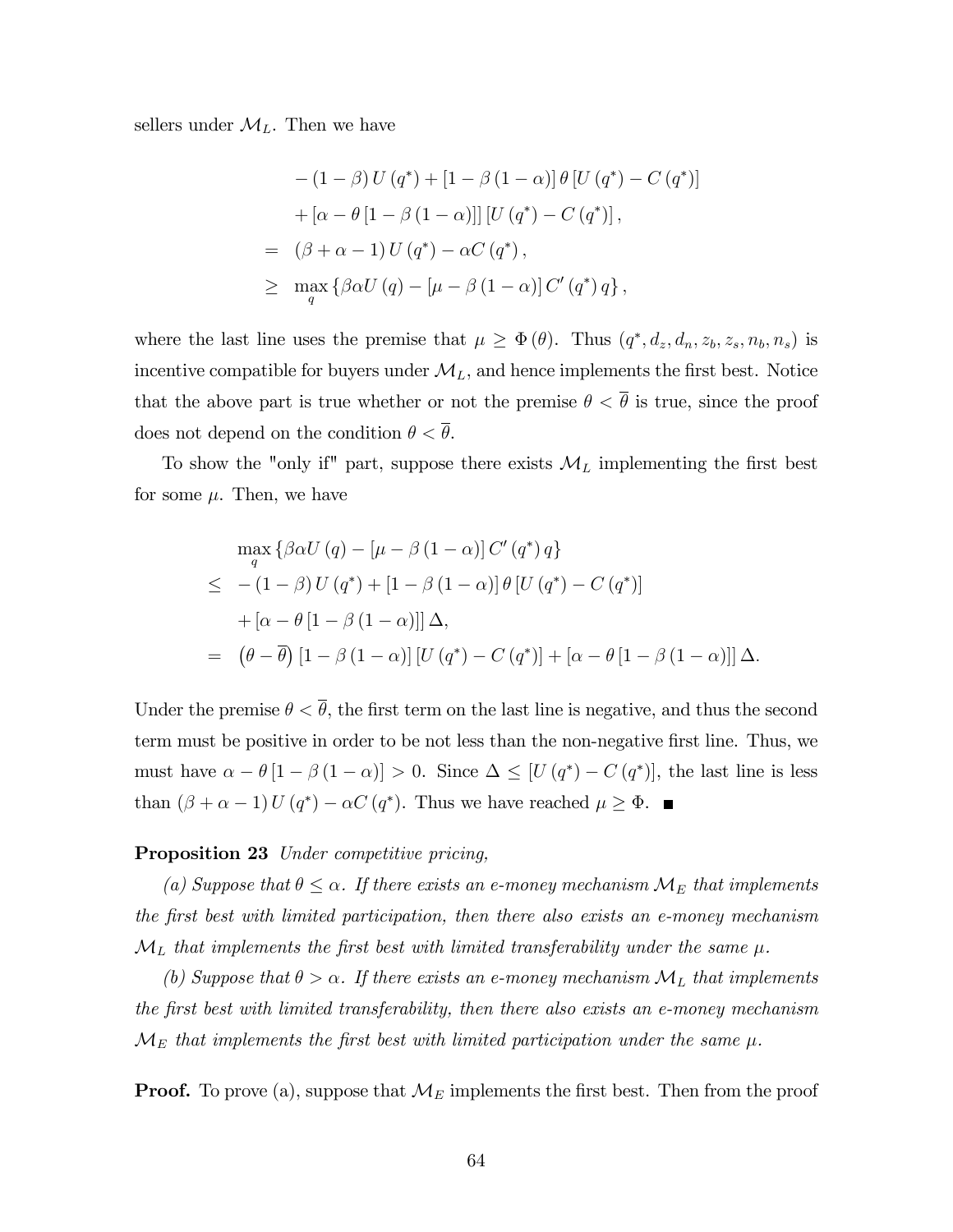of the previous proposition it is necessary to have

$$
\max_{q} \left\{ -[\mu - \beta (1 - \alpha)] C' (q^*) q + \beta \alpha U (q) \right\} \n\leq - (1 - \beta) d^* + \beta \alpha [U (q^*) - C (q^*)], \n= - (1 - \beta) [(1 - \theta) U (q^*) + \theta C (q^*)] + \beta \alpha [U (q^*) - C (q^*)] \n- (\beta + \alpha - 1) U (q^*) + \alpha C (q^*) + (\beta + \alpha - 1) U (q^*) - \alpha C (q^*) , \n= - [[1 - \beta \alpha - (1 - \beta) \theta] + (\beta + \alpha - 1)] [U (q^*) - C (q^*)] - \beta C (q^*) \n+ (\beta + \alpha - 1) U (q^*) - \alpha C (q^*) , \n\leq -\beta U (q^*) + (\beta + \alpha - 1) U (q^*) - \alpha C (q^*) , \n\leq (\beta + \alpha - 1) U (q^*) - \alpha C (q^*),
$$

where the second-last inequality has used the premise that  $\theta \leq \alpha$ . Thus the last line implies that  $\mu \geq \Phi$ . Then from the proof of the previous proposition there exists an e-money mechanism  $\mathcal{M}_L$  that implements the first best for the given  $\mu$ .

To prove (b), suppose that  $\mathcal{M}_L$  implements the first best. Then from the proof of the previous proposition we have

$$
\max_{q} \left\{ -\left[\mu - \beta \left(1 - \alpha\right)\right] C'\left(q^*\right) q + \beta \alpha U\left(q\right) \right\} \n\leq \left(\theta - \overline{\theta}\right) \left[1 - \beta \left(1 - \alpha\right)\right] \left[U\left(q^*\right) - C\left(q^*\right)\right] + \left[\alpha - \theta \left[1 - \beta \left(1 - \alpha\right)\right]\right] \Delta, \n\leq \left(\theta - \overline{\theta}\right) \left[1 - \beta \left(1 - \alpha\right)\right] \left[U\left(q^*\right) - C\left(q^*\right)\right] + \beta \alpha \left(1 - \theta\right) \left[U\left(q^*\right) - C\left(q^*\right)\right], \n= \left[\beta \alpha \left(1 - \theta\right) + \left[1 - \beta \left(1 - \alpha\right)\right] \left(\theta - \overline{\theta}\right)\right] \left[U\left(q^*\right) - C\left(q^*\right)\right],
$$

where the last inequality uses the fact that  $\Delta \in [0, U(q^*) - C(q^*)]$  and the fact that  $\theta > \alpha$  implies that  $\beta \alpha (1 - \theta) > \alpha - \theta [1 - \beta (1 - \alpha)].$  Thus, we have  $\mu > \Theta$ . Then by the previous proposition there exists  $\mathcal{M}_E$  implementing the first best for the given  $\mu$ as well.

#### Proposition 24 Under competitive pricing,

(a) If  $\alpha = 1$  and  $\theta < \theta$ , then the first-best allocation can be implemented by an e-money mechanism with limited transferability when  $\mu \geq \bar{\mu}$ . The first-best allocation cannot be implemented by any e-money mechanism with limited participation.

(b) If  $\theta \in (\alpha, \overline{\theta})$  and  $(\beta + \alpha - 1)U(q^*) < \alpha C(q^*)$ , then the first-best allocation can be implemented by an e-money mechanism with limited participation when  $\mu \geq \bar{\mu}$ . The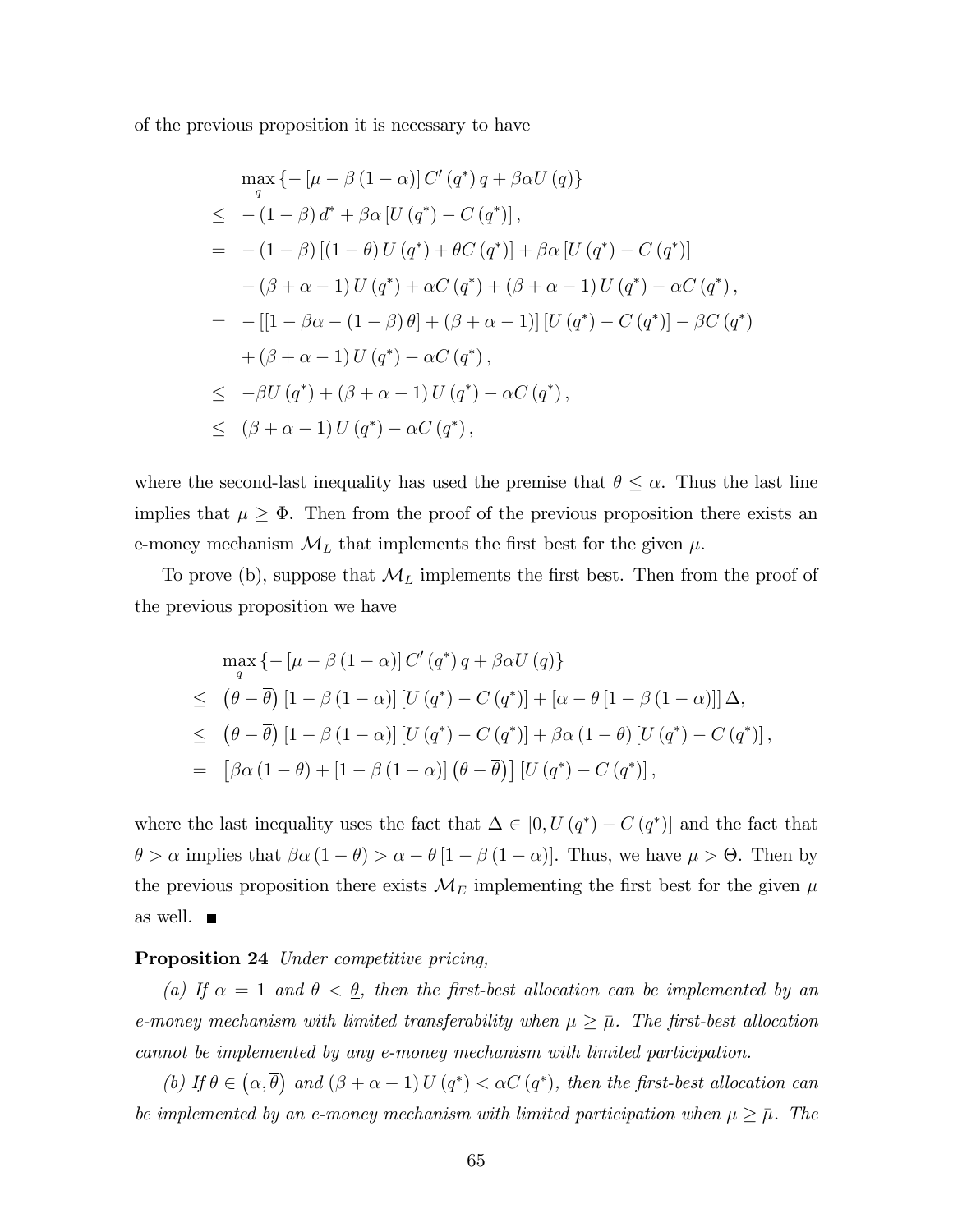first-best allocation cannot be implemented by any e-money mechanism with limited transferability.

**Proof.** Omitted here. ■

#### **Proposition 25** Given  $\mu$ , under competitive pricing,

(a) if there exists an e-money mechanism with limited transferability  $\mathcal{M}_L = {\Delta_b, \Delta_s, T_b(n), T_s(n)},$ but not any e-money mechanism with limited participation  $\mathcal{M}_{E}$ , that implements the first best, then  $\Delta > 0$  and  $T_b(n_n) < 0$ .

(b) if there exists  $\mathcal{M}_E = \{T_b(n), T_s(n)\}\$  but not any  $\mathcal{M}_L$  that implements the first best, then  $T_s(n) > 0$  and  $T_b(n_n) < 0$ .

**Proof.** Similar to the proof of Proposition 11.  $\blacksquare$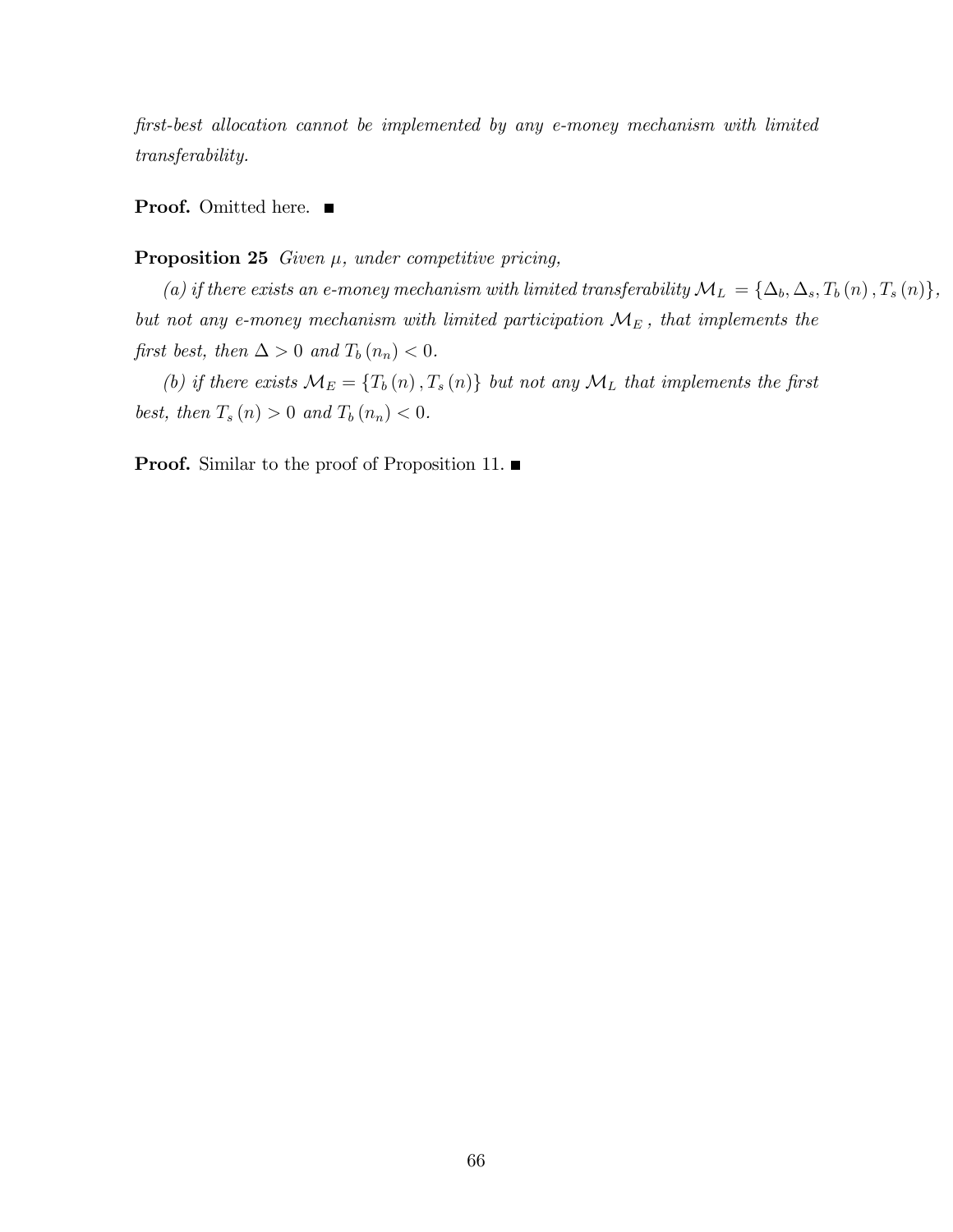## References

- [1] Andolfatto, D. 2010. "Essential interest-bearing money." Journal of Economic  $Theory, 145, 4, 1495–1507.$
- [2] Araujo, L., Camargo, B., Minetti, R., and Puzzello, D. 2012. "The essentiality of money in environments with centralized trade." Journal of Monetary Economics, 59(7), 612-621.
- [3] Araujo, L. and T. Hu. 2014. "Optimal monetary interventions in credit markets." Manuscript.
- [4] Cavalcanti, R. and A. Erosa. 2008. "Efficient propagation of shocks and the optimal return on money." Journal of Economic Theory,  $142(1)$ ,  $128-148$ .
- [5] Cavalcanti, R. and E. Nosal. 2009. "Some benefits of cyclical monetary policy." Economic Theory, 39(2), 195-216.
- [6] Chiu, J., and T. Wong. 2014. "E-Money: Efficiency, Stability and Optimal Policy." Bank of Canada Working Paper No. 2014-16.
- [7] Committee on Payment and Settlement Systems (CPSS). 2001. "Survey of Electronic Money Developments." Bank for International Settlements.
- [8] Hu, T., Kennan, J. and N. Wallace. 2009. "Coalition-proof trade and the Friedman rule in the Lagos-Wright model." Journal of Political Economy, 117, 116-137.
- [9] Hu, T. and G. Rocheteau. 2013. "On the coexistence of money and higher-return assets and its social role." Journal of Economic Theory,  $148(6)$ ,  $2520-2560$ .
- $[10]$  Hu, T. and C. Zhang. 2014. "Responding to the inflation tax." Manuscript.
- $[11]$  Kahn, C. M., and Roberds, W. 2009. "Why pay? An introduction to payments economics." Journal of Financial Intermediation, 18(1), 1-23.
- [12] Kocherlakota, N. 1998. "Money is Memory." *Journal of Economic Theory* 81,  $232 - 251.$
- [13] Kocherlakota, N. 2003. "Societal benefits of illiquid bonds." *Journal of Economic* Theory, 108, 179-193.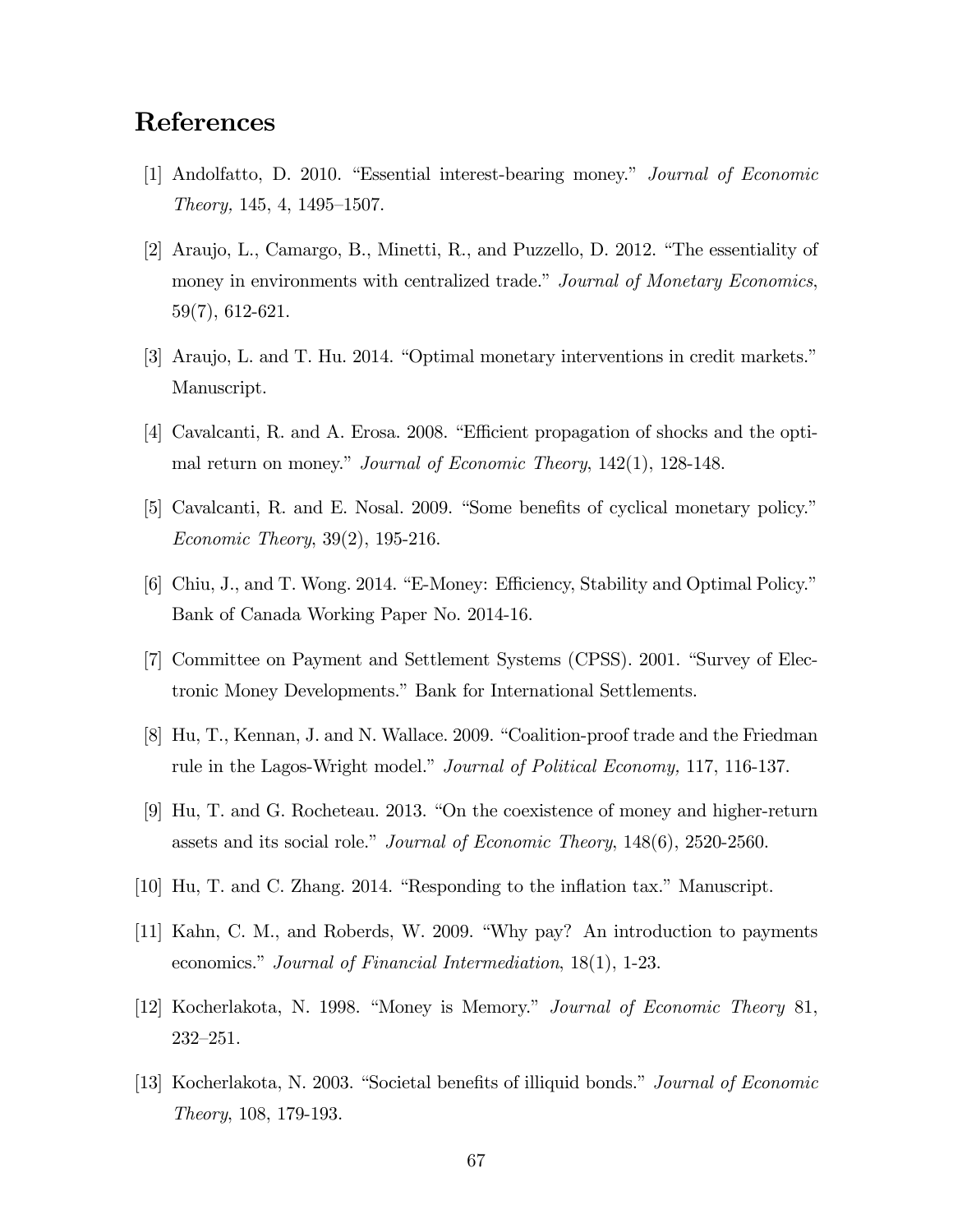- [14] Kocherlakota, N., and N. Wallace. 1998. "Incomplete record-keeping and optimal payment arrangements." Journal of Economic Theory, 81(2), 272-289.
- $[15]$  Lagos, R. 2010. "Some results on the optimality and implementation of the Friedman rule in the Search Theory of Money." Journal of Economic Theory, 145(4), 1508-1524.
- [16] Lagos, R. and R. Wright. 2005. "A Unified Framework for Monetary Theory and Policy Analysis." Journal of Political Economy 113(3), 463-484.
- [17] Li, Y. 2011. "Currency and checking deposits as means of payment." Review of Economic Dynamics, 14(2), 403-417.
- [18] Monnet, C. and W. Roberds. W. 2008. "Optimal pricing of payment services." Journal of Monetary Economics, 55(8), 1428-1440.
- $[19]$  Rochet, J. C., and Tirole, J. 2003. "Platform competition in two-sided markets." Journal of the European Economic Association, 1(4), 990-1029.
- [20] Rocheteau, G., 2012. "The Cost of Inflation: A mechanism design approach." Journal of Economic Theory, 147 1261-1279.
- $[21]$  Rocheteau, G. and R. Wright. 2005. "Money in search equilibrium, in competitive equilibrium, and in competitive search equilibrium." *Econometrica*, 73 (2005) 175– 202.
- [22] Rysman, M. 2009. "The economics of two-sided markets." The Journal of Economic Perspectives, 125-143.
- [23] Shy, O., and Z. Wang. 2011. "Why do payment card networks charge proportional fees?" The American Economic Review,  $101(4)$ , 1575-1590.
- [24] Wallace, N. 2010. "The mechanism-design approach to monetary theory."  $Hand$ book of Monetary Economics (Forthcoming).
- $[25]$  Wallace, N. 2014. "Optimal money creation in "pure currency" economies: a conjecture." The Quarterly Journal of Economics,  $129(1)$ ,  $259-274$ .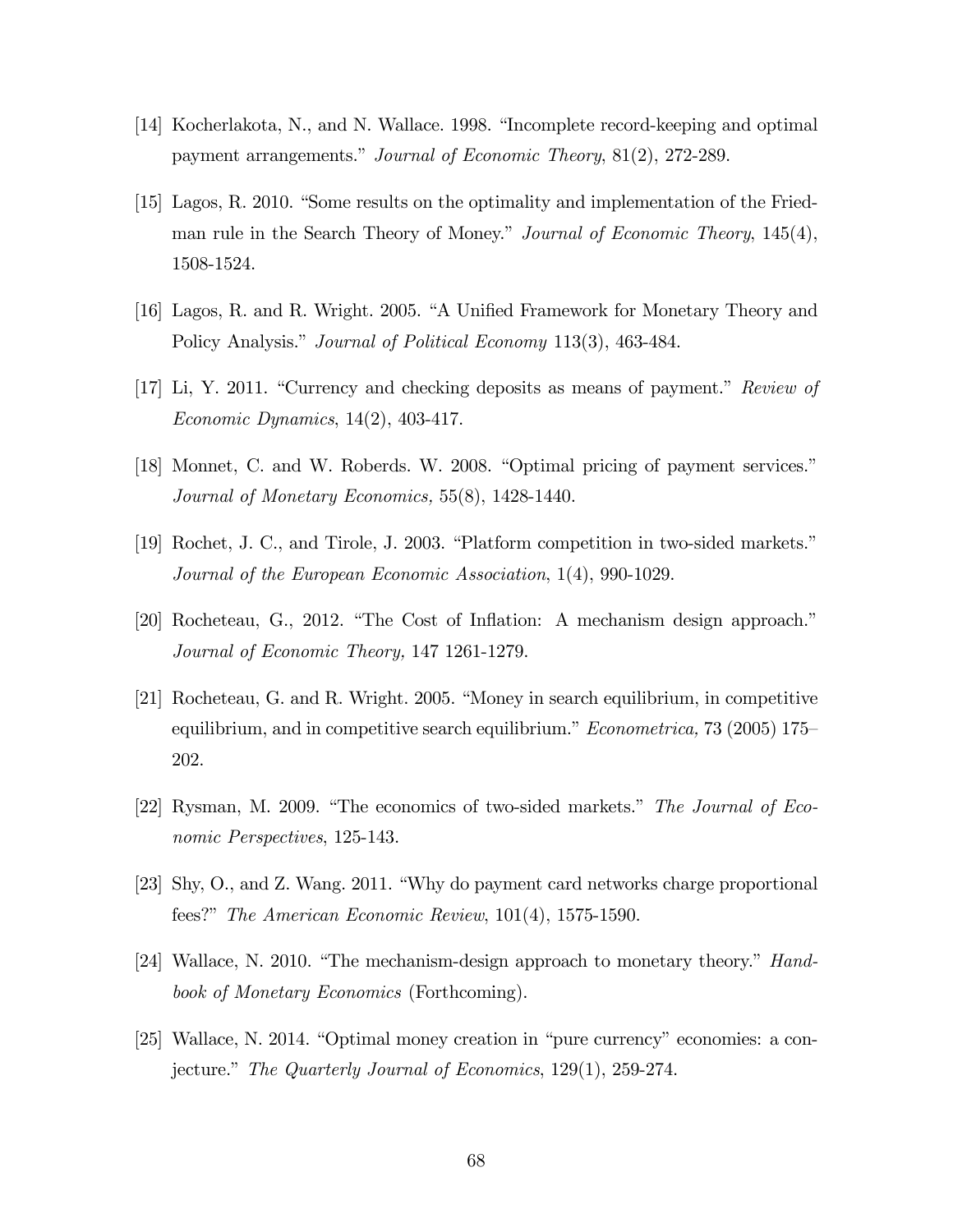[26] Wang, Z. 2012 "Debit card interchange fee regulation: some assessments and considerations."  $FRB$   $Economic \; Quarterly,$   $98(3),$   $159\text{-}183.$